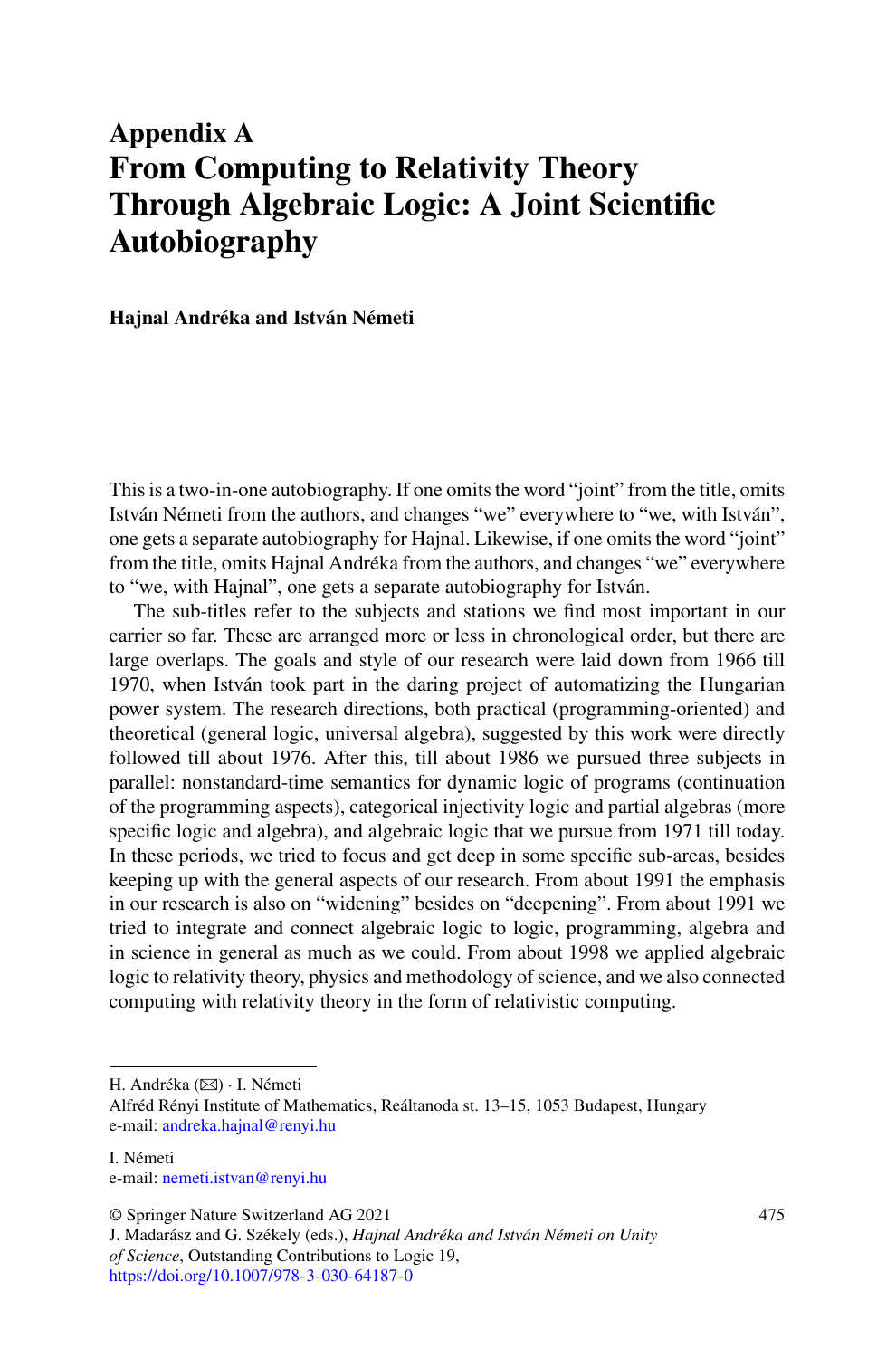In what follows, numbered references such as [4] refer to our joint publication list in this volume. Other publications are also referred to, these are given explicitly in the text.

# **Large-Scale AI Program for the Hungarian Power System (c. 1966–1970)**

István got an electric engineer's diploma from Technical University Budapest in 1966. His first job was at Institute for Power System Study (Hungarian short name was ERŐTERV for Erőmű- és Hálózattervező Vállalat). The Hungarian electrical network was planned and maintained here, it operated under the Ministry of Heavy Industries. The power system that consisted of different power-lines, power-houses, transformer-stations, was handled by several copybooks, István's job was to introduce the regularly measured data in these copybooks. This was not a very creative job for an engineer, and we do not know how István's scientific career would have turned if Géza Bogdánfy would not have been there. Bogdánfy was the head of the group dealing with this book-keeping process. Géza was watching and observing, and after a while, he sat down and wrote a computer program that modeled the power system, and from that time on the data were introduced to this program, instead of the several copybooks. Once one had this program, it could be used for many other purposes, e.g., to simulate the whole Hungarian power system and see what happened if a specific power-line or power-house was destroyed (by bad weather e.g.,) or if a specific new power-line was built. The team participating in creating this program consisted of Géza, István, Attila Bánhegyi, Károly Füle, Annamária Nitsh and Anna Simay. They constantly improved the program, always aiming at the highest quality and applicability. It was important for them that people at  $ER\tilde{O}TERV$  and similar companies use the program in their everyday work. They indeed reached this goal. By the end of 1970 the program was rather big, complex, it was in use also in the late 80s. To give a feeling of the program's complexity, it was inverting matrices of size 500 times 500, while the largest ones other programs could invert at that time were of size 40 times 40, see [13, p. 302]. This was a big success, and seeing what this program could do, respectable professor Károly Szendy, head of ERŐTERV, jumped up and down in joy.

The program system used heuristic methods, real random generators, $<sup>1</sup>$  and e.g.,</sup> the program that inverted matrices used a repeated decomposition of matrices. At the end of this endeavor, the program was so complex that sometimes István felt as if it behaved like an intelligent being. This matched a previous meeting of István with a miracle of science. When he was drafted in the army after finishing university, he was stationed near big MIG military airplanes. These airplanes were enormous and heavy like buildings, yet from one moment to the other, they flew up and disappeared

<span id="page-1-0"></span> ${}^{1}$ By an appropriate software, the program could ask the state of a specific part of the hardware (printer) at the moment of asking. This worked quite well for a random number.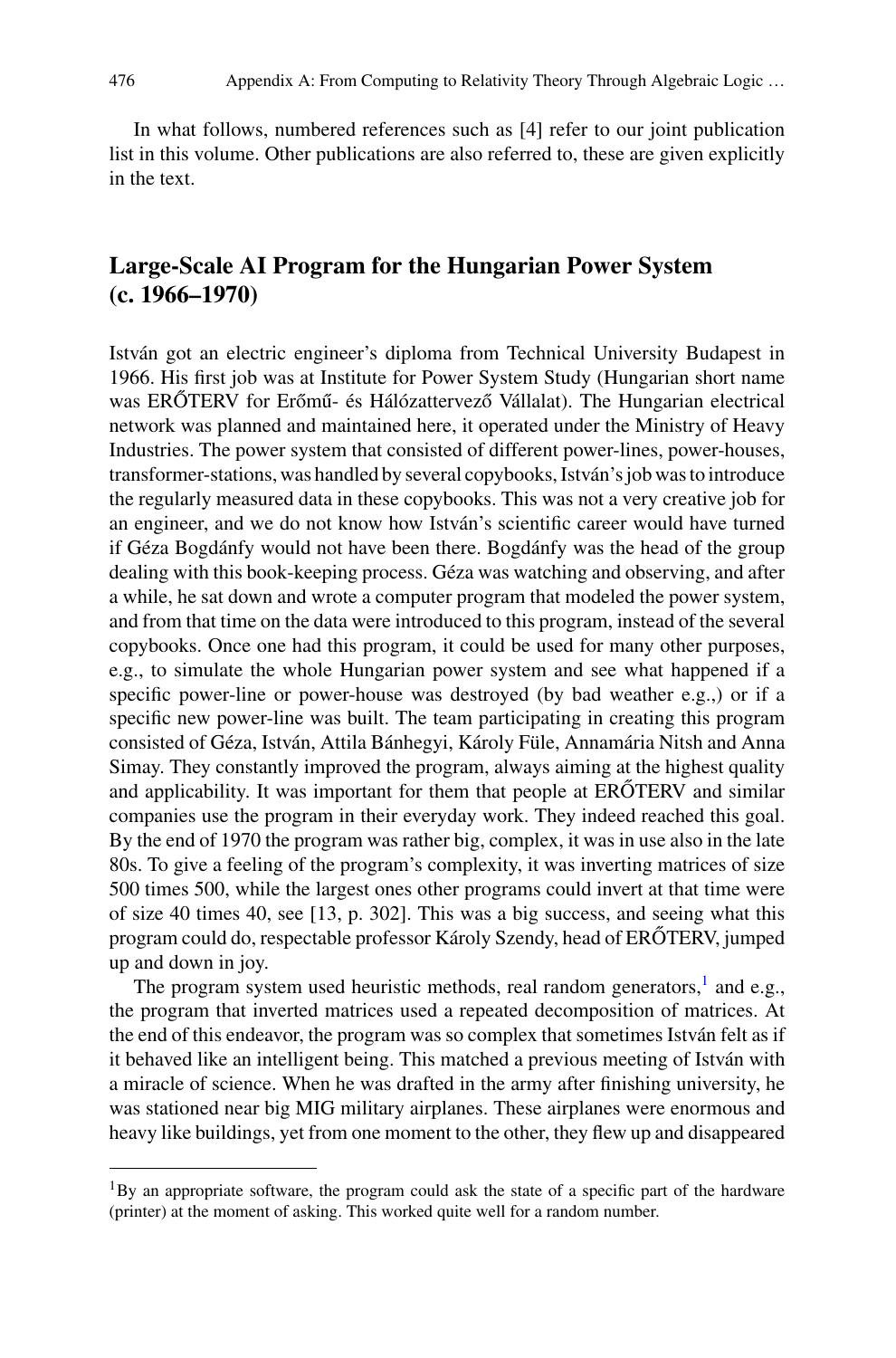in the sky, they were flying so fast. The creation of the large-scale program system with Géza Bogdánfy and seeing the MIG supersonic airplanes gave István a vision of science that we are still pursuing.

# **Software Department, Theorem Prover, General Logic, Universal Algebra (c. 1970–1976)**

The experience in writing the program system sparked interest in its creators towards artificial intelligence, system's theory and mathematical logic for handling semantic aspects of programming.<sup>[2](#page-2-0)</sup> After finishing the power system project, István joined a software department of the Ministry of Heavy Industries.<sup>[3](#page-2-1)</sup> He wanted to pursue the semantic aspects of programming. This meant, in short, to focus on the question of "what" a program did, and not on "how" the program did what it did. The need for this came up at ERŐTERV, where for handling this need István devised a simple formal language for specifying programs, and each sub-program had to be documented in this language before insertion into the system. Missing unambiguous documentations had cost valuable computer time in the implementation.<sup>[4](#page-2-2)</sup>

Hajnal joined István in making true his vision about science in 1971. She had obtained a thorough mathematical training as member of the legendary first special mathematical class organized for mathematical talents, $5$  and then at the mathematics programme of Faculty of Science, Eötvös Loránd University. Already at high school, Hajnal was attracted to computers and she read a book about cybernetics that caught her imagination. In the last year of university, she took courses about Turing machines and recursive functions (from János Urbán), about Mealy and Moore automata (from András Ádám) and about Chomsky grammars (from Tamás Legendy). Hajnal was excited about these topics, and she was glad that Miklós Náray was willing to be her degree thesis advisor in this subject. After obtaining a mathematics diploma in 1971, she was happy to join the Software Department of NIMIGÜSZI, where she met István.

<span id="page-2-0"></span><sup>2</sup>They read books and papers such as [Ashby, W: Design for a brain, Chapman Hall Ltd, 1960], [Simon, H.: The architecture of complexity, Proc. Amer. Phil. Soc. 106,6 (1962)]. An intellectual circle was forming around the team along these lines, Tamás Gergely, Bertalan Hajnal, Ferenc Sebestyén, Ajándok Eőry, Pál Juhász-Nagy were some members. For example, István gave special seminars for biologists at ELTE about mathematical logic. István also was member of the science fiction club (lead by Péter Kuczka), he met there scientists like astronomer Iván Almár, biologist Tibor Gánti. Later cooperation with physicist Gyula Dávid brought up joint intellectual values that were cradled in this circle.

<span id="page-2-1"></span><sup>&</sup>lt;sup>3</sup>It was the Software Department of NIMIGÜSZI (shorthand for the Hungarian Nehézipari Minisztérium Ipargazdasági és Üzemszervezési Intézete), the head was Miklós Náray. Bogdánfy and Füle also joined this department.

<span id="page-2-2"></span><sup>&</sup>lt;sup>4</sup>Keep in mind that the program system was written at the dawn of the computer era when computer time was sparse and precious.

<span id="page-2-3"></span><sup>5</sup>Fazekas Mihály High School Budapest, 1962–1966.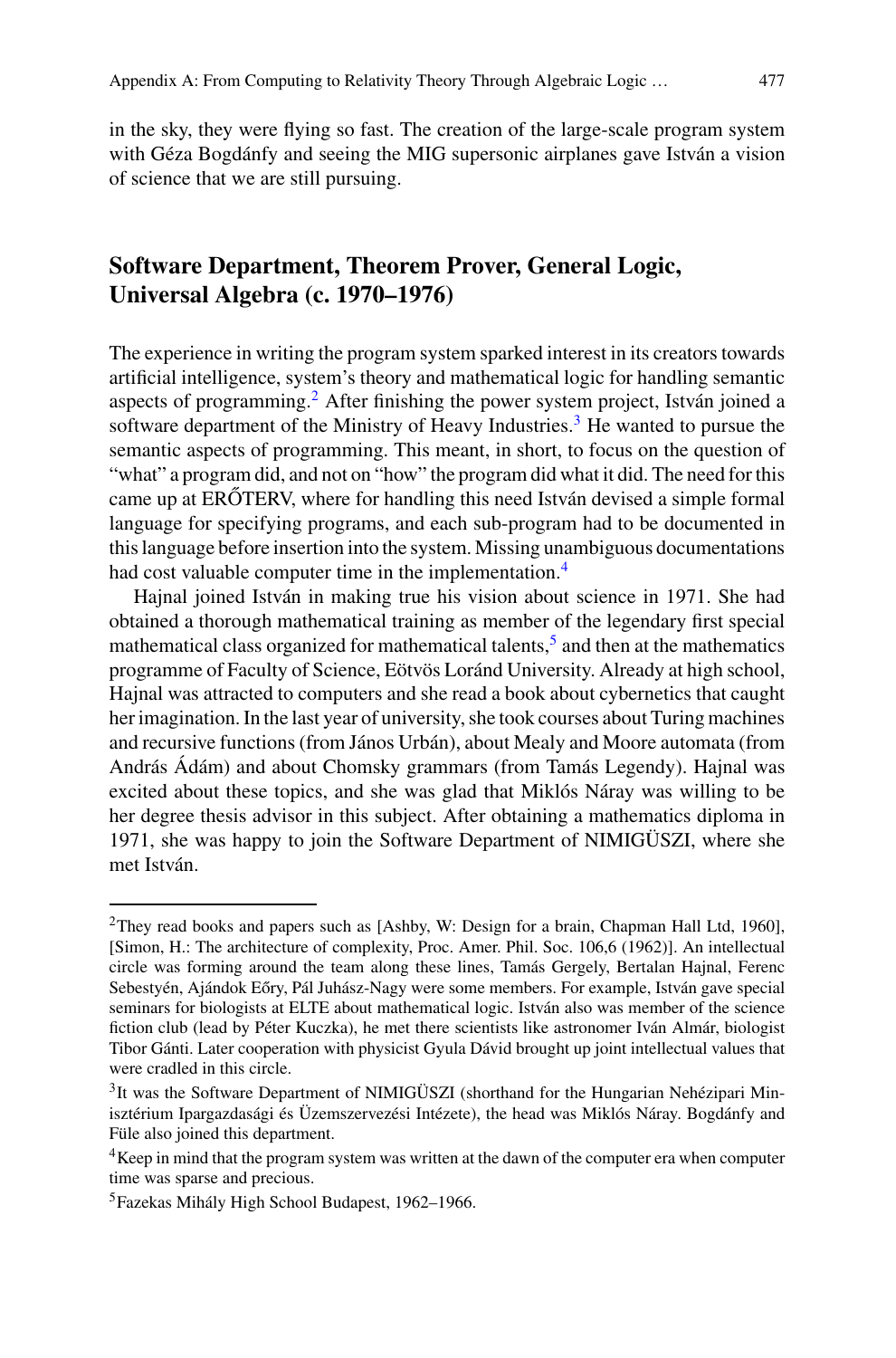Our abilities matched and complemented each other's amazingly well. Hajnal learned English from István by reading Arthur C. Clarke's science fiction novel 2001 together. István underlined the unknown words and next time of the reading Hajnal had to recall their Hungarian meanings. We also read together Cohn's Universal Algebra book. We read the definitions and theorems together, and then we closed the book and began independently to prove the theorem. Often, after a while we both gave up, and showed each other's half-proofs. This often resulted in two different proofs for the same theorem, because we both could finish the other's half-proof. Then we matched the proofs with the one given in the book, and sometimes this was a third proof. Perhaps, our delight in seeing several different proofs for the same theorem was born here.

Inside the software department, we formed a group called Program Languages, the head was István. Members of this group were Hajnal, Kálmán Balogh, László Gyuris, István Herényi, Katalin Lábodi, Péter Szeredi and Judit Szoldán. We participated both in very concrete software developments, and in more theoretical studies connected with programming technology. We often delivered studies written for concrete contracts with the Hungarian Bureau for Planning (Hungarian short name was OT for Országos Tervhivatal). Life in the Software Department was lively and intellectual. Not only programs were written for concrete softwares, but at the same time software technology was devised, new programming languages found in the literature were adopted, adapted, modified. On the theoretical side, regular seminars were held, for example for ALGOL 68, affix grammars, semigroup-theoretical automata.

Following up interest in the semantic aspects of programming, we worked on how one could give clear and unambiguous program specifications. Once one had such a specification, verifying whether the program indeed satisfied this specification was the next natural step. This lead to using theorem-prover programs for this checking. A working theorem prover was indeed written in our group.[6](#page-3-0) We called this program semi-automatic, because it was not very efficient. In order for it to prove a theorem, we often had to break down the theorem into several lemmas and make the prover prove the lemmas first and then prove the theorem from the lemmas. It was our conviction that a working theorem-prover should be somewhere between an automatic theoremprover and a simple proof-checker. We emphasized that this was in harmony with the fact that natural intelligent beings were not working in ivory towers, alone after having been created, but in constant communication with their environments and other intelligent entities, constantly learning, evolving, adapting. We found it evident that an artificial intelligence had to operate along these lines, too.[7](#page-3-1)

In parallel with the above programming works, we were intensively studying mathematical logic, algebra, and set theory. István ordered (that is, made NIMIGÜSZI buy) the monograph Cylindric Algebras Part I by Henkin, L., Monk, J. D. and Tarski, A. as soon as it appeared in 1971, and we began studying it right away. The zeroth

<span id="page-3-0"></span> $<sup>6</sup>$ It was written by Kata Lábodi and delivered to OT in 1973, we believe that this was the first</sup> working theorem prover in Hungary, see [29].

<span id="page-3-1"></span><sup>7</sup>It is satisfying for us to see nowadays the general use of theorem provers such as Isabelle/HOL and proof-checkers like the Coq proof-assistant system.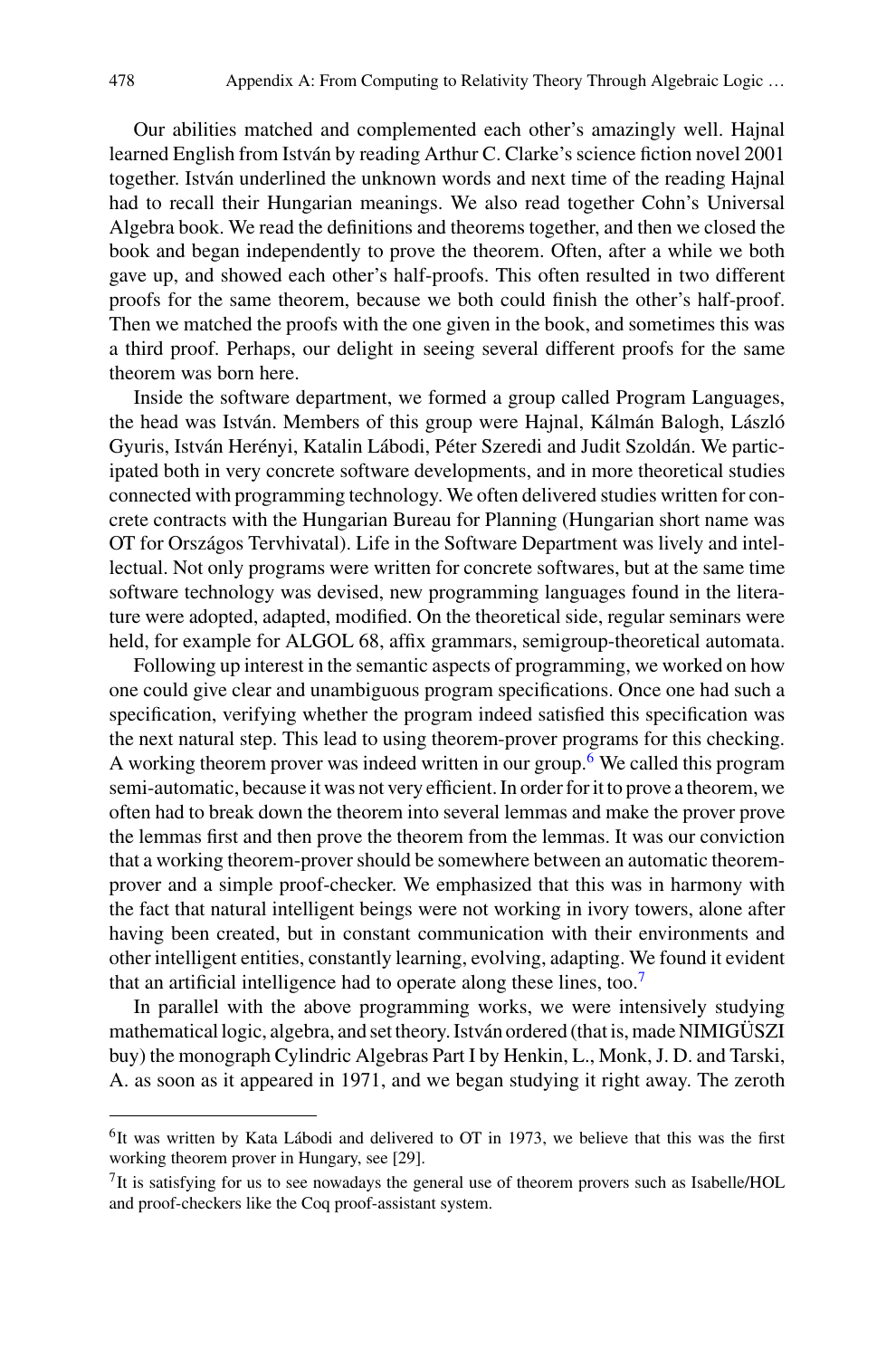chapter of the book is in fact an introduction to universal algebra, á la Tarski, and we immensely enjoyed it. We enjoyed not only its content, but we loved its style that was reminiscent to programming.

We considered universal algebra to be the theory of complex systems. We thought that an important advantage of universal algebra was that one could use arbitrary and arbitrarily many functions and relations when modeling a complex system, it did not enforce a stricter format to its user. Universal algebra then deals with how to simplify (make a homomorphic image), focus on a part (form a subalgebra), decompose (write an algebra into a subdirect product of simpler algebras), analyze and then reassemble a system. Our view was in contrast with the prevailing view among mathematicians that universal algebra was the crown of classical algebra that was worth studying only after being familiar with all the classical structures such as groups, modules, vector spaces, etc. We thought that universal algebra was especially important for computer science because there the tendency was that unprecedented complex systems arose at no time (the reason being that to build a program one had to use only "paper and pencil" and not costly heavy materials like bricks, concrete). We supported these ideas with concrete examples from programming technology, the list evolved into a rather popular series of surveys about applications of universal algebra, model theory and categories in computer science.<sup>8</sup>

In this period, we worked mostly together with and under the guidance of Tamás Gergely. We both won 3-year stipends from the Academy for writing a thesis for the candidate's degree. Istváns official advisor was Tamás Gergely and Hajnal's was Bálint Dömölki. We were in leave from the Software Department, our only duty was to pass exams and then write each a thesis. This time was very precious for us: we wanted to learn and understand as much as we could. Besides learning, we developed our own ideas about what general logical systems were and we began to publish and attend conferences.<sup>[9](#page-4-1)</sup> Via passing several exams at this period, we got into contact with Hungarian logicians and algebraists László Kalmár, Rózsa Péter,<sup>[10](#page-4-2)</sup> András Hajnal,<sup>[11](#page-4-3)</sup> Ervin Fried, Tamás Schmidt.

<span id="page-4-0"></span><sup>&</sup>lt;sup>8</sup>This series of surveys is [36, 53, 59, 72, 77, 92, 108]. In a sense, the ideas are in the background of the 2017 book [4], too.

<span id="page-4-1"></span><sup>9</sup>A great experience was to give a talk and take part in Banach Semester'73 in Warsaw. We met here Helena Rasiowa, Wim Blok, Larisa Maksimova, we met János Makowsky as member of an excited team in abstract model theory, and we attended a memorable talk by William Lawvere.

<span id="page-4-2"></span> $10R$ ózsa Péter, alias Rózsi néni, knew Hajnal earlier from the special mathematical high-school class, and from university where Hajnal attended courses given by her. Rózsi néni accepted István immediately as Hajnal's co-worker. She wrote a letter to her friend, Helena Rasiowa, when it turned out that there was no more place for talks at the 1973 Banach Semester, and indeed we gave our joint talk with Tamás Gergely at Rasiowa's own seminar. Rózsi néni was mentor of Hajnal's (small) Ph.D. thesis [8], we gave special seminars about mathematical logic under her umbrella at the university, and the three of us had several friendly programs together.

<span id="page-4-3"></span> $11$ András was Hajnal's teacher at the special high-school mathematical class already. When we showed him a paper we wrote about a simple cylindric algebraic proof of the completeness theorem of first-order logic, he sent it to Donald Monk for opinion. Monk told that a similar proof was lying in Tarski's drawer, but since it was not published till that time, we could publish ours mentioning Tarski. That is what we did, see [32].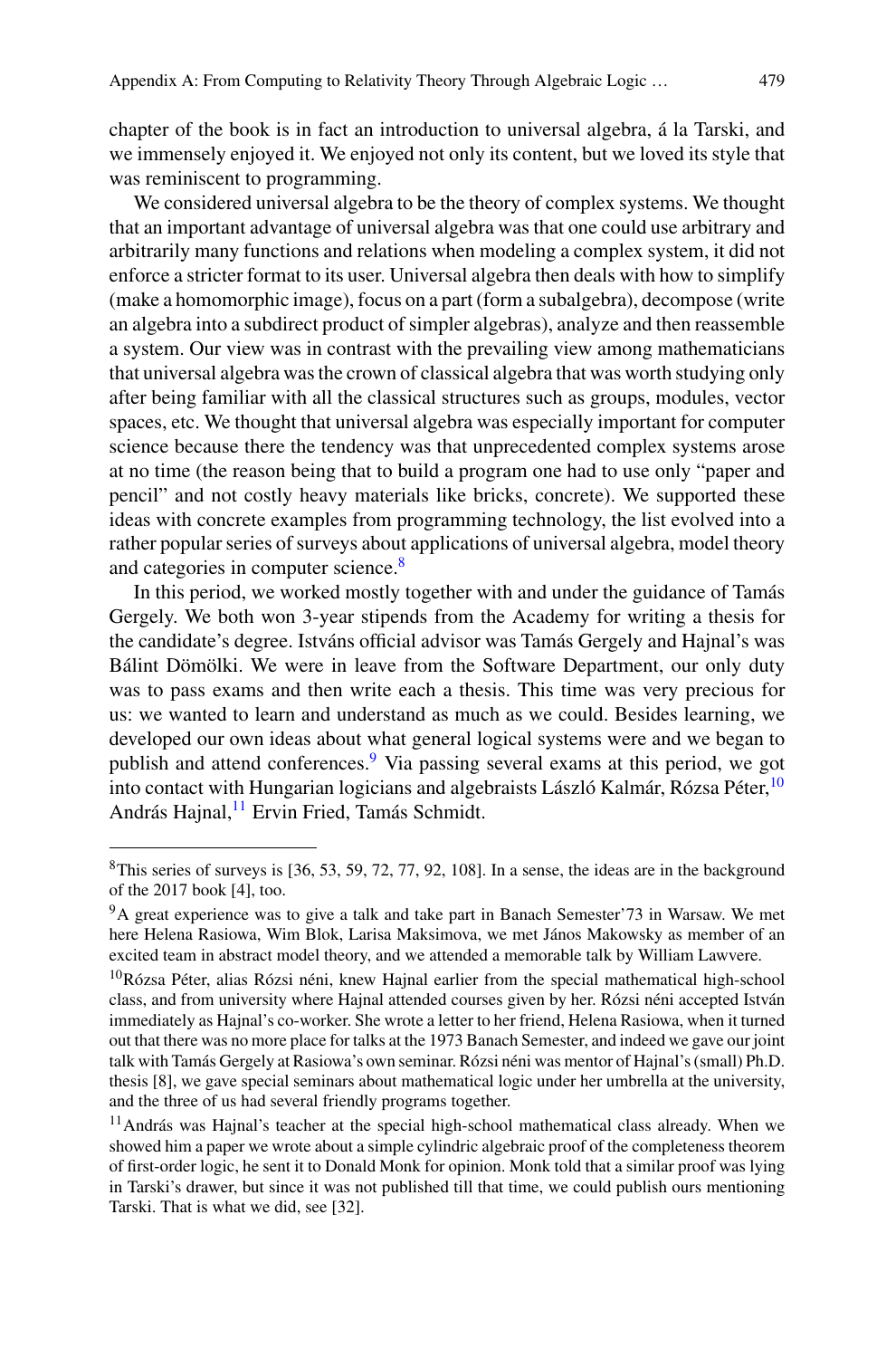The stipend provided a half-year study in some western center in its subject. There were two main centers in the world for building artificial intelligence, one at the Machine Intelligence Department of Edinburgh University and the other at MIT. We had been following the activities at Edinburgh with great admiration. Each year they issued a thick volume with title Machine Intelligence that contained their latest research papers, and we hardly could wait for them to appear. The last one we got and read was Machine Intelligence 4. It was natural that we asked the trip to be to Edinburgh.

István began the trip, together with Tamás Gergely, by visiting cybernetician Gordon Pask's exciting interdisciplinary group in London. Then they visited the Machine Intelligence Department of Edinburgh University, Tamás for some weeks and István for some months. There they met the Edinburgh Prolog programming language. Prolog is a specific logic programming language, and the latter is a specific area of new-wave programming languages (as we called them). The "old-fashioned" programming languages, e.g., ALGOL 68, were "procedural" ones, they specified in detail some computational steps, and the purpose of these steps were not part of the program. In the new-wave programming languages, basically, you specified "what you wanted" (e.g. by the form of a statement about a specific object), and then "how to get such an object" was the result of a concrete proof from a concrete body of knowledge. In short, a "program" was a body of knowledge (a first-order theory, usually), an "input" for this program was a description of a desired object, and the "output" of the computation was how to get such an object (this could be extracted from a proof of the existence of such an object). The Edinburgh researchers were generous to print out the interpreter for the Prolog language, which Tamás Gergely brought home in a suitcase in December 1974. It was given to Kata Lábodi to make it run. Péter Szeredi helped her, and finally he developed the Hungarian Prolog out of this cooperation. István and Tamás saw Freddy II robot assemble a toy car from its scattered parts, and they met many wonderful people, Rod Burstall and Gordon Plotkin among them. Hajnal joined István in Edinburgh at the end of December (for a month). We got friends with Maarten van Emden, who worked with Robert Kowalski on the minimal model and fixpoint semantics for Horn clauses, they both are great pioneers of logic programming. Kowalski moved to London soon after István arrived, and Emden moved to Canada next year. He, and Jos and Eva, provided us with important professional opportunities, in the form of teaching visits, and a warm family in Canada.

By the end of the 3-year stipend, it began to dawn on us that we had to choose between the creation of a big artificial intelligence program (an even richer version of the one made for the power-system at  $ERÓTERV$ ), and pursuing a research career in mathematics. Hungary's resources suggested the second choice. After the 3-year stipends, we both were admitted to the Mathematical Institute of the Hungarian Academy of Sciences (István in 1976 and Hajnal in 1977). We began an intensive research career, we traveled a lot, participated in and organized conferences, had scientific visits at numerous universities, we have an extended correspondence with research fellows at all parts of the world, we have a lively circle of colleagues and students, and we got into wonderful friendships.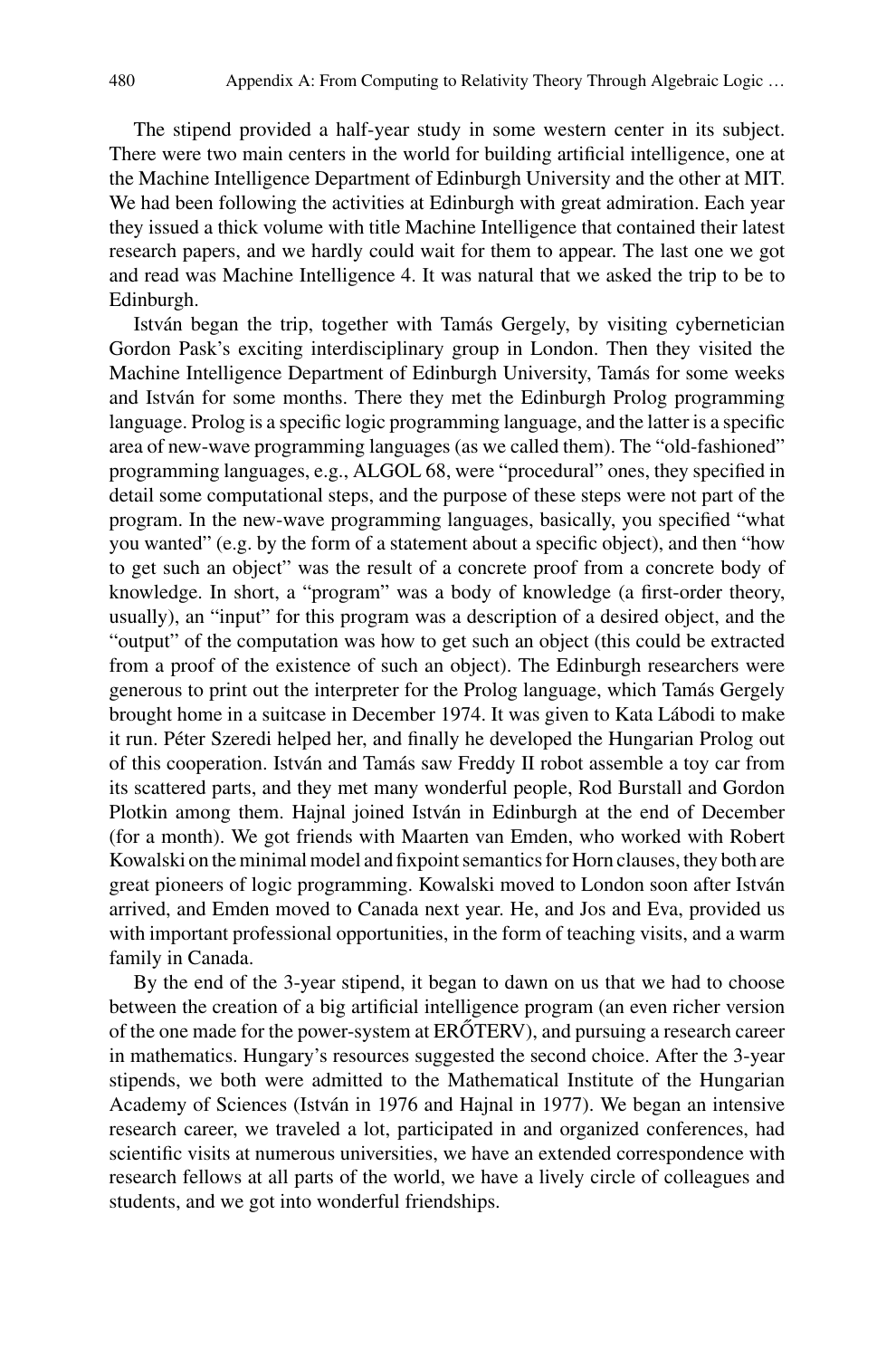In the next period of, roughly, 1976 to 1986, we worked on three subjects mostly in parallel: categorical injectivity logic, nonstandard-time semantics for logics of programs, and algebraic logic (cylindric, relation and dynamic algebras).

# **Categorical Injectivity Logic, Partial Algebras (c. 1976–1983)**

Partial algebras appear in all parts of mathematics. In particular, the semantics of a program as input-output relation is best treated as a partial function by letting this function be undefined at an input where the program does not stop (i.e., enters into an infinite cycle along its execution). There was a reluctance for using partial algebras among mathematicians, because the usual algebraic notions can be understood for partial algebras in an uncannily numerous ways. For example, what is the natural meaning of an equality of two terms that involve partial functions? One way of thinking is that the equality is true exactly when both sides are defined and they are equal. Another equally natural way is that the equality is true also when both sides are undefined. Similarly, there are many natural notions for subalgebras, homomorphic images. The tendency for treating partial functions was to replace them with their "total versions". The total version took some pre-agreed value where the original partial function was not defined, otherwise the two functions agreed. However, this move distorted the nature of partial functions.

Well, the wealth of choices in partial algebra notions attracted us! Universal algebra deals with total functions (that is, functions defined everywhere) and we were quite familiar by that time with universal algebra. We felt ready for extending universal algebra to partial algebras.

Instead of using an ad-hoc direct process, we decided to use category theory as a bridge. For showing an example, let us concentrate on one basic theorem of universal algebra, Birkhoff's variety theorem. It says that the smallest equationally defined class containing a class *K* of algebras is the class of all algebras constructed from members of *K* by the use of direct products, subalgebras, and homomorphic images.<sup>12</sup> This theorem involves the notions of equational logic, subalgebras and homomorphic images, the "right" versions of which we were to find out in partial algebra theory. To use category theory as a bridge, first we had to "elevate" these notions to category theory.

At the categorical level, we defined the so-called injectivity logic of a category.<sup>13</sup> In this logic, the formulas are the morphisms of the category, the models are the objects of the category, and a morphism is "true" or "valid" in an object if it is injective relative to it (that is, each morphism from the domain of the morphism to the object factors through the morphism). Given two classes *H*, *S* of morphisms, we

<span id="page-6-0"></span> $^{12}$ In short, *ModEqK* = *HSPK*.

<span id="page-6-1"></span> $13$ Independently of us, this logic was also defined in [Banaschewski, B., Herrlich, H., Subcategories defined by implications. Houston J. Math. 2 (1976), 149–171].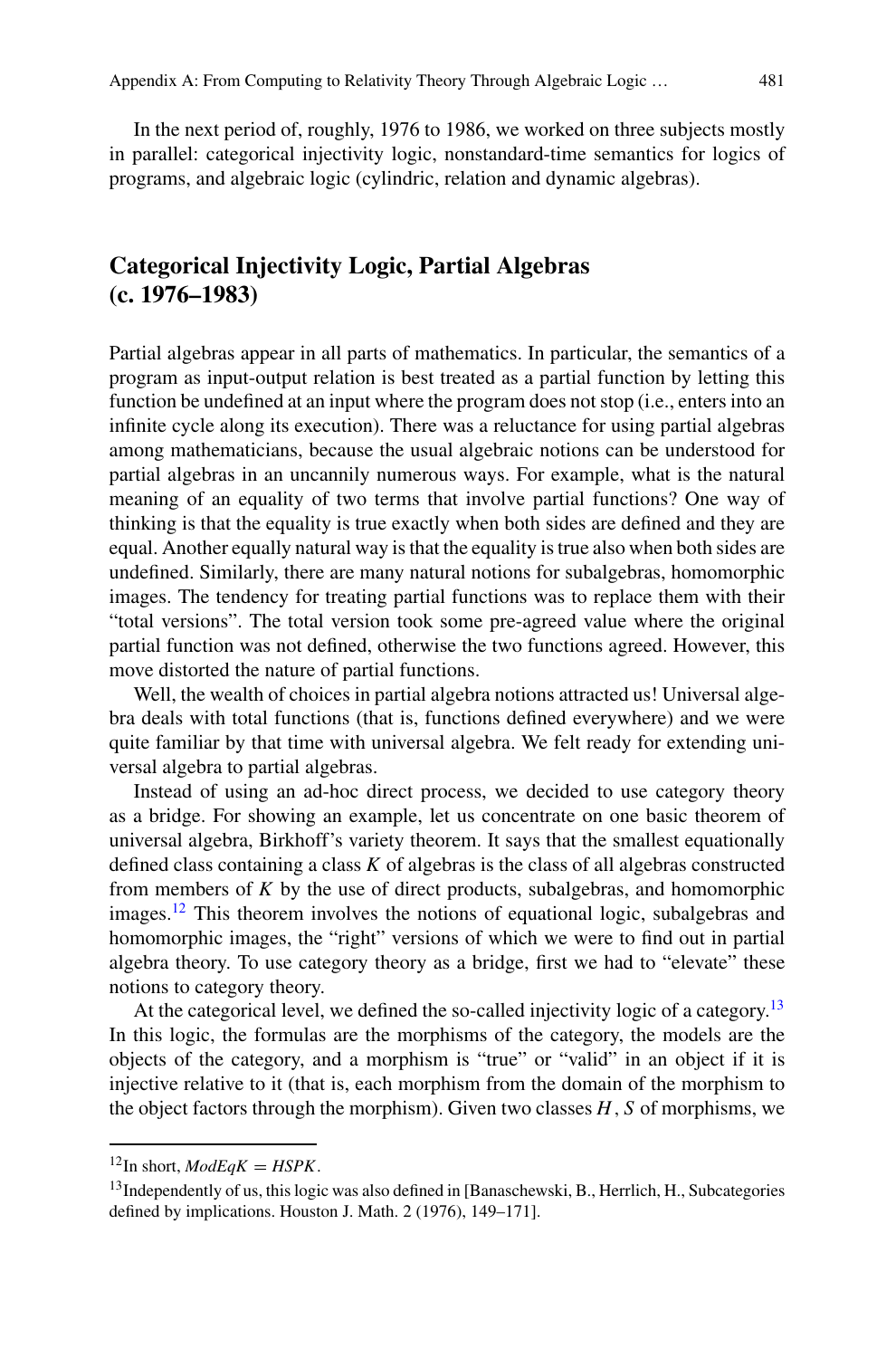defined the so-called *HS*-equations as a subclass of morphisms, in such a way that these were abstract categorical versions of the usual total algebraic equations.<sup>14</sup>

Then we proved a general Birkhoff-type variety theorem for categories. Namely, we proved that in any category (under some conditions) the *HS*-equational hull of a class*K* of objects is *HSPK*. [15](#page-7-1) If we choose the category to be that of total algebras, and we choose *H*, *S* to be the classes of all surjective and one-to-one homomorphisms, respectively, we obtain the usual Birkhoff variety theorem.

To obtain a variety theorem for partial algebras, we choose the category to be the category of all partial algebras and we find out what the theorem says. First of all, we have to choose our favorite notions *H* and *S* of homomorphisms and subalgebras (arbitrarily in so far as the conditions of the theorem allow), and then see what (firstorder logic) formulas injectivity of the *HS*-equations correspond to. These formulas will be the partial algebraic equations that correspond to our choice of *H*, *S*. By this, we imported the variety theorem from total algebras to partial algebras in such a way that we did not have to do away with plurality of the partial algebraic notions.

We did not stop here. We made the direct product part of the theorem to depend on a parameter, too. This parameter was a class  $F$  of filters. Then we generalized the injectivity approach to cones of morphisms (a set of morphisms with a common domain) as formulas, we defined the *HSF*-cones and voilá! we had a Birkhoff-type theorem for *HSF* in place of *HSP*.

The *HSF*-cones, the generalized analogues for equations, were defined so that, roughly, *H* made restrictions on the domain of the cone, *S* made restrictions on the co-domains of the members of the cone, and *F* determined how many members the cone could consist of. For example, if we chose *F* to be the class of all filters, this number was 1, if we chose  $F$  to be the class of all ultrafilters, then this number was "finite", and if we chose  $F$  to be the class of all principal ultrafilters, then there was no restriction on the number. In the category of total algebras, the natural choice for *H* and *S* was the class of all surjective homomorphisms and all one-to-one homomorphisms. But, they could be chosen to be the class of all isomorphisms, too. This way, all the well-known axiomatizability theorems for equations, equational implications, universal formulas, Horn-formulas, positive formulas, infinitary quasiequations were special cases of this one  $HSF$ -theorem.<sup>[16](#page-7-2)</sup> A by-product of importing the universal algebraic notions from total algebras to partial algebras through category theory was a powerful unification of the several axiomatizability theorems of total algebras, all looking similar but treated in model theory completely separately with separate proofs.

<span id="page-7-0"></span><sup>&</sup>lt;sup>14</sup>This means the following. If we let *H* and *S* be the classes of all surjective and one-to-one morphisms in the category of total algebras, then to each *HS*-equational morphism there corresponds a set of equations, and vice versa, so that in each algebra the *HS*-equation is injective if and only if the corresponding set of equations is true in the algebra.

<span id="page-7-1"></span><sup>15</sup>Here, the *HS*-equational hull of *K* is the class of all objects in which all *HS*-equations injective in *K* are injective, and *HSPK* is the class of all objects that can be obtained from members of *K* by category theoretic direct products, *H*-morphism-images and *S*-morphism-subalgebras.

<span id="page-7-2"></span><sup>&</sup>lt;sup>16</sup>In symbols, for example,  $ModOeqK = SP^rK$ ,  $ModUnivK = SUpK$ ,  $ModInfgeqK = SPK$ .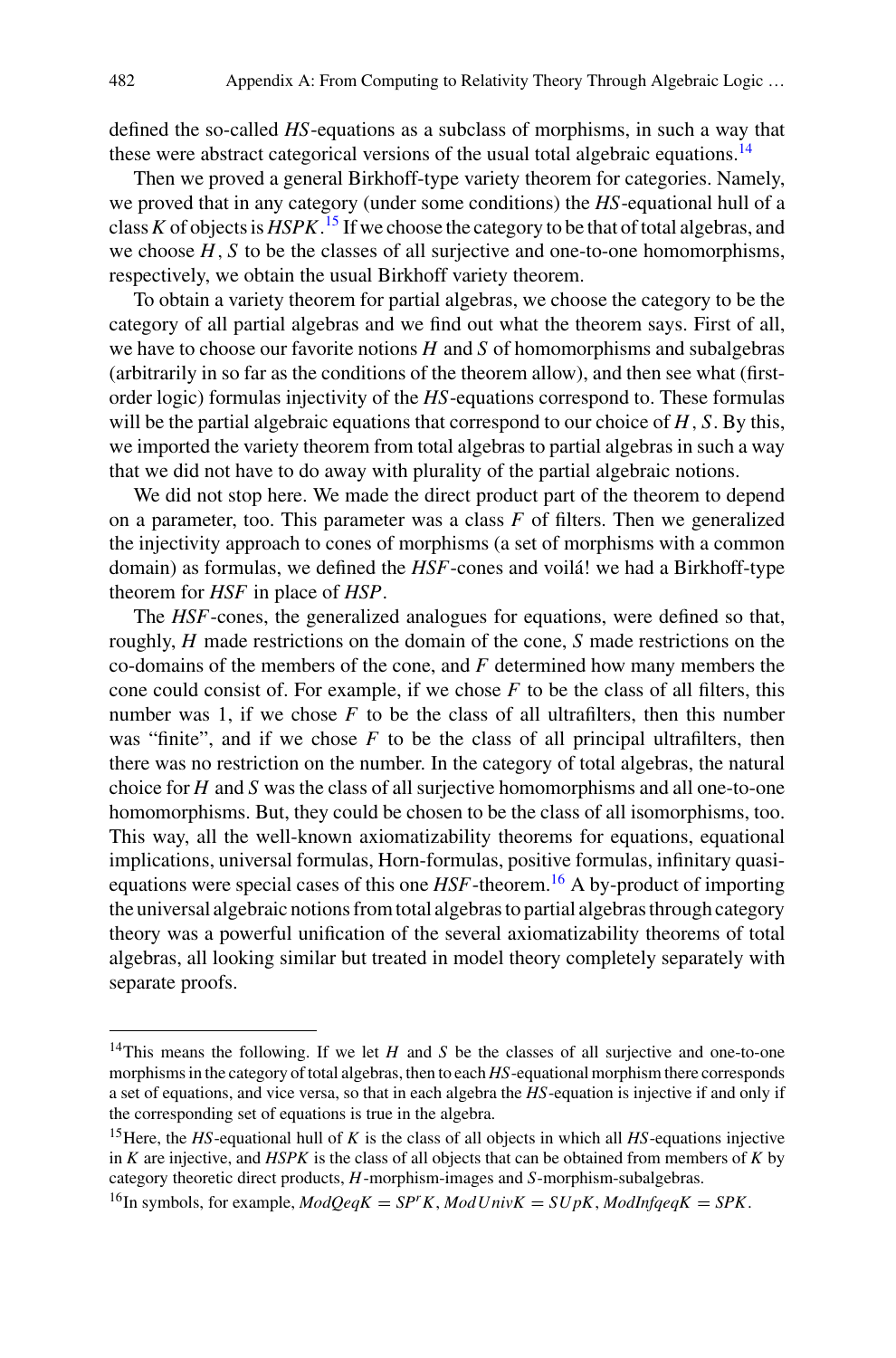István's candidate's dissertation, submitted in 1976, was about this kind of generalizing the algebraic notions to partial algebras. Already in 1974 we were advisors of two degree-dissertations in this subject, those of Anna Pásztor (title "The concept of variety in the theory of categories") and of Ildikó Sain (title "Category theoretical investigations in order to generalize identities and quasi-identities"). They both continued working with us after university, they became dear colleagues. Ildikó Sain was part of almost all our later works, too, starting with 1977. Anna Pásztor moved to Germany and became Ana Pasztor, her Ph.D. advisor was Peter Burmeister in the subject of partial algebras and category theory. Ana defended her Ph.D. in 1979 under his supervision. We kept contact with Peter while the preparation of this Ph.D., this was the first Ph.D. dissertation where we cooperated with a foreign supervisor in directing a dissertation.<sup>[17](#page-8-0)</sup> Burmeister was an expert in partial algebra theory, his Ph.D. dissertation in 1971 was about partial algebras. It was natural, that after Ana's Ph.D. dissertation, we continued working with Peter in partial algebra theory. We visited each other, and wrote several joint papers. He summarized the theory of partial algebras, based on our injectivity approach, in his monograph [Burmeister, P.: A model theoretic oriented approach to partial algebras. Introduction to theory and application of partial algebras. Part I. Akademie Verlag, Berlin 1986].

Our injectivity approach reminded René Guitart and Christian Lair of Ehresmann's sketches and of their own category theoretic work. They elaborated the connections, wrote papers about this connection.<sup>18</sup> A visit to them was financed by the Hungarian Academy of Sciences in 1982. It happened that Jacques Riguet, pioneer of cybernetics and theory of binary relations, was returning home from Budapest to Paris. He invited us to join him, and we took his car instead of a train. We went by car from Budapest through Vienna, Stuttgart, Munich to Paris. We have never been in this part of the world before, it was a great experience. In Paris, we lived in Riguet's home, his kind personality and warm hospitality is a staying memory. Our stay in Paris was rich in every way. First of all, we had long lively discussions with Guitart and Lair comparing our views, we gave talks, we visited several logic and computer science groups, attended a memorable talk by René Thom, we got invited to dinner into the homes of René Guitart and of Iréne Guessarian, we visited science fiction and cartoon book stores. We are grateful to Riguet for bringing this about.

Papers we wrote on the injectivity approach are [9, 43, 49, 48, 78, 76, 75, 80, 87], further papers on partial algebras are [37, 44, 62, 64, 107], and further related papers in category theory are [52, 94].

<span id="page-8-0"></span><sup>&</sup>lt;sup>17</sup>Later we had several joint Ph.D. students with foreign colleagues. Maarten Marx was joint Ph.D. student of Johan van Benthem and István, Szabolcs Mikulás was joint Ph.D. student of Johan and Hajnal, Tarek Sayed was joint Ph.D. student of Mohammed Amer and István.

<span id="page-8-1"></span> $18$ For example, a whole section is about our work in [Guitart, R., Lair, C., Calcul syntaxique des modeles et calcul des formules internes. Diagrammes, Vol 4, Dec. 1980. 106 p.].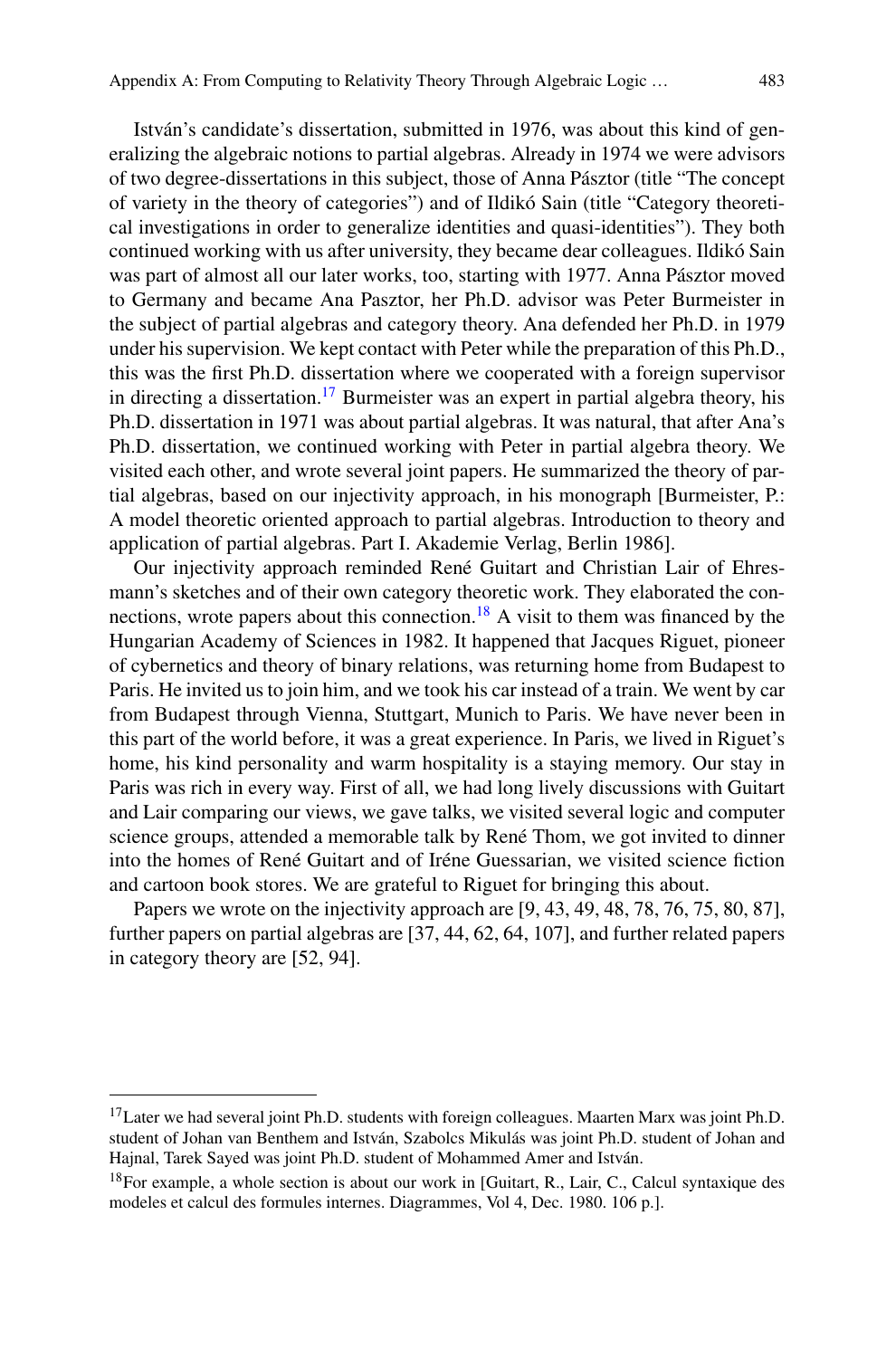# **Nonstandard-Time Semantics for Dynamic Logic of Programs (c. 1978–1986)**

We continued interest in program verification, but now on a more theoretical side. Floyd's method for proving correctness of a program consisted of inserting statements into the nodes of the block-diagram of the program. These statements were about the contents of the computer registers at that point in the execution of the program, and then one had to prove implications between these statements. This is a most natural way of proving a program correct, and the most natural first goal was to prove that all correct programs could be proved to be correct by Floyd's method.

The first result we got was a strong negative one about program verification in general: there is no recursive subset of all correct programs that contains a small "wemust-prove" core of the correct programs [50]. This meant that Floyd's method could not be complete. As usual, we did not stop here. We figured that the reason for this strong incompleteness was that a halting run of a program had to be finite, and this way the (hard) theory of natural numbers filtrated into the theory of program verification. Our suggested solution was to use any model of Peano arithmetic in place of the natural numbers for the time-scale, but then make restrictions on program runs along time-scale. This restriction was that all first-order formulas survived the "jumps" in a nonstandard time-scale, we called such runs "continuous". All standard runs (that is, runs along the natural numbers) are continuous. Now we were in the position of proving a completeness theorem: Floyd's method proved exactly those programs correct that were correct not only with respect to standard runs, but also with respect to continuous nonstandard runs. This completeness theorem gave us a method for *proving* if Floyd's method did not prove a correct program to be correct. All we had to do was to exhibit a continuous run of the program with respect to which the program was not correct. Indeed, we exhibited many correct programs that were not Floydprovable. We aimed at finding as simple such programs as we could, and to our great joy, we could use ultraproducts, our favorite tool, to show about a nonstandard run that it was continuous.<sup>[19](#page-9-0)</sup> We found it intriguing that the "non-existent", "theoretical", infinite runs provided practical information on concrete programs.

In Floyd's program verification method, reference to time along which the program was running appeared in no way. There were more sophisticated methods, in which time appeared in the form of time-modalities such as *First*, *Next*, *Always* (in Burstall's intermittent assertions method) and *Always-in-the-future* additionally in Pnueli's method. If one defines the language properly, and one requires in the definition of a continuous run survival of the additional formulas, too, then one can prove similar completeness theorems for Burstall's and Pnueli's program verification methods.

We went on, and we made dependence on time explicit by introducing a threesorted language one sort of which was the sort of time, another sort was for program

<span id="page-9-0"></span><sup>&</sup>lt;sup>19</sup>We worked hard to find the simplest examples and their simplest proofs for non-Floyd-provability. When we proudly presented such in a talk in Dana Scott's seminar at Pittsburgh in 1984, his remark was that he favored more sophisticated tools in mathematics.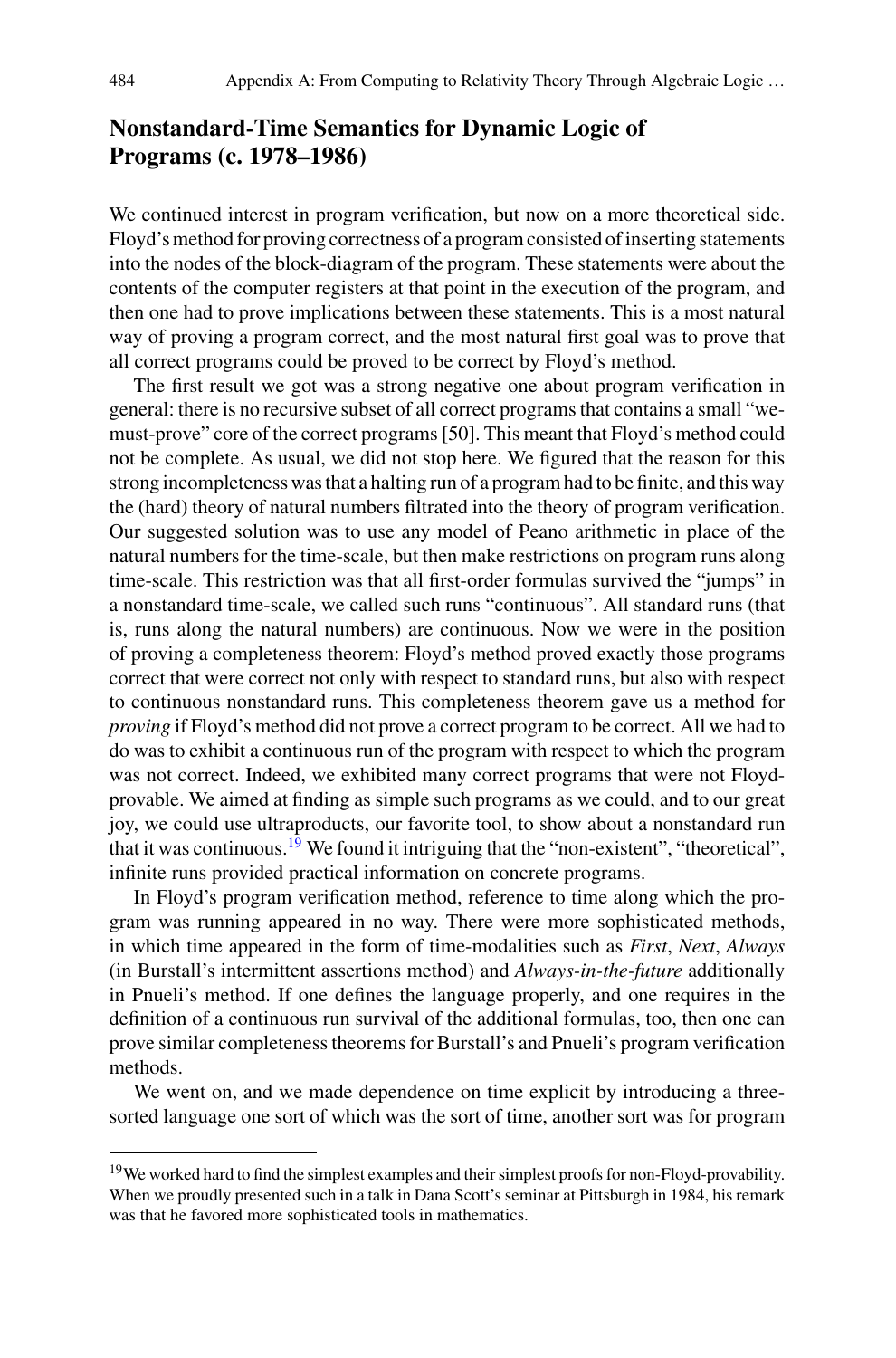runs, and the third sort was the sort for the data of the programs. In Floyd's method, all formulas are about this third sort. In the three-sorted language we can "talk" about processes (programs, actions) living in time explicitly, we can express partial and total correctness as well as many other properties of programs like concurrency, nondeterminism, fairness. This is an ordinary first-order logic, in which we made explicit all the features relevant to program semantics. Let us call it NDL for "Nonstandard-time dynamic logic".<sup>[20](#page-10-0)</sup> Everything we did about Floyd's, Burstall's and Pnueli's method can be done in this explicit framework. NDL was used for characterizing the "information contents" of distinguished well-known program verification methods, for comparing powers of program verification methods as well as for generating new ones.

We began elaborating the idea of NDL together with Tamás Gergely, he later pursued this line mostly with László Úry. They wrote an excellent book on NDL [Gergely, T., Úry, L., First-order programming theories, Springer, 1991]. We continued work on this subject mostly with László Csirmaz, Ana Pasztor, and Ildikó Sain, they contributed many interesting results. Both Csirmaz and Sain wrote their candidate's theses on this subject, one of Pasztor's papers on NDL is [Pasztor, A., Recursive programs and denotational semantics in absolute logics of programs, Theo-retical Computer Science 70 (1990), 127–150].<sup>[21](#page-10-1)</sup> The Madrid group Ana Gil-Luezas, Theresa Hortalá-Gonzáles and Mario Rodriguez-Artalejo took up this subject, we had many enjoyable discussions with them. Other colleagues, too, got interested and wrote papers on nonstandard semantics for DL, for example Martin Abadi, Robert Cartwright, Petr Hájek, David Harel, Daniel Leivant, Albert Meyer, Michael Richter, Manfred Szabo, Marek Suchenek, Andrzej Szalas. Chinese colleagues Zhaowei Xu, Yuefei Sui, Wenhui Zhang rediscovered nonstandard-time semantics for DL in 2015, they continue research in this line.

We presented our results on several conferences. The most memorable for us were, perhaps, Poznan 1980 (Logics of Programs and their Applications, organized by Andrzej Salwicki), Yorktown Heights 1981 (Logics of Programs Workshop, organized by Dexter Kozen), Szeged 1981 (Fundamentals of Computation Theory, organized by Ferenc Gécseg), Leeds 1988 (Many-sorted logic and its application in computer science, organized by Karl Meinke and John Tucker).

We want to write a few words about our New York trip. At the airport upon arrival Dexter Kozen met us, we were taken to Jim Thatcher's house where several other participants of the conference were staying, too. The house was one built from wood, in the midst of uninhabited woods surrounding Yorktown Heights, a creek was flowing below it. Jim Thatcher explained that he was keeping the entrance unlocked so that if a thief wanted to take something, he did not have to make damage by forcing his way in. We were given a beautiful bedroom, one wall was almost entirely made of glass through which one could see the woods. It had a separate bathroom,

<span id="page-10-0"></span> $^{20}$ As the reader may guess already, in our case the qualifier "nonstandard" is a positive one.

<span id="page-10-1"></span> $21$ This paper explains connection of nonstandard-time semantics with the set theoretic notion of absoluteness, [231] writes more on this. In short, standard DL is not a KPU-absolute logic, NDL can be viewed to be its KPU-absolute version.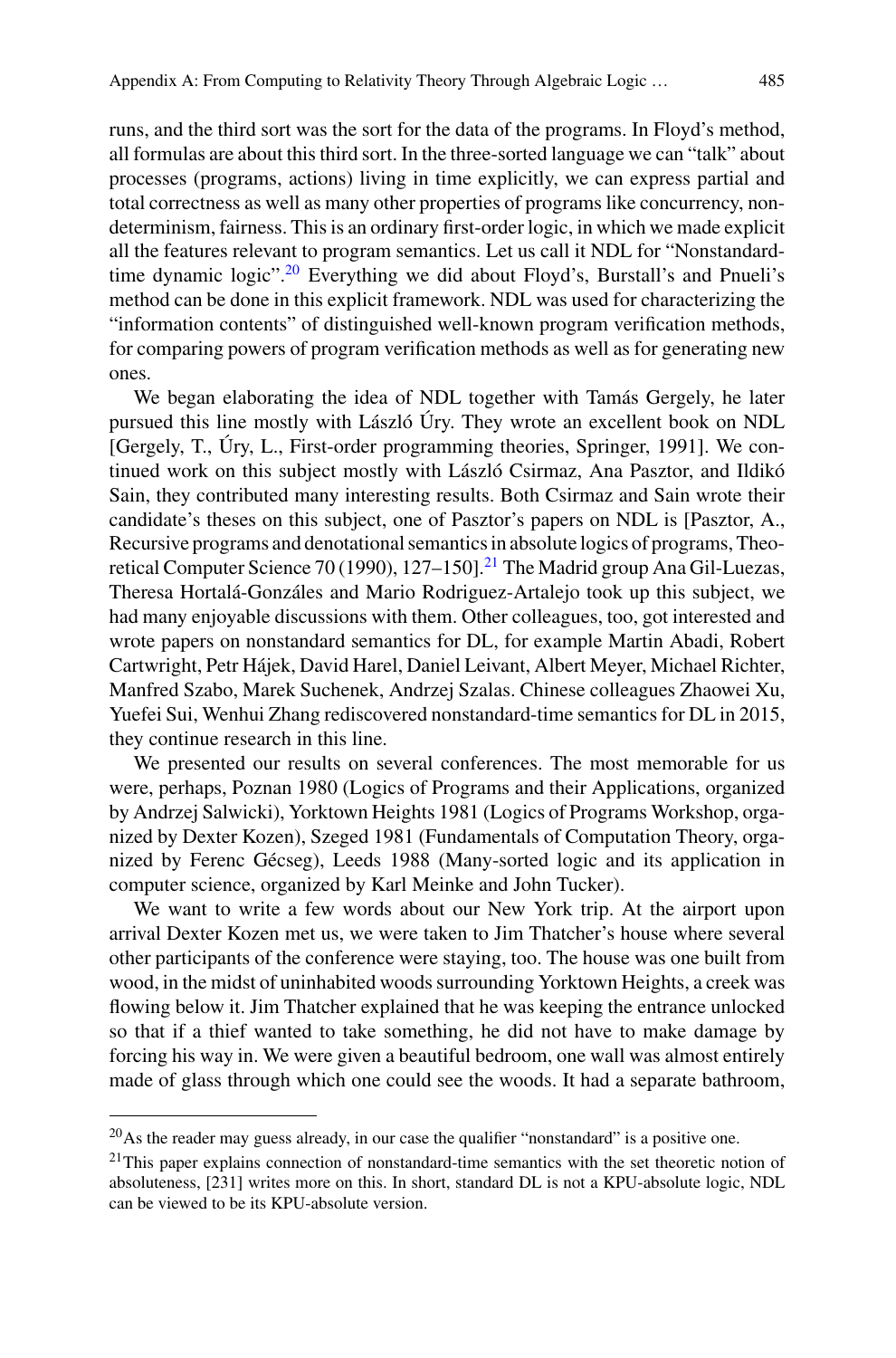with large soft towels, everything was comfortable and beautiful. But at night we were cold, just one thin blanket on the bed. We hardly could believe that in such a luxurious place there were no extra blankets. But we did not find any. Next day, when we asked for extra blankets, instead of getting them, we were simply explained how to use an electric blanket. We had breakfast with others and then retreated for a while. When we emerged, we found nobody but a letter saying that they left for the workshop in Yorktown Heights (it began in the afternoon), but there was a car around and a map, we should take the car to follow them. We were there alone in the midst of the woods, with a car and a map, but we did not drive! Thank God, we found out that John Tucker who had had quite an adventurous trip to America the day before was also stranded with us in the woods. We do not remember how, but eventually an arrangement was made and Jerzy Tiuryn took us to the workshop.<sup>22</sup>

We met many people at this workshop, some for the first time, for example Krzystof Apt, Peter van Emde Boas, Erwin Engeler, David Harel, Marek Karpinski, Dexter Kozen, Albert Meyer, Grazina Mirkowska, Rohit Parikh, Vaughan Pratt, Andrzej Salwicki, Jim Thatcher, Jerzy Tiuryn, John Tucker. The atmosphere at the workshop, and that of the whole trip, was fantastic. People were generous, friendly, open, sincere, we felt we were accepted and appreciated. The atmosphere at the workshop was lively, intellectual, exuberant people vibrating with intellectual thoughts. That is an atmosphere in which we feel at home, in which we are happy. We found many of these properties characteristic in our later trips to America, too. It was easy for us to make lasting friendships that make our lives rich.

Papers we published on nonstandard-time dynamic logic of programs are [46, 54, 51, 50, 74, 84, 82, 88, 89, 111, 123], related papers are [155, 231].

# **Algebraic Logic, Tarski's School, Cylindric and Relation Algebras (1971– )**

When István met Boolean algebras as a successful algebraic version of propositional logic, he figured that there should be a similar class of algebras for predicate logic. Indeed, he found cylindric algebras in the literature, and we began to study them as soon as we had the Henkin-Monk-Tarski 1971 monograph. We read the book from beginning till end, every passage, footnote. At a 1973 Banach Semester we already gave talks related to cylindric algebras, and we were thrilled to meet James Donald Monk at the 1978 Banach semester Universal Algebra and its Applications. The first thing we asked him was about the second part of the monograph that was promised in the book. Well, Monk was not very definite about the appearance of Part II, but he was open to our questions in the subject, and we began a cooperation that was perhaps the most important thing in our careers, it gave our scientific careers an

<span id="page-11-0"></span> $22$ That was an adventurous trip, too! We had our first car accident in the USA on the way to the workshop. The second of the two car-accidents in our lives was in Nashville on the way from the airport to Bjarni Jónsson's home, in 1988.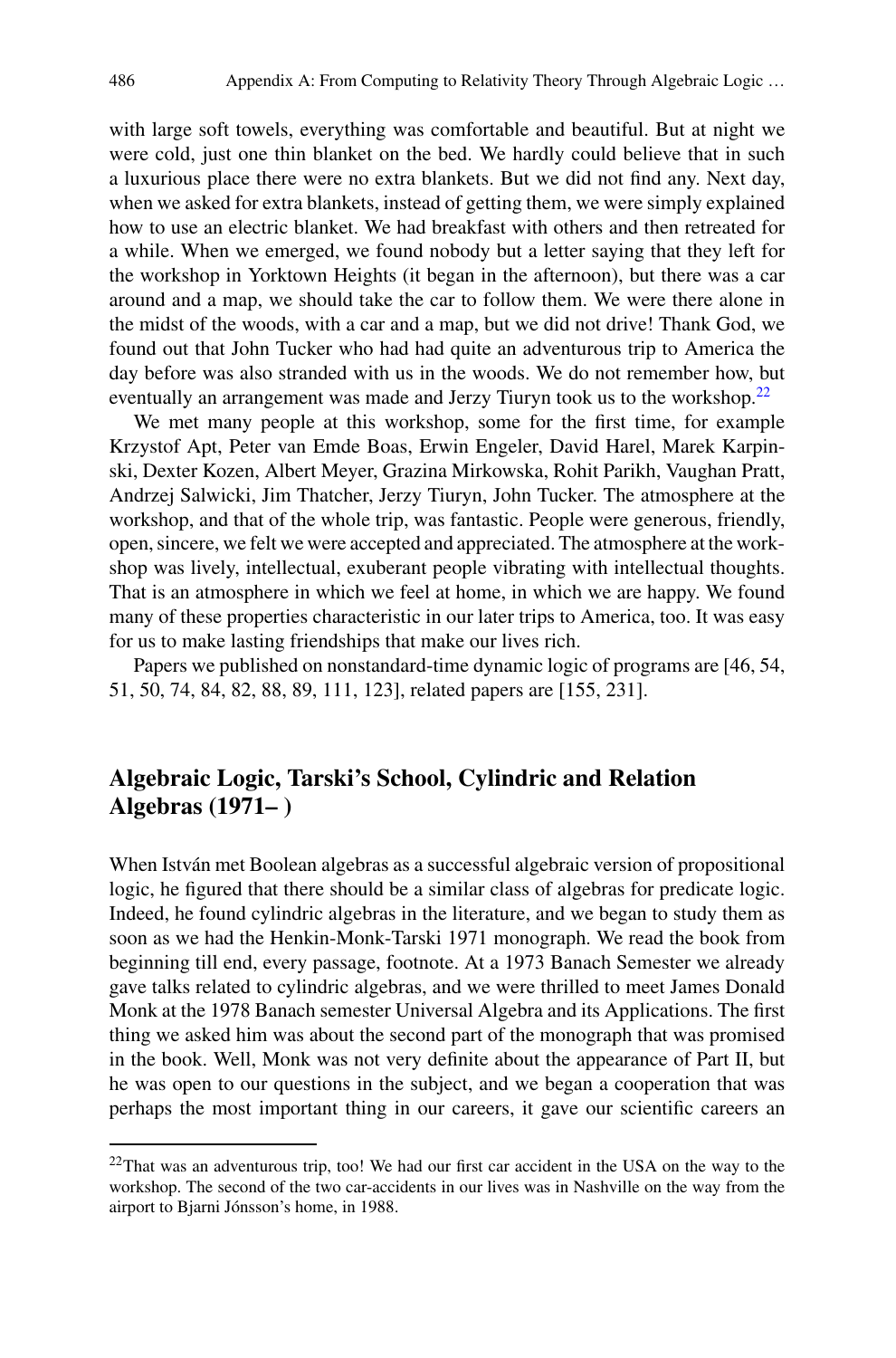upward inclination, in every way. Henkin, Monk, and Tarski had a draft of a paper about cylindric algebras that they were going to publish, Monk began to write a more detailed version of that paper, and we were happy to second-read the manuscript. On the way, we answered their open questions, improved theorems, constructed counterexamples. This lead to a parallel paper written by us that became the second part of the Henkin-Monk-Tarski-Andréka-Németi Springer Lecture Notes book [2]. Working on this book together with Monk was exciting, heaven<sup>23</sup> for us. Perhaps this Springer book inspired Monk to begin to write Part II of the monograph. We continued the well-working cooperation of our reading the drafts of the chapters as they were in the make. Our contributions are acknowledged throughout Part II.

The 1978 Banach Semester on universal algebra and its applications was memorable to us not only for meeting Donald Monk and starting our collaboration with him. Here was that George Grätzer told us that he thought we should prove ourselves by solving other people's problems and answering their questions, not just proving theorems of our own. We took his advice to heart. We began by solving a problem in his 1968 Universal Algebra book. This asked if Birkhoff's variety theorem implied the axiom of choice or not (it did not  $[57, 66]$ ).<sup>[24](#page-12-1)</sup> We went on and solved many open problems published by other mathematicians. The most difficult to crack was the one in Ralph McKenzie's 1966 dissertation (published in 1970): is there an integral relation set algebra that has no permutational representation? (Yes, there is [126].) The oldest one is perhaps the problem in Jónsson's 1959 paper on modular lattices: is there a weakly representable but not representable relation algebra? (Answer: there are many [132].) We solved several problems from the 1971 and 1985 monographs of Henkin, Monk, and Tarski, solved problems from the Tarski-Givant 1987 book [Tarski, A., Givant, S., A formalization of set theory without variables. AMS Colloquium Publications, 1987], among others (e.g., [101, 157, 163, 237, 240, 245]).

In 1982, after the appearance of our joint Springer book, Leon Henkin was touring Yugoslavia, giving talks about cylindric algebras at several universities. Monk told Henkin that this was a good opportunity for meeting us. But Leon was reluctant to come to Budapest, so we met in Szeged for one day, Szeged was near the border of Hungary and Yugoslavia. That was an exciting meeting! Leon explained his method twisting, a method for creating non-representable cylindric algebras from

<span id="page-12-0"></span><sup>&</sup>lt;sup>23</sup>Talking about heaven, in 1980 Hajnal and István were visiting Waterloo University in Canada. Our host, Maarten van Emden was so generous to invite Monk and arrange for all three of us to stay for some days in Walhalla Inn, Waterloo. This way we could work more effectively on the manuscript. That was the period when we were making all kinds of constructions by the use of the ultrafilter-choice functions pair, their version for ultrafilters for infinitary relations. Monk did not mind our slipping the new constructions below his door at nights.

<span id="page-12-1"></span><sup>&</sup>lt;sup>24</sup>We went on and showed that not only the axiom of choice, but the axiom of foundation also has impact on truth of theorems of universal algebra. We flirted with set theory at another occassion, too: we showed that the solution of the so-called finitization problem of algebraic logic depends on set theory. Roughly, while it is not solvable in Zermelo-Fraenkel set theory with the axiom of choice, the finitization problem has positive solutions in appropriate non-well-founded set theories. Papers we wrote about the influence of the set theoretical background we work in are [57, 66, 134, 161, 165, 179].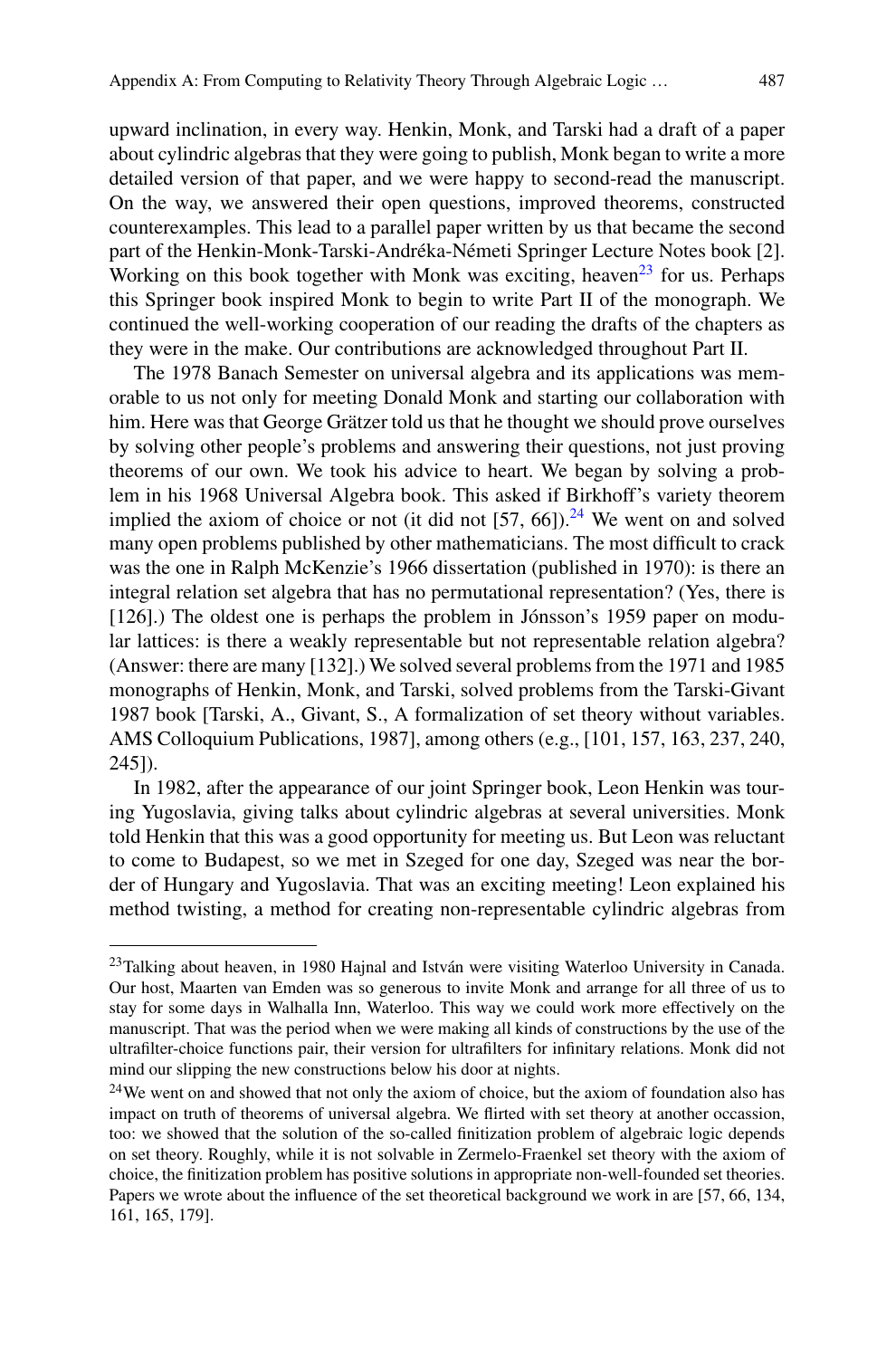representable ones. He crossed his two fingers for illustration, and that was an unforgettable explanation. Leon was surprised to see us. He had expected one person, Andréka-Németi, not two,<sup>[25](#page-13-0)</sup> and one of them a female at that! Later, we met Leon several times in Berkeley where he lived, once we were staying in his home. He took us–Hajnal, István, and Ildikó Sain–to a nearby merry-go-round, after which his famous cylindric algebraic MGR-equation was named. This equation holds in all set cylindric algebras. He had devised the method twisting in order to show that this equation failed in some (abstract) cylindric algebras.<sup>26</sup> It was very enjoyable to listen to Leon as he told stories about small and big things, about how and why Twin Drive near his home was created, and about his children.

Getting back to the merry-go-round, his student Diane Resek proved in her 1975 Ph.D. dissertation that the cylindric algebraic equations together with infinitely many of Leon's Merry-Go-Round equations ensured representability as a cylindricrelativized set algebra. Richard Thompson showed that of these infinitely many MGR-equations only four suffice in the theorem. These theorems are very important but their proofs were about 200 pages each. This is why Monk was sorry to leave them out from Part II. We were curious to see the proofs, so we invited Richard Thompson to enlighten us. He visited for a year in 1986 (on an IREX stipendship). He was happy to talk about cylindric algebras on a weekly full-afternoon seminar, and we learnt a lot from him. The end of his visit approached, and he was still making preparations for telling the proof. We began to worry, but then on the way home after a seminar by Richard, all of a sudden, a short elegant proof emerged from all the preparations in Hajnal's head.[27](#page-13-2) This is how finally the theorem got published with a 7-page detailed proof [106]. The class of cylindric-relativized set algebras (Crs) turned out to be rather important in the application of cylindric algebra theory to logic. For example, István proved that the equational theory of Crs is decidable [11], this lead to the decidable guarded fragment of first-order logic [169].

After meeting Henkin in 1982, we looked forward to meeting our third co-author Alfred Tarski whose work and views on science we admired. An opportunity came up when we had a one-year teaching position at Waterloo University Canada in 1983– 1984. Our first visit to Berkeley was in May 1984. We could not meet Tarski, since he died at the end of the previous year, but we were received in a very warm way. We were given his room (725 Evans Hall) at the university as our office on the seventh floor. The room had a magnificent view on the bay, but it was cold. We prepared our talk on a rare sunny spot on a terrace some levels below, facing the hills. There were many questions after the talk. A person was asking rather concrete questions about the Hamate semigroup, and we had to admit that we never heard of this semigroup. It turned out that this person was Richard Thompson, and the Hamate semigroup

<span id="page-13-0"></span><sup>&</sup>lt;sup>25</sup>This was dual to our previously thinking that Kirby Baker working in universal algebra meant two persons, Kirby and Baker.

<span id="page-13-1"></span> $^{26}$ Leon did not stop at showing that some cylindric algebras (CAs) were not representable, not even as relativized ones. He conjectured that all cylindric algebras were obtainable from representable ones by his method twisting (together with another of his similar method, dilation). Indeed, our student András Simon proved this for the 3-dimensional case in his 1991 Ph.D. Dissertation.

<span id="page-13-2"></span> $27$ This shows how useful a good foundation can be.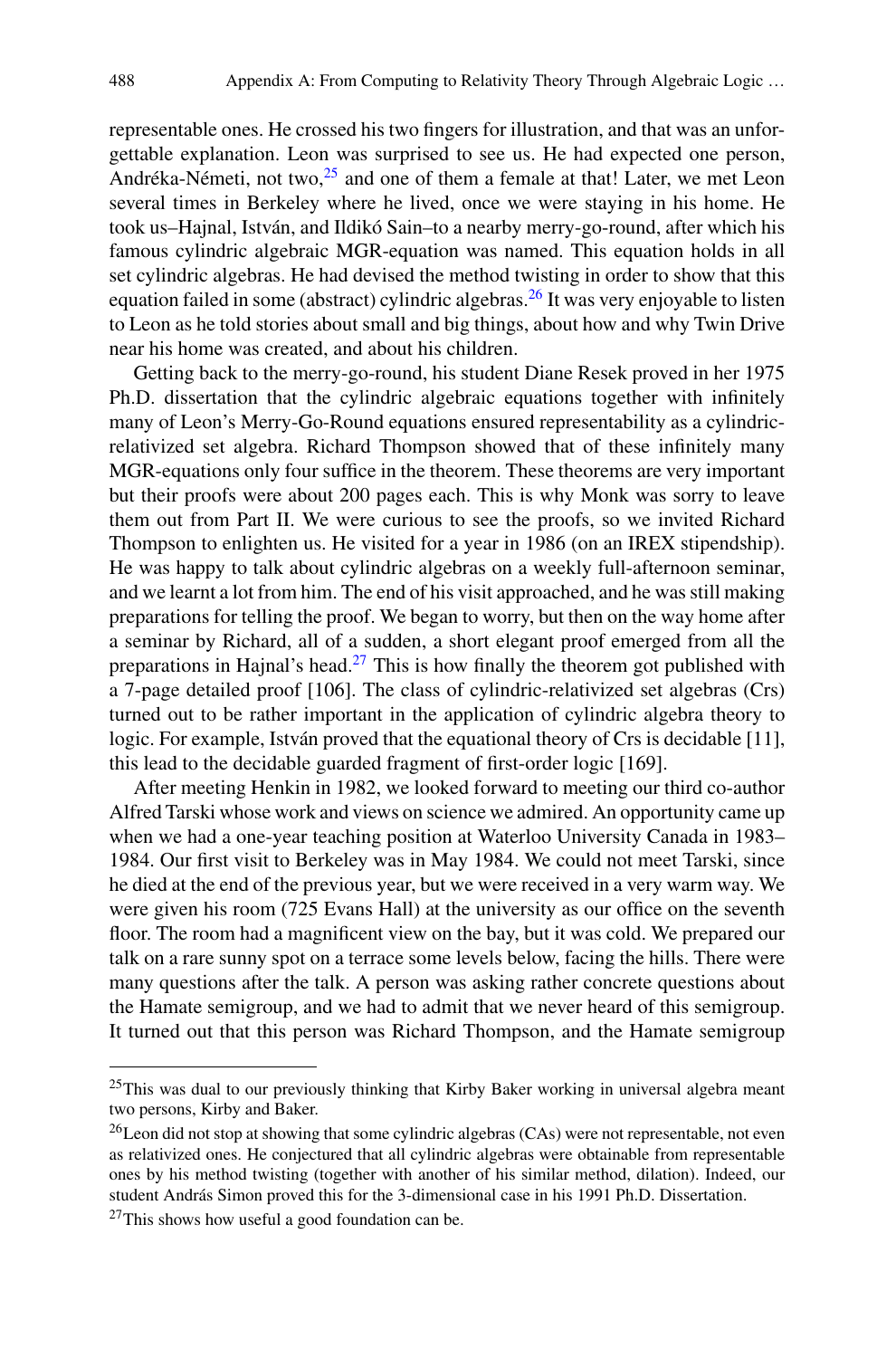referred to the semigroup of substitutions in a cylindric algebra. The name Hamate was his invention to call this semigroup, both to refer to Henkin-Monk-Tarski and to a move in the game go. Julia and Abraham Robinson attended the talk, they said some kind words to us afterwards. Leon and Ginett Henkin gave a party in the evening, and here is where we met Steve Givant for the first time. The three of us talked towards the end of the party, we asked and he talked about quasi-projective relation algebras, the key player of the book<sup>[28](#page-14-0)</sup> he was finishing at that time. We offered to read and check the manuscript, and indeed he sent it to us, and we learnt the subject while reading it. This was the beginning of a long collaboration and a lifelong friendship. Another "first" on this visit was that we met William Craig. We got the opportunity of getting to know his sweet personality. We were always very happy to meet him later, in Berkeley, Budapest or Warsaw[.29](#page-14-1) We also met Diane Resek for the first time during this visit. We met Roger Maddux in person later this year, at the Charleston universal algebra conference. We had exchanged letters, and we looked forward to meeting him. We already met Don Pigozzi<sup>30</sup> and Steve Comer in Hungary, and Wim Blok and Bjarni Jónsson in Warsaw. These were all important meetings for us that lead to professional friendships. We have joint papers with almost all of Tarski's algebraic logic family: scientific children and grandchildren.

The 1983-84 trip to America was full of events. It began with a 2-month visit to Montreal: at McGill University we discussed categorical logic with Michael Makkai, and at Concordia University we had discussions on NDL with Fred Szabo. Then, at Waterloo University we taught two courses on the foundation of computer science, and worked with Maarten van Emden and Areski Nait Abdallah on logic programming, we also had discussions with Stanley Burris on his universal algebra book. After courses ended in Canada, we visited universities in the USA, we gave several talks at each: Carnegie-Mellon University Pittsburgh (April 3–10, Dana Scott, Ken Manders), Colorado University at Boulder (April 26–June 20, July 18–August 15, Donald Monk, Jean Larson), University of California at Berkeley (May 3–10), Stanford Research Institute (May 8, Joseph Goguen, José Meseguer, Richard Waldinger, Leslie Lamport), University of California at Los Angeles (May 10–12), The University of Chicago and The University of Illinois at Chicago (June 20–25, Wim Blok, Saunders MacLane, John Baldwin). Then we visited George Grätzer and his group at The University of Manitoba at Winnipeg in Canada (July 3–10), and returned to the USA for the Charleston Universal Algebra Conference organized by Steve Comer (July 10–17).

Monk and Henkin finished Part II around this time, it appeared in 1985. We were still thinking a lot about cylindric algebras, an example is the following. The set of valid formulas of first-order logic with equality but no function or relation

<span id="page-14-0"></span><sup>28</sup>the Tarski-Givant 1987 book.

<span id="page-14-1"></span> $29$ In one of his visits to Budapest, we wrote a joint paper about partial algebras [107]. He stayed in our Budapest home, and in the evenings he enjoyed dancing to live music in the nearby Déryné Bistro.

<span id="page-14-2"></span><sup>&</sup>lt;sup>30</sup>Don Pigozzi's collaboration with Tarski on producing Part I of the Henkin-Monk-Tarski monograph on cylindric algebras may have inspired our similar cooperation with Monk. We first met at a universal algebra workshop held in Esztergom Hungary, organized by Ervin Fried, around 1979.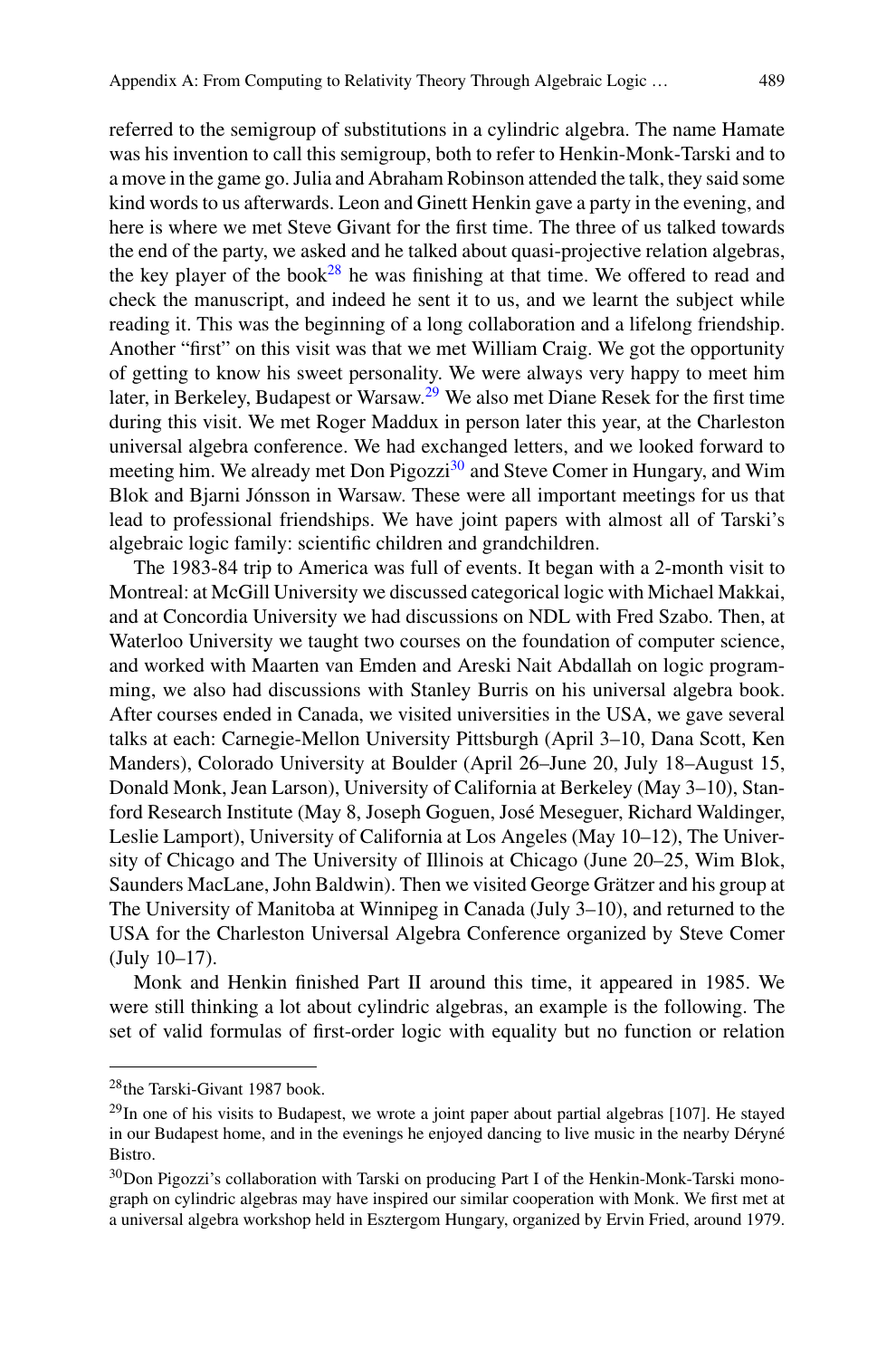symbols is decidable. This may make one think that the set of equations valid in the minimal cylindric algebras (that is, cylindric algebras generated by the diagonals) is decidable. Indeed, there was a statement to this effect in Part I, the proof was promised to appear in the second volume. In the course of writing it, Don Monk asked if we could reconstruct the proof of this statement. We started doing it, and we were almost there, only one small step was missing. Thinking about this just one small gap, in 1984 on an airport when traveling home from the USA, István got the idea of the proof of the opposite statement: the equational theory of the minimal cylindric algebras is not even recursively enumerable! Later we learnt that Matti Rubin also got this result, we elaborated its logical meaning together with him, as follows. Cylindric algebra equations correspond to formula-schemes of first-order logic. A formula-scheme is something like " $\varphi \to \exists x \varphi$  where  $\varphi$  is a formula". The logical side of the above algebraic theorem is that, while the set of valid formulas of equality logic is decidable, the set of valid formula-schemes of this logic is not even recursively enumerable! If we allow a binary relation in the language, then the set of valid formulas becomes "harder" (undecidable), but the set of valid formula-schemes becomes "easier" (recursively enumerable). For details, see [101].

We got invited to the 1985 January Boolean Algebra meeting of the Oberwolfach Research Institute in Germany. There was a parallel Set Theory meeting, and we traveled to Oberwolfach together with András Hajnal. This research institute is famous for its excellent meetings where the emphasis is on the exchange of ideas between the participants. Indeed, we had plenty of discussions with the participants of both meetings, and we returned home with a wealth of new ideas, e.g., about Boffa's non-well-founded set theory. Most important, we met here Matti Rubin. We learnt that, independently of us, he also proved that the equational theory of infinitedimensional minimal cylindric algebras is not decidable, and he also constructed uncountably many subvarieties of infinite-dimensional representable cylindric algebras. Thus, we had an ideal ground for joint research, that we began to pursue happily. He visited us in the summer. At the end of his visit, we traveled together to Szeged to participate on the Colloquium on Ordered Sets. On the train, besides talking about various mathematical ideas, he said he was looking forward to seeing his old friend Ivo Düntsch on the conference. So we, too, looked forward to meeting Ivo. There was an immediate feeling of friendship between us. Next time we met Ivo was in 1988, on the Ames algebraic logic conference where we began to think about McKenzie's problem. We succeeded in solving it as a joint effort, since then we have had many enjoyable meetings and joint work with Ivo.

István submitted his dissertation for the doctoral degree with the Academy in 1986. The two main results were a translation of first-order logic to the equational theory of 3-dimensional cylindric algebras and showing that the equational theory of Crs is decidable.<sup>31</sup> Hajnal submitted her dissertation for the same degree in 1991, it

<span id="page-15-0"></span><sup>&</sup>lt;sup>31</sup>The main result of the Tarski-Givant book is translating first-order logic to the equational theory of relation algebras. They ask how much associativity of relation-composition is needed in this result. The answer is in Istvan's dissertation: it can be weakened till "*CA*3", but it cannot be weakened till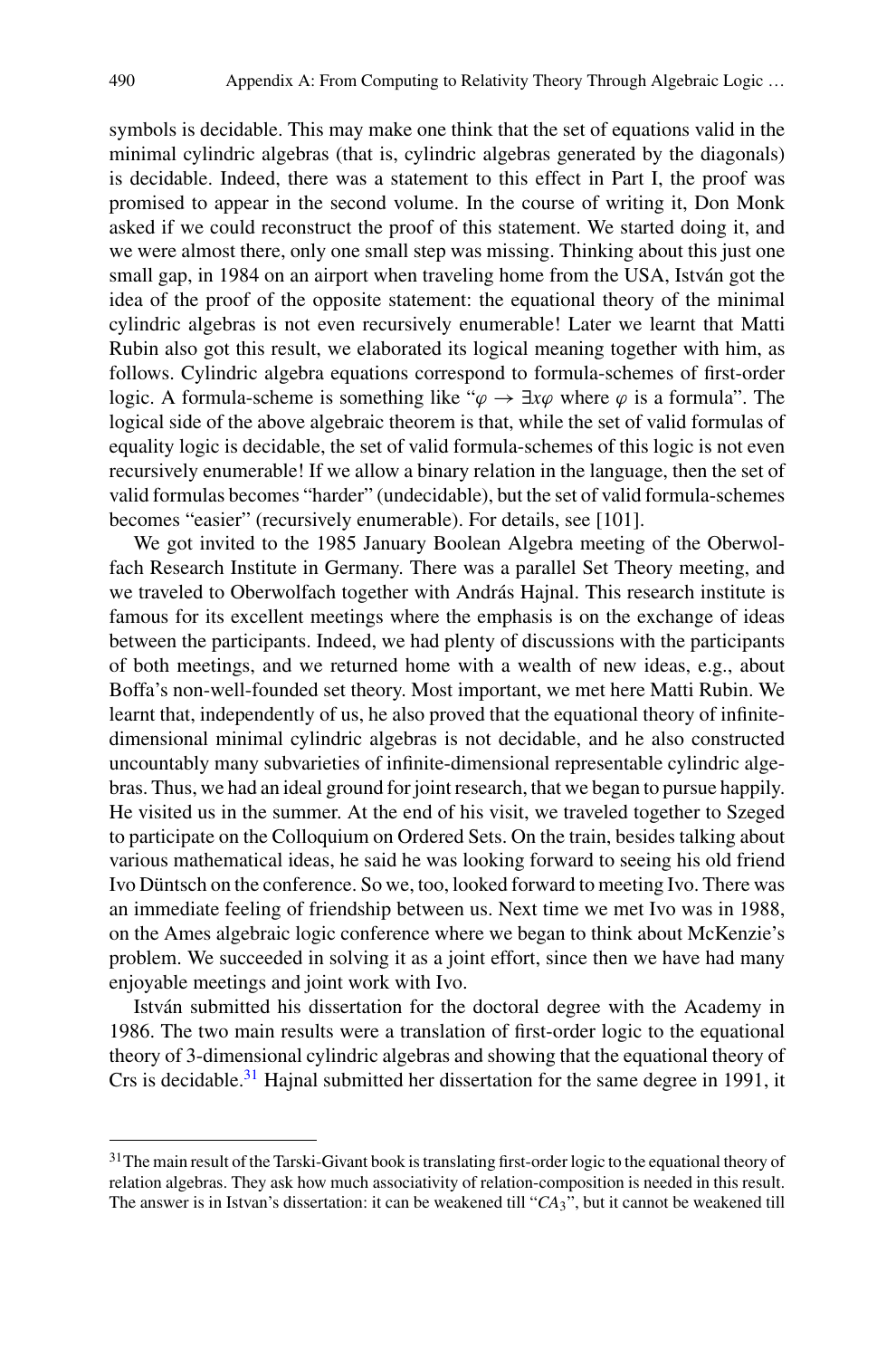contained results about cylindric and relation algebras, the main subject being how hard the basic operations were definable over each other.<sup>32</sup>

Our second one-year stay in America was in 1987-88. It began with the conference Algebras, Lattices, and Logic, which was held in the Asilomar Conference Center, California, July 6–12. Together with Ildikó Sain, we arrived at Berkeley on July 4, we stayed with the Henkins, and traveled with Leon and Ginette by car to Asilomar. On the way, Leon was showing us the attractions of the landscape, for example we stopped to see the place of the seals. This Asilomar conference was one of the many conferences to come that was joint event of the universal algebra and the algebraic logic communities. The title of Richard Thompson's talk was "High deeds in Hungary" (he spent a year before with us in Budapest). Asilomar is on the shore of the Pacific, the ocean is rather cold there. István grew up at lake Balaton,  $33$  water is his element. He could not help taking a swim in the ocean. Alasdair Urquhart joined him, and there were two people in the cold water. Alasdair came out after a while but István stayed, and Richard was anxiously pacing up and down the shore. When István finally came out, all blue, we began to trot home to get him warmed a bit. Richard was running along with a heavy briefcase in his hands. István spent the rest of the evening in the bathtub, in warm water, until finally he thawed. Asilomar itself was quite a cold place with no sunshine at all. We were dying for some warm sunshine, and Peter Ladkin, participant of the conference, got pity of us. He took the two of us on his small plane, and we flew east till we found a sunny stripe of land. There we landed, bathed in the sunshine for a while, and then got back to cool Asilomar. Following the conference, we spent ten days in Berkeley, then we flew from the west coast of America to the east coast: to Miami. During the two weeks we stayed there, we gave several talks in the Computer Science Department of Florida International University, and most of all we spent as much time on the beach as we could. Here we got plenty of sunshine, sizzling hot sand, warm blue Atlantic ocean, and palm trees.<sup>[34](#page-16-2)</sup>

After visiting the two coasts, we settled in the very middle of America, in Ames Iowa. The purpose of the one-year visit was to work with Roger Maddux, and this was made possible by a two-semester teaching position at Iowa State University. In the first semester, we taught undergraduate and graduate courses in algebra and logic. The university had an excellent library, István spent lots of time in it browsing the books. Here he found, among others, Sullivan's 1979 book Black Holes. This gave an idea, and in the winter break we posted an announcement of an interdisciplinary course "Infinity and the mind", offered jointly with Ildikó Sain to graduate students in mathematics, computer science, physics and philosophy. The topics were "Under-

<sup>&</sup>quot;WA". A consequence is that the free 3-dimensional cylindric algebra is not atomic, solution of a problem from Part II of the Henkin-Monk-Tarski monograph.

<span id="page-16-0"></span> $32$ The results also lead to answering several open problems stated earlier in the literature by Craig, Jónsson, and Monk.

<span id="page-16-1"></span><sup>&</sup>lt;sup>33</sup>More precisely, he spent the summers–most important part of the year–at the lake with his grandparents.

<span id="page-16-2"></span><sup>&</sup>lt;sup>34</sup>The ocean reminded István of how he perceived lake Balaton when he was a small child. Now that he grew up, he needed something bigger than a lake to have the same sensation.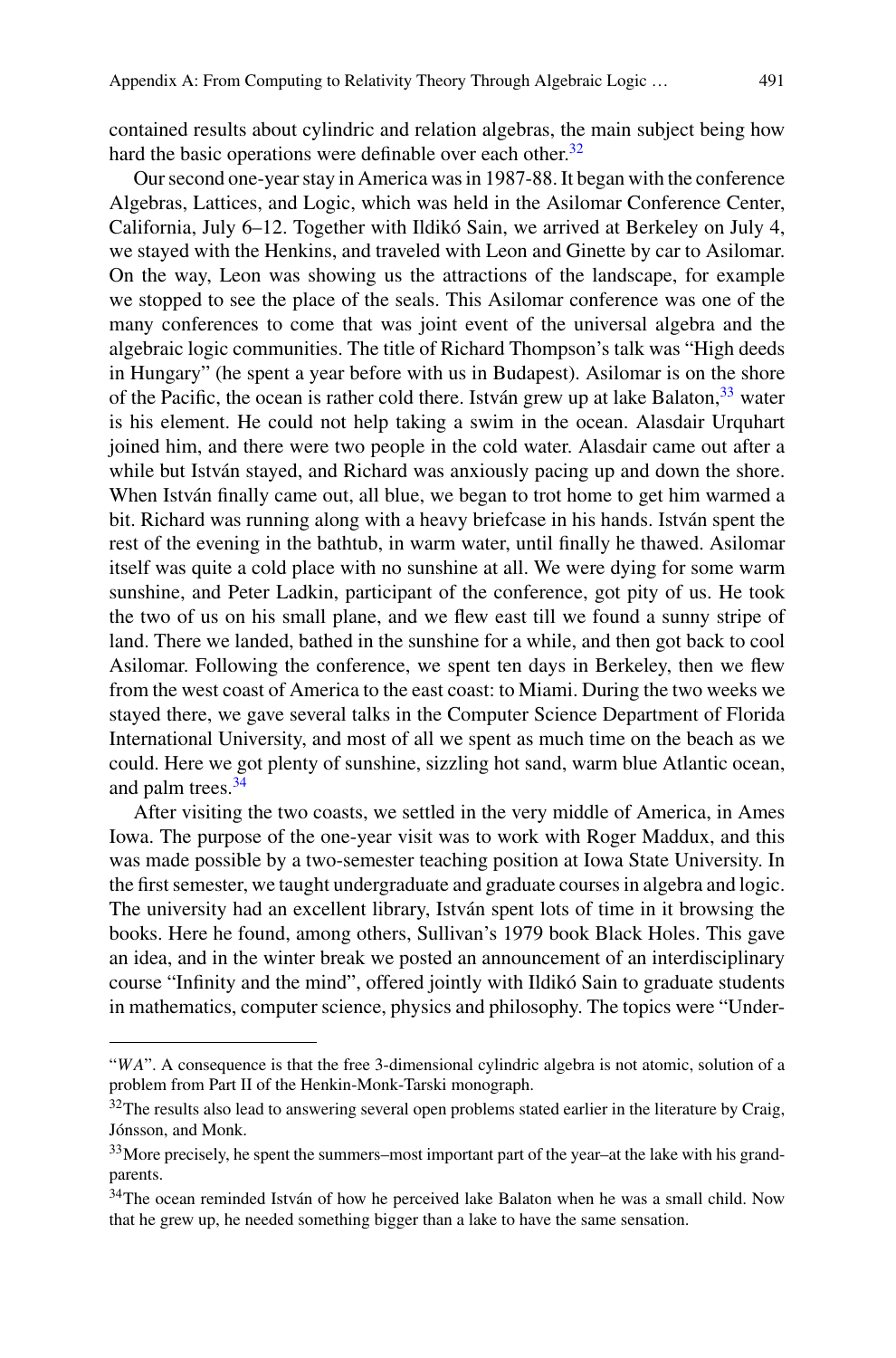standing and resolution of logical paradoxes recurring in logic itself, black holes, relativity, time travel, infinities, artificial intelligence, foundation of mathematics. Connections between mathematical and physical infinities". There was a huge interest and the course was a big success. We began with the elements of computation theory, arriving at the Church Thesis. When István wanted to argue for the plausibility of this thesis, all of a sudden the idea of relativistic computing occurred to him: one can use a black hole to "slow time infinitely": for an observer approaching the black hole only a finite amount of time may pass while "at home" a computer is computing for an infinity of time. So, we gave as a homework to find a physical device (any gadget the existence of which did not contradict the laws of physics as accepted at that time) which could compute a non-Turing computable task. This was called "the hard-core science fiction homework", and we returned to it, giving more and more clues, till the end of the course.<sup>35</sup> At the end of the semester, the head of the Mathematics Department of ISU invited the three of us to his office and thanked for the successful course.

We lived in Don Pigozzi's house. He was away on a sabbatical, and the house was ideal for the three of us with Ildikó. It was spacious and had a garden. Here was that Hajnal saw the Milky Way first in her life, shining across the night sky with its branches clearly visible.<sup>36</sup> Parallel to teaching, we participated on the algebra seminar of the department, and worked with Roger. Among others, we elaborated the method of splitting for relation algebras having the analogous method for cylindric algebras as a pre-image [121]. That turned out to be a rather useful method for constructing non-representable relation algebras. In the winter break, in January 1988, Hajnal and István gave talks at Florida International University, and this time they stayed at Miami Beach. In Ames, it was so cold that Ildikó's fingers got frozen to the metal mailbox, but we enjoyed hot sun and warm water at the beach. In the spring break, we visited Bjarni Jónsson in Nashville and after the courses ended Ildikó and István visited George Strecker in Manhattan Kansas.

We mentioned that there was a series of algebraic logic and universal algebra conferences around this time. The Asilomar conference in 1987 was followed by the Algebraic Logic and Universal Algebra in Computer Science Conference June 1–4 Ames Iowa, Algebraic Logic Colloquium August 8–14 1988 Budapest Hungary, Conference honoring Don Monk May 29–31 1990 Boulder Colorado, Interconnections between model theory and algebraic logic June 9 1990 Berkeley California, Algebraic Logic Meeting June 10–20 1990 Oakland California, The Jónsson Symposium: a Symposium on Algebras, Lattices, and Logic July 2–6 1990 Laugarvatn Iceland, Algebraic Methods in Logic and in Computer Science Sept 15–Dec. 15 1991 Warsaw Poland.

<span id="page-17-0"></span><sup>&</sup>lt;sup>35</sup>When we came home to Budapest, the idea of this relativistic computing met some hostility among mathematicians. That is why we only returned to this idea when we were working more deeply in relativity theory and collaborated with physicist Gábor Etesi [188].

<span id="page-17-1"></span><sup>36</sup>Ames is a small town built around the university, in the midst of vast corn-fields. There was no light-pollution there.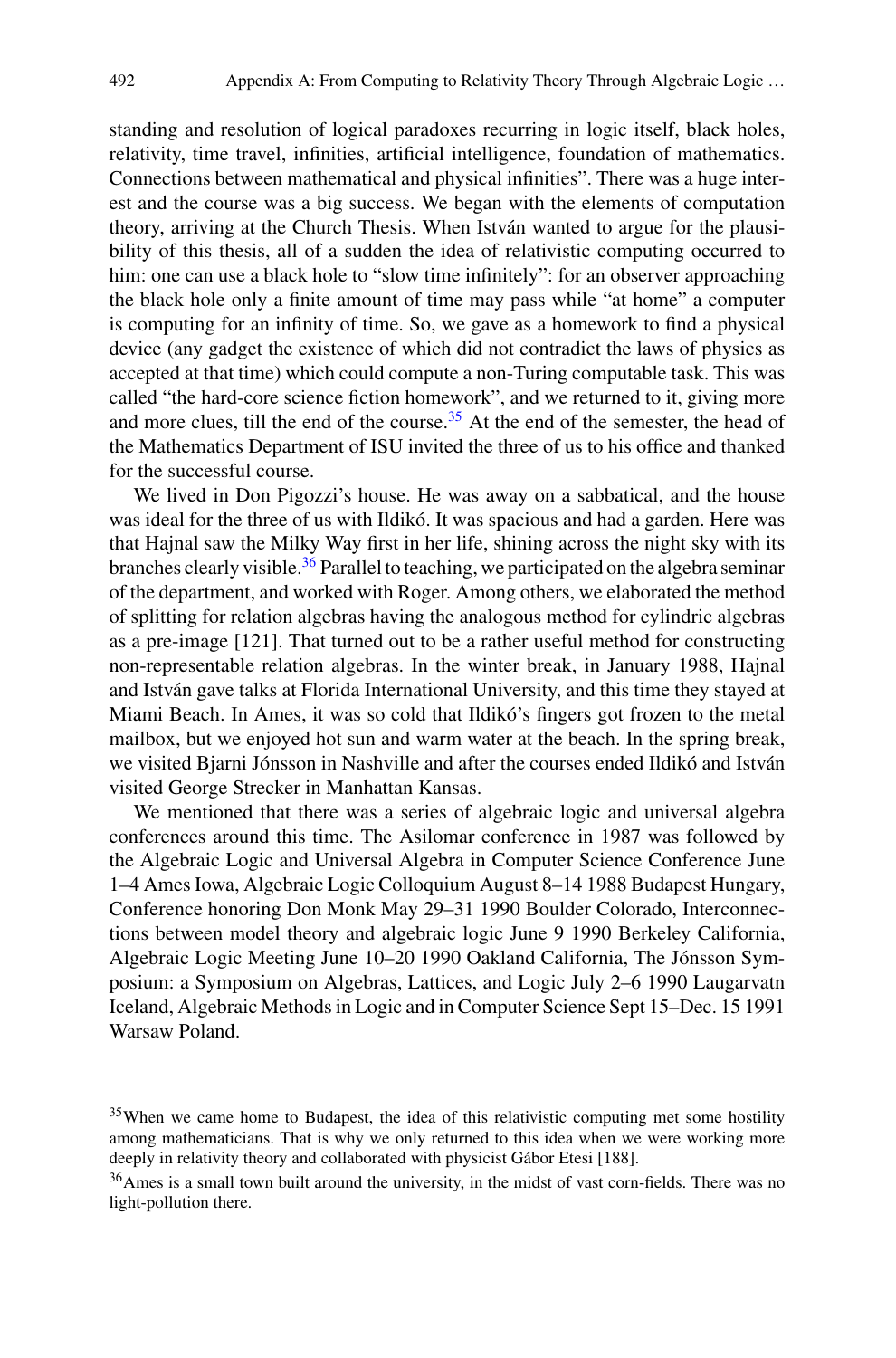Why did algebraic logic attract us so much? Here are some answers.

(1) Its main subject is the structure of concepts of a piece of knowledge (theory). A cylindric algebra is the "content" of a theory, without "form"<sup>37</sup>: we can associate a first-order language to this theory once we select a set of notions/concepts to be "basic" (or "observable" or "primary"). This gives a good ground for treating logical interpretations. We have always been more interested in the semantic aspects "what" as opposed to the syntactic one "how", stemming perhaps from Istváns programming experience. Algebraic logic gives the deepest understanding of the semantic aspects in logic, to our minds.

(2) It is a bridge between algebra and logic, and connections attract us. As a bridge, algebraic logic connects the world of "logics" and that of classes of algebras: to any logic it associates a class of algebras (and vice versa). Then it connects logical properties to algebraic ones by stating theorems of the kind: a logic has property *L* if and only if the corresponding class of algebras has property *A*. The fact that usually natural logical and natural algebraic properties correspond to each other vindicates, to our minds, the existence of this bridge. For example, interpolation property of a logic corresponds to the amalgamation property of a class of algebras. Logicians investigated interpolation property as an important logical property, without ever thinking of algebra, and algebraists investigated the amalgamation property in algebra without knowing any connection to logic.

(3) Algebraic logic has things to say about an important aspect of human thinking: abstracting and creating/devising abstract notions. It can model aspects of the methodology of science: the network of scientific theories.

(4) It is complex enough to be intellectually entertaining. A theorem or notion in cylindric algebra always has an algebraic, a geometric and a logical side to it, and it is most satisfying to see all three sides at the same time in parallel.<sup>[38](#page-18-1)</sup> It shows many aspects, facets of one thing: algebra, geometry, set theory, algorithmic issues, and combinatorics.

Papers we wrote about cylindric algebras are [2, 11, 6, 12, 7, 32, 40, 60, 69, 70, 65, 73, 79, 86, 95, 96, 101, 106, 115, 114, 120, 153, 164, 163, 171, 170, 173, 185, 182, 183, 207, 208, 210, 226, 223, 236, 237, 244], papers on relation algebras are [97, 98, 105, 102, 116, 118, 119, 125, 121, 120, 12, 126, 133, 135, 141, 132, 148, 146, 142, 157, 3, 164, 168, 163, 173, 187, 216, 215, 220, 4, 238, 239, 241, 243, 245, 246]. Dynamic and Kleene algebras are algebraic forms of dynamic logic, papers we wrote on dynamic and Kleene algebras are [60, 71, 81, 215, 224].

<span id="page-18-0"></span><sup>37</sup>Using Johan van Benthem's words, it is content without wrapping.

<span id="page-18-1"></span><sup>&</sup>lt;sup>38</sup>For example, a theorem in algebraic logic most often has a more algebraic presentation, and a more logic-oriented one. To search for extreme two versions satisfies our delight in seeing more than one proofs for the same theorem.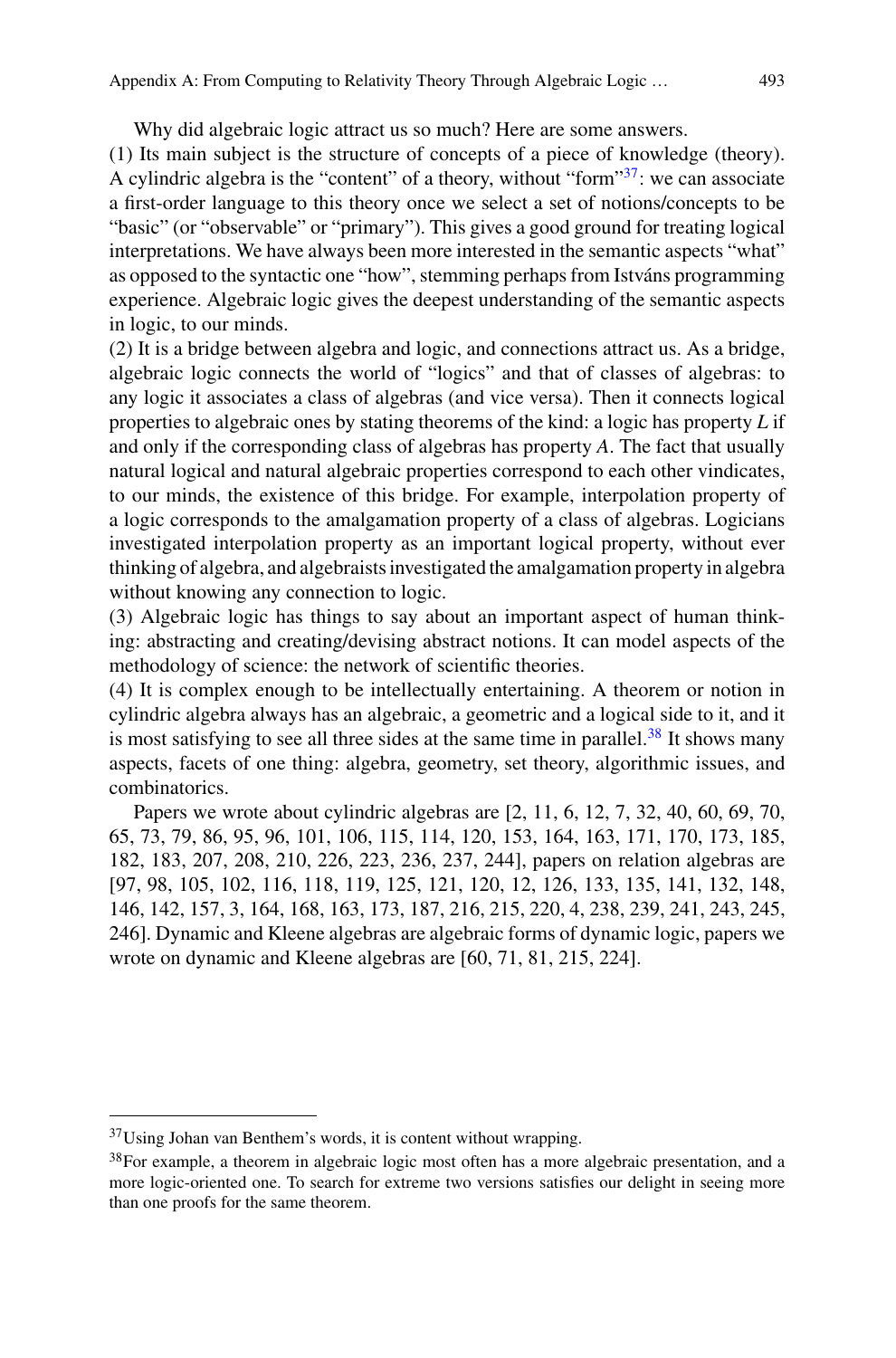# **Logic Graduate School, the Amsterdam–Budapest–London Triangle (c. 1991–1998)**

A colorful, intense and happy period began for us after we came home from the USA in July 1988. We felt we understood algebraic logic, and we wanted to integrate this beautiful part more into science, we wanted more people to know about it. We opened to new people, new directions, and new activities.

Right after we came home, there was the Algebraic Logic Colloquium in Budapest that we organized with much help from Miklós Ferenczi and György Serény. The plenary talks were given by Wim Blok, Steve Comer, William Craig, Steve Givant, George McNulty, Don Pigozzi, Boris Plotkin, Boris Schein and Richard Thompson. In the proceedings of the conference, that we edited together with Monk, we tried to involve people outside of Tarski's school, too.

It was at this time when our fruitful and lasting relationship with the Symbolic Logic Department of Faculty of Humanities, Eötvös Loránd University began. This department was founded by Imre Ruzsa, a strong mathematician working in philosophical logic, who wanted to stress connection with philosophy. People from the Symbolic Logic Department we met were Anna Madarászné, András Máté, László Pólos, Tibor Szécsényi. We also began cooperations with the History and Methodology of Science Department of Faculty of Science of the same university, led by George Kampis. We met exciting people here, too, besides George Kampis whom we knew already: Miklós Rédei, László Ropolyi, László E. Szabó, and Péter Szegedy. System theory, cybernetics and holistic views on human culture were in the air in this circle of people.

New winds were blowing in Hungary as the soviet empire was disintegrating and the borders were opened toward western countries. After a talk given by us in the Symbolic Logic Department, László Pólos approached us wanting to know if we would be willing to join the work and organization of a new independent university, Corvin University. The idea was attractive since teaching and having students was always part of our lives.Well, organizing a new university, finding money, people, and most of all agreement between people were not easy, and finally the idea died after several years. But in the midst of the organizational efforts, we already run our Logic Department of would-be Corvin University, the Logic Graduate School (LGS).<sup>[39](#page-19-0)</sup> Besides Hungarian students, we had foreign ones mostly from Amsterdam, but we had students from Berkeley, Egypt, Israel and Slovakia, too. There were courses given in English by several colleagues, for example in 1995 one course was given to us by Lajos Soukup about the role of models of set theory in algebraic logic. We had an "eastern style of teaching", the teachers and students of LGS formed a close community, we were like a big family, we spent much time together also outside of classes, we made each other's lives richer. Some students from this period are Viktor Gyuris, Ben Hansen, Eva Hoogland, Ági Kurucz, Judit Madarász, Maarten Marx, Szabolcs Mikulás, Péter Rebrus, Gábor Sági, Tarek Sayed-Ahmed, András Simon.

<span id="page-19-0"></span><sup>&</sup>lt;sup>39</sup>This was a mentality we learnt from Géza Bogdánfy: the first step in an enterprise is that you make yourself useful.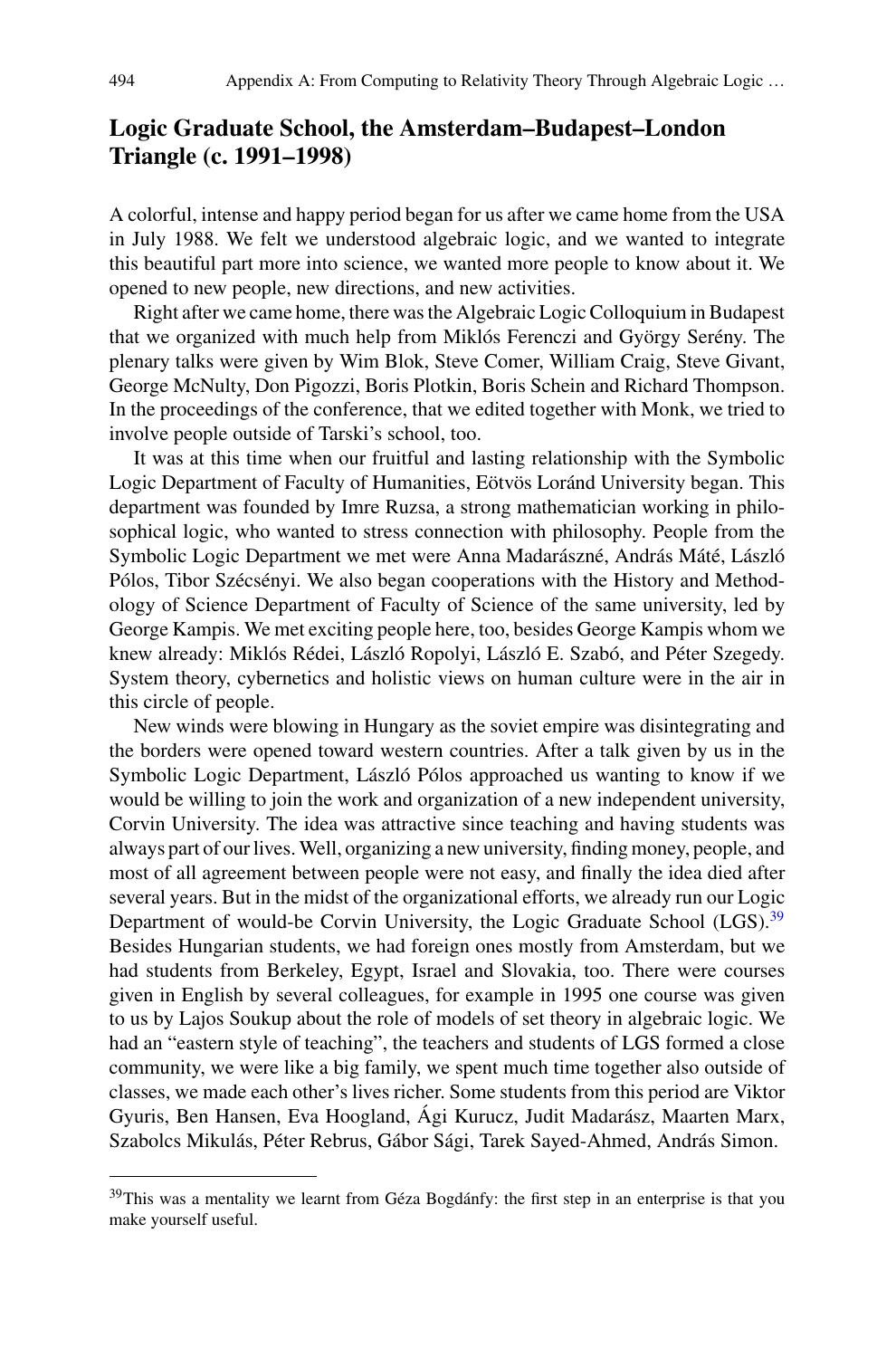Besides continuing our good relations with American colleagues and friends, we began to have important European relations, too. Most of all, we met Johan van Benthem and his Amsterdam school, and we met Dov Gabbay and his London school. These two schools were visiting each other regularly to exchange ideas and results. It was our honor that they accepted us, our algebraic logic group, into this cooperation, and so formed the Amsterdam-London-Budapest triangle. The Amsterdam and London groups were strong in modal logic, temporal logic, and traditional model theory of first-order logic, we brought algebraic logic into this triangle.

Modal logic and algebraic logic had been developing separately, largely ignoring each others results and ideas that were often the same in two wrappings. Their meeting was beneficial to both of them. For example, Johan van Benthem in his talk at the 1991 algebraic logic Banach Semester posed several open problems from modal logic that were solved within few days on the spot by using methods from algebraic logic. One of them concerned completeness of the Lambek Calculus for a relational semantics (see [131]). Robin Hirsch and Ian Hodkinson from the London group brought new ideas and new techniques from game theory, they enriched algebraic logic with new directions and many deep theorems. A completely new view of cylindric and relation algebras is contained in their book [Hirsch, R., Hodkinson, I., Relation algebras by games. North-Holland, Amdterdam, 2002]. The influence of algebraic logic on modal logic can be seen in the book [Gabbay, D.M., Kurucz, A., Wolter, F., Zakharyaschev, M., Many-dimensional modal logics: theory and applications. North-Holland, Amsterdam, 2003]. Arrow logic invented by Johan van Benthem and Yde Venema, a logic of transitions, is a kind of unification of modal logic and algebraic logic.

Perhaps the most spectacular result of this cultural meeting is the guarded fragment GF of first-order logic [145, 169]. This is a large subset of first-order logic, with decidable satisfiability problem. The finite-variable hierarchy works well for this fragment, and it is expressive in the sense that many important "derivatives" of guarded formulas can be expressed with a guarded formula. For example, if a *k*variable GF formula is preserved by taking submodels, then it is equivalent to a *k*-variable guarded formula in which only universal quantifiers occur. The GF can be extended with features that are important in computer science, e.g., fixed-point sentences can be added to GF without destroying decidability. The GF is quite popular among computer scientists.

# **Relativity Theory, Relativistic Computing, Methodology of Science (c. 1998– )**

In the evenings, István read science fiction books for relaxing his mind before sleeping. In one evening, he read that relativity theory stemmed from the fact that light was traveling with the same speed for every observer. He was wondering whether we could construct a world, any, in which this was true. By this time, we were quite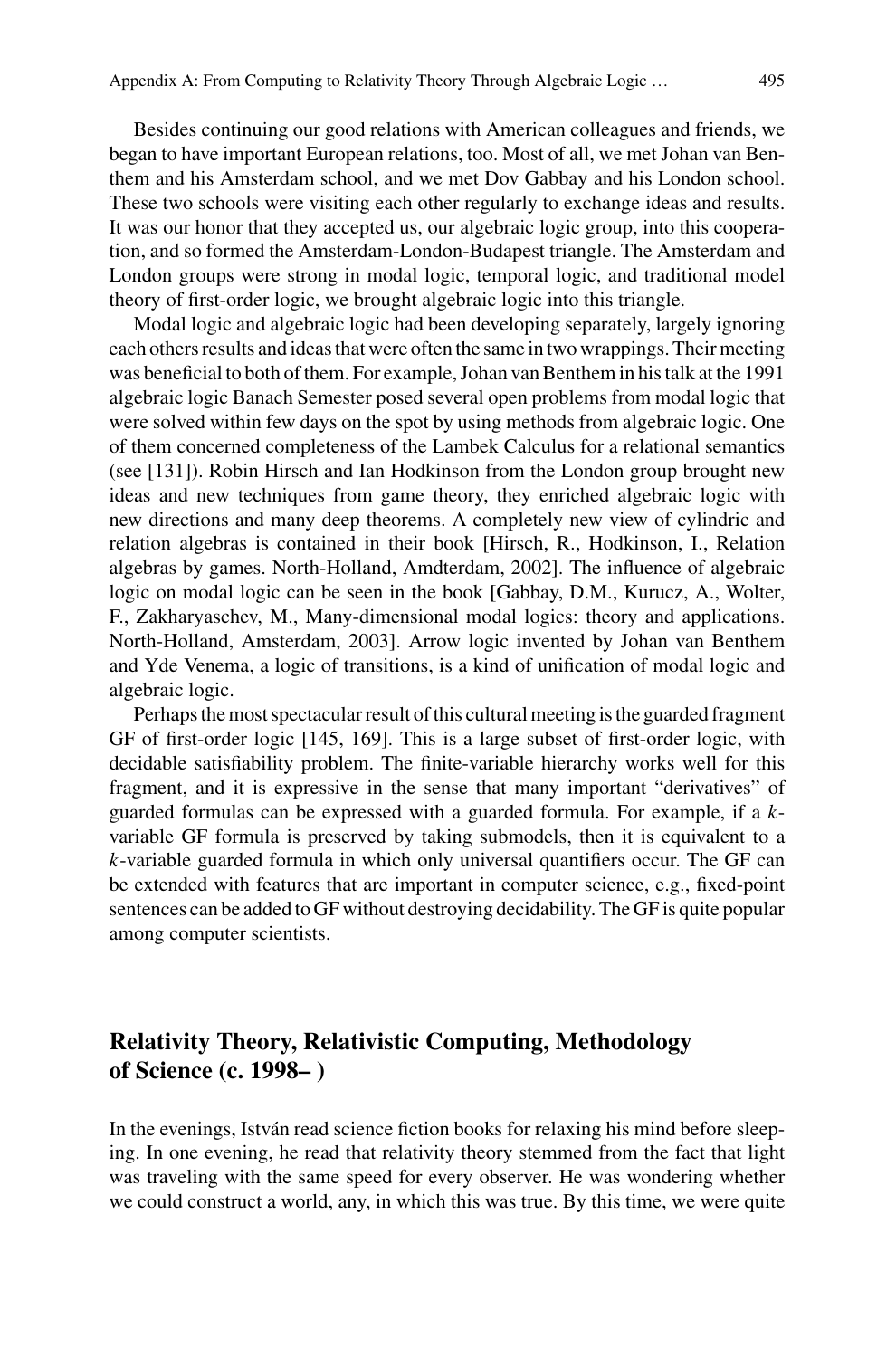skillful in constructing models in logic. We switched off the light, and in the dark we began the play of creating worlds. We just wanted to see whether we can imagine an arbitrary model in which light was traveling with the same speed for anyone, we did not care to get a model that was confirmed by physics. In that night, we had the main ideas for this model, and the main ideas for special relativity theory.

This was proof for us that logic was useful in understanding the world around us. István did meet relativity theory in his university studies in the form of Minkowski metric, but this did not leave him with a feeling of understanding. The model we created turned out the same that is used in physics, and we were wondering whether one could construct a different model. Well, after formalizing special relativity in first-order logic, we could derive from the Light axiom together with some auxiliary axioms, that are usually assumed in physics tacitly, the model. This means that this is the only way of creating a world for special relativity. Thus, creating the same model was no coincidence.

Besides continuing previous work on algebraic logic, we turned to exploring relativity theory by using first-order logic (FOL). In our previous work, we looked at logic as a model of human cognition. $40$  In our relativity work, we use first-order logic as a tool in this cognition, a tool that helps our cognition. For example, one can derive, informally, from the Light axiom that the clocks of a traveling observer tick slower than ours. Yet, one cannot derive this formally in FOL if one forgets about the Symmetry axiom. After noticing this, we realize: of course!, when we say "slower" it does matter what time-units the observers use for measuring time. One could measure time in seconds, the other in years. So, for comparing their time, we do need to assume that they use the same units for measuring time, and the Symmetry axiom ensures this.

In an axiomatic approach, one is forced to use concrete formulations of statements when proving them. Often, a statement has more than one formulations each of which expresses the same intuitive content, yet these formulations may not be provably equivalent.<sup>[41](#page-21-1)</sup> In an informal argument, we may think of one formulation at one part of the argument, and we may think of another, non-equivalent, formulation at another part of the argument. This way, it is easy to arrive at false conclusions. We believe that this necessity of using concrete formulations in a formal axiomatic approach is a huge help for the intellect, maybe the most important benefit.

Thus, a first-order logic approach forces one to be very explicit in formulating the statements, using concrete definitions and formulating each axiom, important ones as well as "book-keeping ones" that one often uses tacitly in informal arguments. Once one has a theory put in this form, it can be used for many purposes. One avail of using such formalized theories is in teaching. Another one is in moving against compartmentalization of science. When Vienna Circle wanted to formalize science in

<span id="page-21-0"></span> $40$ We explain this view in [139].

<span id="page-21-1"></span><sup>&</sup>lt;sup>41</sup>For example, one may express that two stationary observers/coordinate-systems (who agree in the event happened at their origin, i.e., at point  $(0, 0, 0, 0)$  use the same time-units by saying that they "see" the same event at point  $(1, 0, 0, 0)$  their time-unit as well. Another formulation is to say that they "see" the same events at each point of their time-axes. The two formulations are not equivalent, and have different consequences.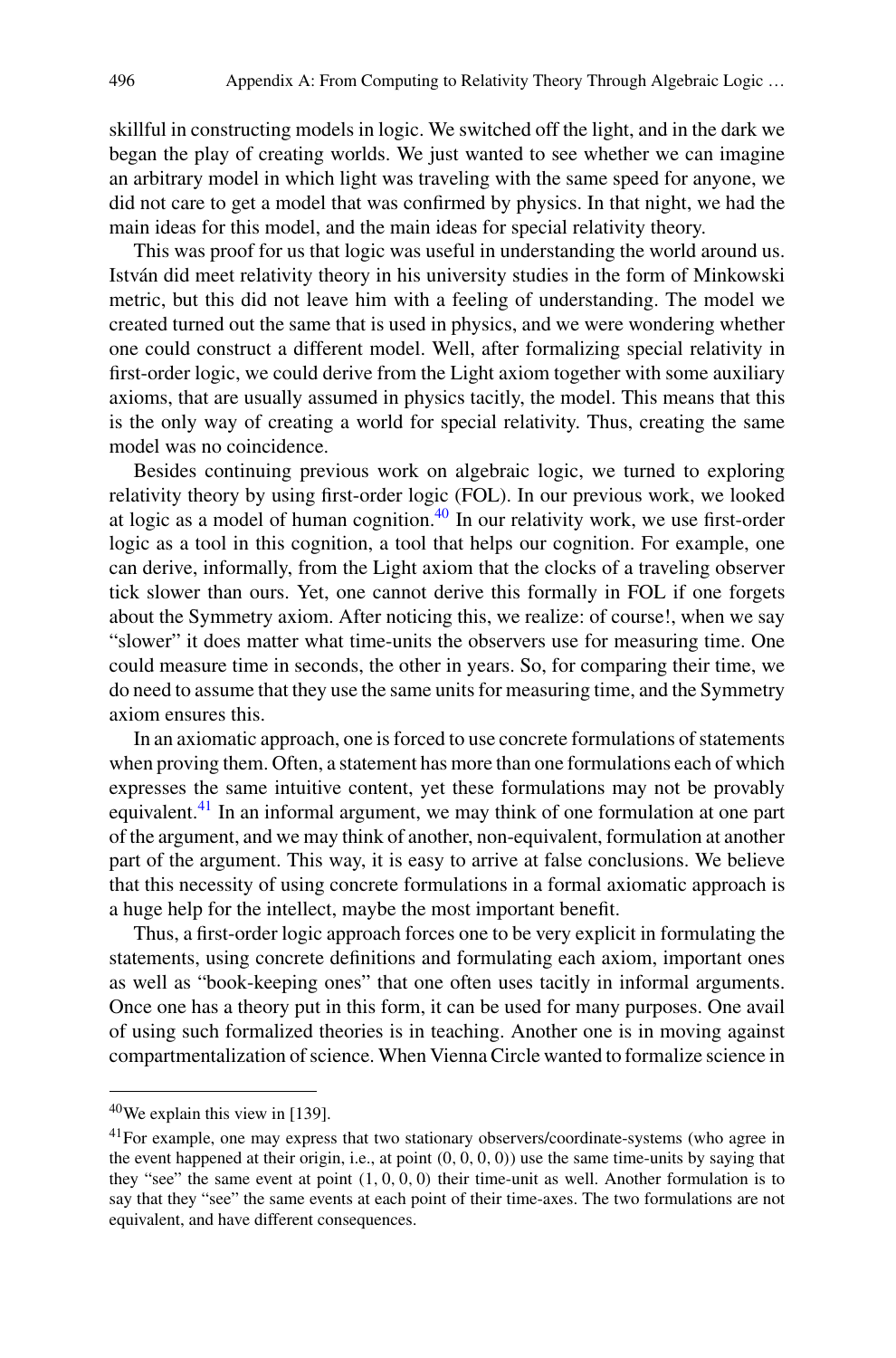this way, first-order logic was not available yet. In fact, we believe that mathematical logic developed thanks to the efforts of the Vienna Circle, in great part. When one wants to formalize a larger chunk of science or knowledge, it is important to introduce structure to this formalization. Breaking up a big axiom system to many small ones and indicating their interconnections with interpretations between them is one natural way of structuring a complex theory.<sup>42</sup> Using small and well-understood theories is important in foundational thinking, too, see [Friedman, H., On foundational thinking 1. FOM (Foundations of Mathematics) Posting, Archives www.cs.nyu.edu, January 20, 2004].

In short, in an axiomatization, one uses a network of theories in place of just one huge theory. The individual theories in such a network may have different statuses: recording facts about the real world, explaining the "meaning" of a definition, or theorizing about what would-have-been if we found different facts. We believe that Hilbert's 6th problem about formalizing physics can be solved in this complex manner. Further, our faith is that one can make steps toward the original dream of the Vienna Circle about unity of science via using this kind of axiomatic approach. We began doing this for relativity theory, the first steps are available in [191].

We are now testing usefulness of algebraic logic by applying its methods and theorems in relativity theory. When we were already working deep in algebraic logic, Leon Henkin suggested us to apply our knowledge to some real-life scientific theory, e.g., describe its concept-algebra. At that time, this task seemed to us futuristic. But now, we are doing this with Judit Madarász and Gergely Székely. Donald Monk also suggests this task in [Monk, J.D., An introduction to cylindric set algebras, IGPL, 2000, p. 455]. The concept-algebra of a theory or model is the structure of (first-order logic) definable relations in it. The structure is given by the logical connectives. Thus, a concept algebra is a Boolean algebra together with some additional operators. We began to investigate the concept algebra of special relativity.We completely described the structure of unary and binary definable relations, these are finite. The structure of ternary definable relations is already infinite, but it is atomic. With some differences, the same is true for the concept algebra of classical Newtonian spacetime. However, there are no homomorphisms between the two algebras. For details, see [247].

We are also working on a connection between relativity theory and our original subject: computers, computability. This is elaborating the idea that István had in Ames 1988, that is, using relativistic spacetime to devise a "computer" that can compute non-Turing-computable tasks. The same idea was discovered about the same time independently by other researchers, too, and relativistic computation became one branch of unconventional computation.

<span id="page-22-0"></span><sup>42[</sup>Burstall, R., Goguen, J.: Putting theories together to make specifications. In: Proc. IJCAI'77 (Proceedings of the 5th International Joint Conference on Artificial Intelligence, Vol 2, pp. 1045–1058] is about using this method in computation, while [Konev, B., Lutz, C., Ponomaryov, D., Wolter, F.: Decomposing description logic ontologies. In: Proceedings of 12th Conf. on the Principles of Knowledge Representation and Reasoning, Association for the Advancement of Artificial Intelligence, 2010. pp. 236–246] is about the need of using this method in real-life computer applications.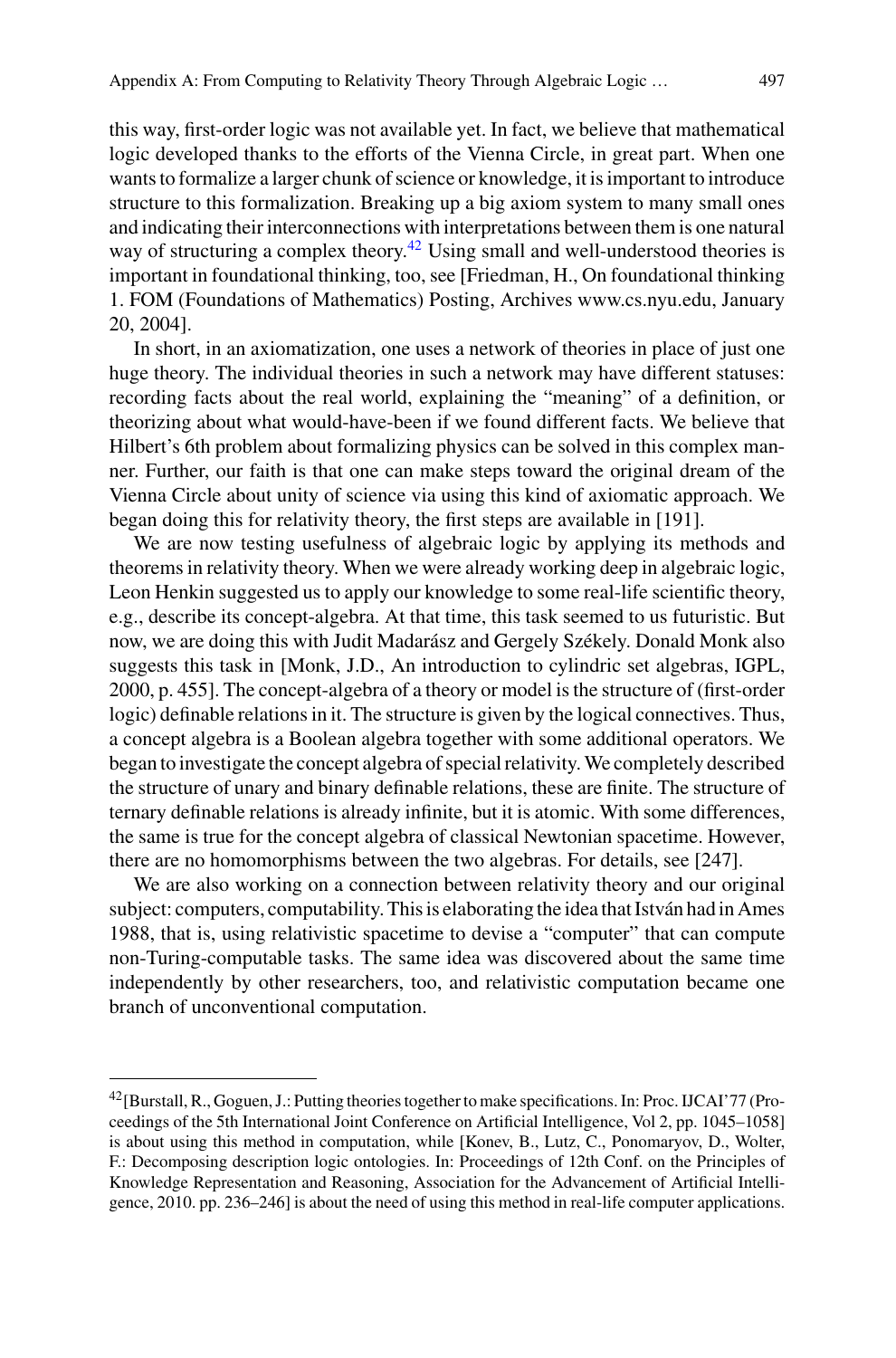Judit Madarász, Péter Németi and Gergely Székely joined the relativity theoretical research at various points. They are now furthering this project with enthusiasm and energy, they contribute new ideas, directions, and interesting new results.

Our papers in relativistic computing are [188, 197, 200, 201, 202, 209, 211, 212, 219, 242]. Our papers about relativity theory in general are [175, 192, 194, 195, 199, 198, 203, 204, 206, 205, 211, 213, 214, 217, 218, 221, 225, 229, 228, 230].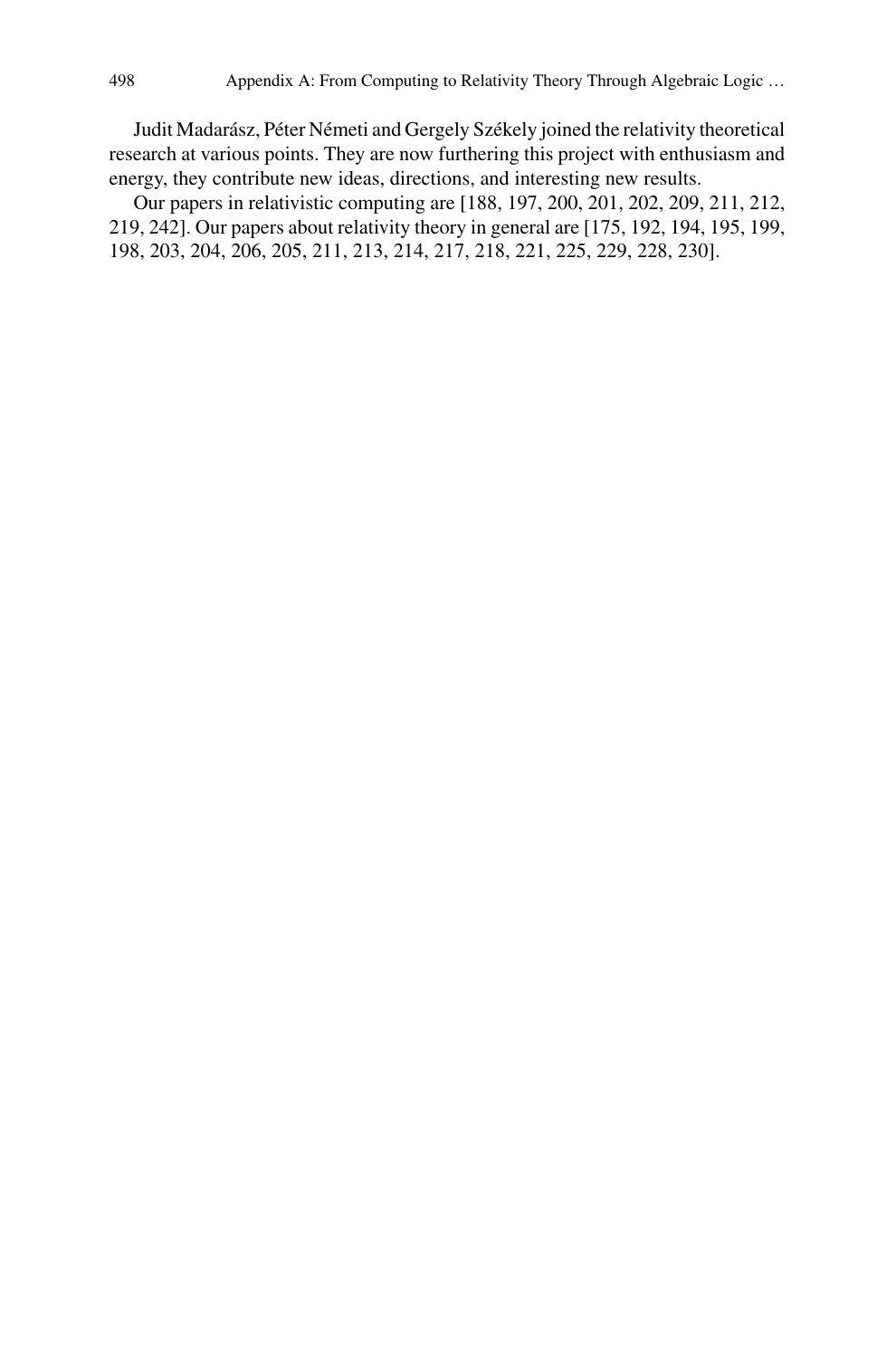# **Appendix B Joint Annotated Bibliography of Hajnal Andréka and István Németi**

**Számológép** was the journal of NIMIGÜSZI, publisher: the director of NIMIGÜSZI, Budapest, editor: Péter Ihrig. It published mostly papers in Hungarian in connection with programming, computers.

**CL&CL** was an international journal (ISBN 963 311 039 4) published in Budapest. Its full name was Computational Linguistics and Computer Languages.

## **Books**

[1] *Generalization of the concept of variety and quasi-variety to partial algebras through category theory.* **Dissertationes Mathematicae (Rozprawy Math.)** No. 204. PWN - Polish Scientific Publishers, Warsaw, 1983. 51 p. Andréka, H. and Németi, I.

[2] *Cylindric Set Algebras.* **Lecture Notes in Mathematics** Vol 883, Springer-Verlag, Berlin, 1981. vi+323 p. Henkin, L., Monk, J. D., Tarski, Andréka, H. and Németi, I.

[3] *Decision problems for equational theories of relation algebras.* **Memoirs of Amer. Math. Soc.** Vol. 126, No. 604, American Mathematical Society, Providence, Rhode Island, 1997. xiv+126 p. Andréka, H., Givant, S. and Németi, I.

[4] *Simple Relation Algebras.* Springer International Publishing AG, 2017. xxiv+622 p. Givant, S. and Andréka, H.

Each algebra is a subdirect product of subdirectly irreducible algebras, and the standard method of studying an algebra is by decomposing it to its subdirectly irreducible factors and then reassemble the algebra from its factors. Subdirectly irreducible relation algebras are the same as simple ones (simple means having no nontrivial congruences). In this book we analyze simple relation algebras by cutting them into pieces along an arbitrary equivalence relation, and also by constructing simple relation algebras from any others.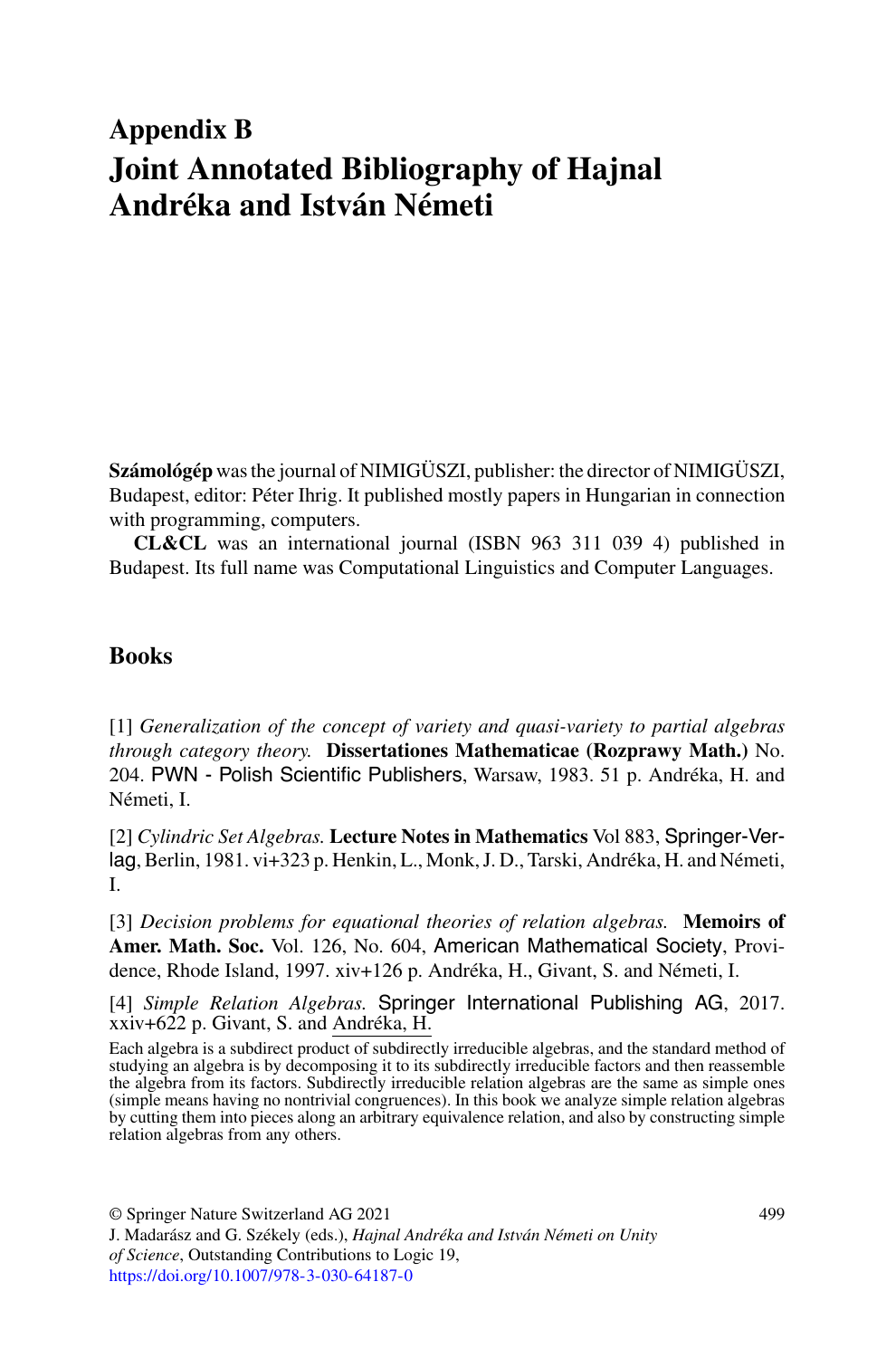[5] *Universal Algebraic Logic. (Dedicated to the Unity of Science).* Birkhauser, in preparation. Andréka, H., Gyenis, Z., Németi, I. and Sain, I.

# **Books Edited**

[6] *Algebraic Logic.* **Colloq. Math. Soc. J. Bolyai** Vol. 54, North-Holland, Amsterdam, 1991. vi+746 p. Editors: Andréka, H., Monk, J. D. and Németi, I.

[7] Cylindric-like algebras and algebraic logic. **Bolyai Society Mathematical Studies** Vol. 22, Springer Verlag, Berlin, 2012. 478 p. Editors: Andréka, H., Ferenczi, M. and Németi, I.

# **Dissertations**

[8]*Algebraic investigation of first order logic .* (In Hungarian)**Doctoral Dissertation with Eötvös Loránd University**, Budapest, 1973. 162 p. Andréka, H.

[9] *Extending the universal algebraic notions of variety and related ones to partial algebras using abstract model theory and category theory.* (In Hungarian) **Candidate's Dissertation with the Hungarian Academy of Sciences**, Budapest, 1976. 171 p. Németi, I.

A great portion of this is published as [87]. This was the starting point of later investigations in partial algebra theory and the injectivity approach to category theoretic logic.

[10] *Universal algebraic investigations in algebraic logic .* (In Hungarian) **Dissertation for Candidate's degree with the Hungarian Academy of Sciences**, Budapest, 1977. 199 p. Andréka, H.

[11] *Free algebras and decidability in algebraic logic.* (In Hungarian) **Doctoral Dissertation with the Hungarian Academy of Sciences, Budapest, 1986. xviii+169 p.** Németi, I.

Parts of this are published as [125, 153, 160, 223].

[12] *Complexity of equations valid in algebras of relations.* **Doctoral Dissertation with the Hungarian Academy of Sciences**, Budapest, 1991. 103 p. Andréka, H. This is published as [163].

## **Publications (Articles, Book Chapters, Other)**

## *1970* – *1974*

[13] *Hierarchic partition of large scale systems and its application for power system study.* **Acta Technica** 71 (1971), pp. 285–303. Bogdánfy, G. and Németi, I.

[14] *Debugging large and at the same time complex systems of programs.* (In Hungarian) **Számológép** 71/3 (1971), 59–69. Németi, I.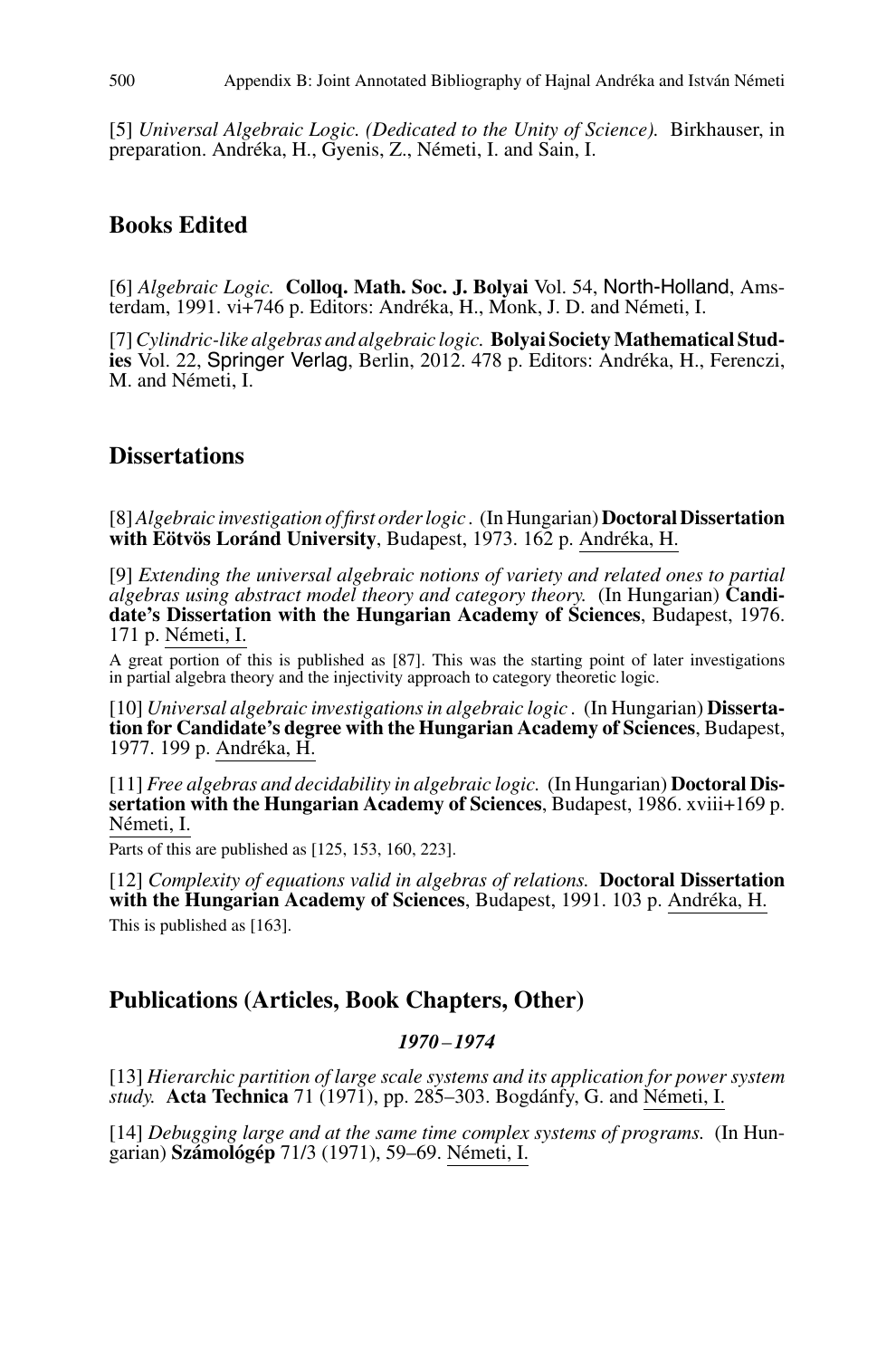[15] *Computer program performing hierarchic decomposition.* (In Hungarian) **Számológép** 72/1 (1972), 18pp Németi, I.

[16] *Pattern recognition program for the computer EMG 830-20.* (In Hungarian) **Számológép** 72/2 (1972), 85–93. Németi, I. and Baksza, L.

[17] *Software foundations for computer simulation of biological systems.* **IVth International Biophysics Congress Moscow**, 1972. EXXIIa2/9, EXXIIa2/10. Eöry, A. and Németi, I.

[18] *Logical foundations for the formalization and application of general system theory.* (In Hungarian) In: **System Theory Research** (Rendszerkutatás). Publisher for Economics and Law (Közgazdasági és Jogi Könyvkiadó), Budapest 1973. pp. 307–357. Gergely, T. and Németi, I.

[19] *Notes on maximal congruence relations, automata and related topics.* **Acta Cybernetica** Tom 2, Fasc 1 (Szeged 1973), pp. 71–88. Andréka, H., Horváth, S. and Németi, I.

[20] *On the equivalence of sets definable by satisfaction and ultrafilters.* **Studia Sci. Math. Hungar.** 8 (1973), pp. 463–467. Andréka, H. and Németi, I.

[21] *A theorem on the semantics of first-order predicate logic.* (In Hungarian) **Számológép** 73/1 (1973), 168–175. Andréka, H. and Németi, I.

[22] *On the minimal language for defining Boolean algebras.* (In Hungarian) **Számológép** 73/1 (1973), 25–40. Andréka, H., Németi, I. and Paizs, K.

[23] *Application of cylindric algebras to data structures (news).* (In Hungarian) **Számológép** 73/2 (1973), p. 28. Andréka, H. and Németi, I.

[24] *An algebraic introduction to logic.* (In Hungarian) **Számológép Kiskönyvtár** 73 (1973), 27–64. Andréka, H., Farkas, Zs. and Németi, I.

[25] *Program writing and program verifying programs.* (In Hungarian) **Számológép Kiskönyvtár** 73 (1973), 86–99. Andréka, H. and Németi, I.

[26] *Subalgebra systems of algebras with finite and infinite, regular and singular arities.* **Annales Univ. Budapest. Eötvös Sec. Math.** 17 (1974), pp. 103–118. Andréka, H. and Németi, I.

[27] *Sufficient and necessary condition for the completeness of a calculus.* **Zeitschr. Math. Logic u. Grundl. Math.** Bd 20 (1974), pp. 433–434. Andréka, H., Gergely, T. and Németi, I.

[28] *On some questions of n–th order logic.* (In Russian) **Kibernyetyika** 74/5, 74/6 (Kijev 1974), pp. 61–67, 77–83. Andréka, H., Gergely, T. and Németi, I.

[29] *Plans to improve our semi-automatic programverifier system.* (In Hungarian) Research Report of the Institute NIM IGÜSZI - OSZI - KSH, Budapest, August 1974. Andréka, H., Balogh, K., Lábodi, K., Németi, I. and Tóth, P.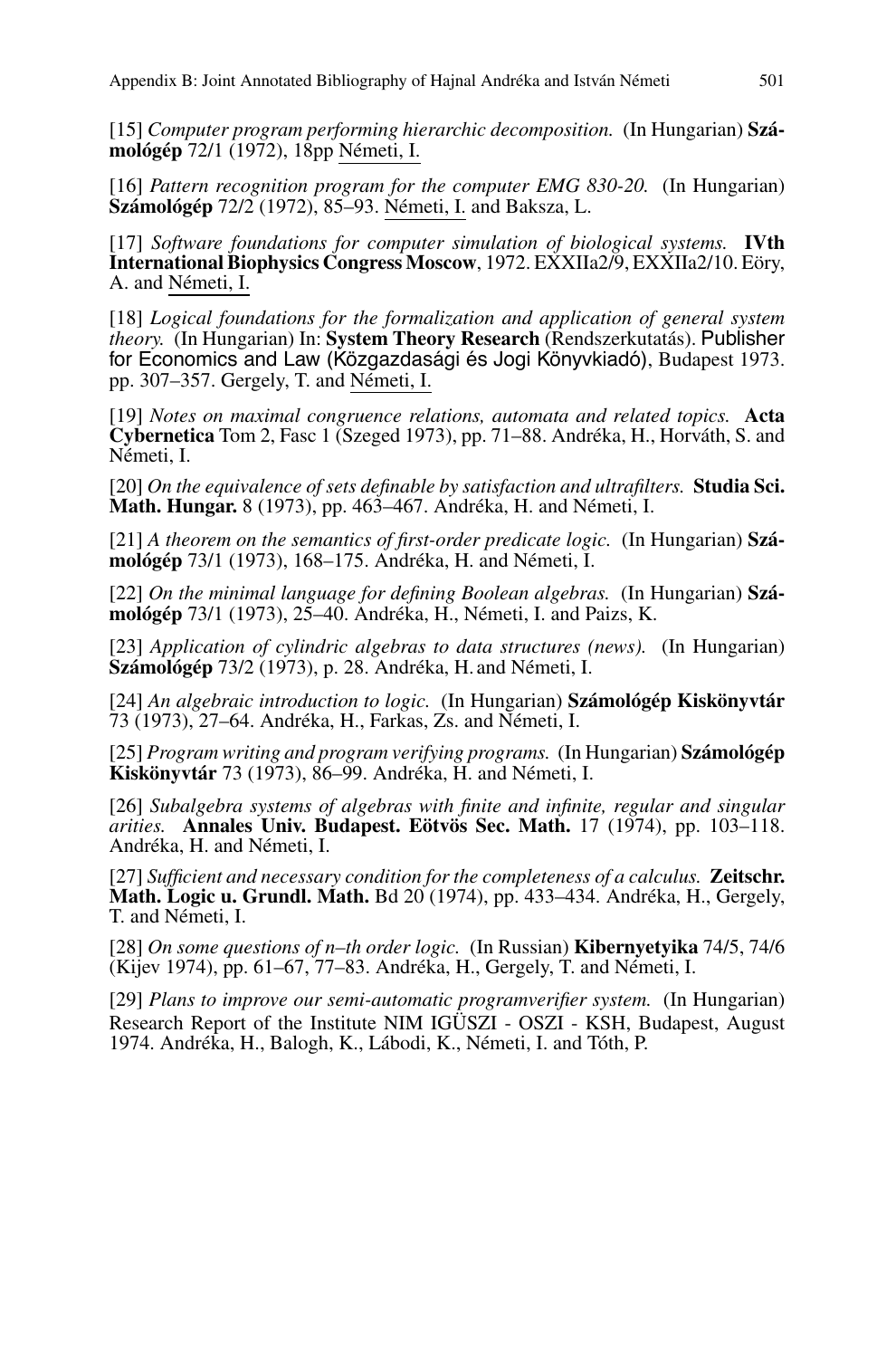## *1975* – *1979*

[30] *On the role of general system theory in the cognitive process.* In: **Progress in Cybernetics and System Research**, Vol 2. Hemisphere Publishing Corporation, 1975. pp. 137–150. Gergely, T. and Németi, I.

[31] *Logical foundations for a general theory of systems.* **Acta Cybernetica** Tom 2, Fasc 3 (Szeged 1975), pp. 261–276. Gergely, T. and Németi, I.

[32] *A simple, purely algebraic proof of the completeness of some first order logics.* **Algebra Universalis** 5 (1975), pp. 8–15. Andréka, H. and Németi, I.

[33] *Many–sorted languages and their connection with higher order languages.* (In Russian) **Kibernyetyika** 75,4 (Kijev 1975), pp. 86–92. Andréka, H., Gergely, T. and Németi, I.

[34] *On some questions of higher order logic.* (In Hungarian) **Matematikai Lapok** 24 (1975), pp. 63–94. Andréka, H., Gergely, T. and Németi, I.

[35] *Remarks on free products in regular varieties and sink–complemented subalgebras.* **Studia Sci. Math. Hung.** 10 (1975), pp. 23–31, Andréka, H. and Németi, I.

[36] *Application of universal algebra in computer theory.* (In Hungarian) **Számológép Kiskönyvtár** 75(1975), 145–152. Andréka, H. and Németi, I.

[37] *On a property of the category of partial algebras.* **CL&CL** Vol XI (1976), pp. 5–10. Németi, I.

[38] *On a proof of Shelah.* **Bulletin de l'Academie Polonaise des Sciences (Series Math.)** 27 (1976), pp. 1–7. Andréka, H., Dahn, B. I. and Németi, I.

[39] *On the adequateness of predicate logic programming.* **AISB European Newsletter** Issue 23 (1976), pp. 30–32. Andréka, H. and Németi, I.

[40] *On universal algebraic construction of logics.* **Studia Logica** 36,1–2 (1977), pp. 9–47. Andréka, H., Gergely, T. and Németi, I.

[41] *On the congruence lattice of pseudosimple algebras.* In: **Contributions to Universal Algebra** (Proc. Coll. Szeged 1975), Colloq. Math. Soc. J. Bolyai Vol 17, North–Holland, Amsterdam, 1977. pp. 15–20. Andréka, H. and Németi, I.

[42] *The generalised completeness of Horn predicate logic as a programming language.* **Acta Cybernetica** Tom 4, Fasc 1 (Szeged 1978), pp. 3–10. Andréka, H. and Németi, I.

[43] *Łos lemma holds in every category.* **Studia Sci. Math. Hungar.** 13 (1978), pp. 361–376. Andréka, H. and Németi, I.

[44] *From hereditary classes to varieties in abstract model theory and partial algebras.* **Beiträge zur Algebra und Geometrie** 7 (1978), pp. 69–78. Németi, I.

[45] *Neat reducts of varieties.* **Studia Sci. Math. Hungar.** 13 (1978), pp. 47–51. Andréka, H. and Németi, I.

[46] *Completeness of Floyd logic.* **Bulletin of the Section of Logic** 7/3 (1978), pp. 115–120. Andréka, H. and Németi, I.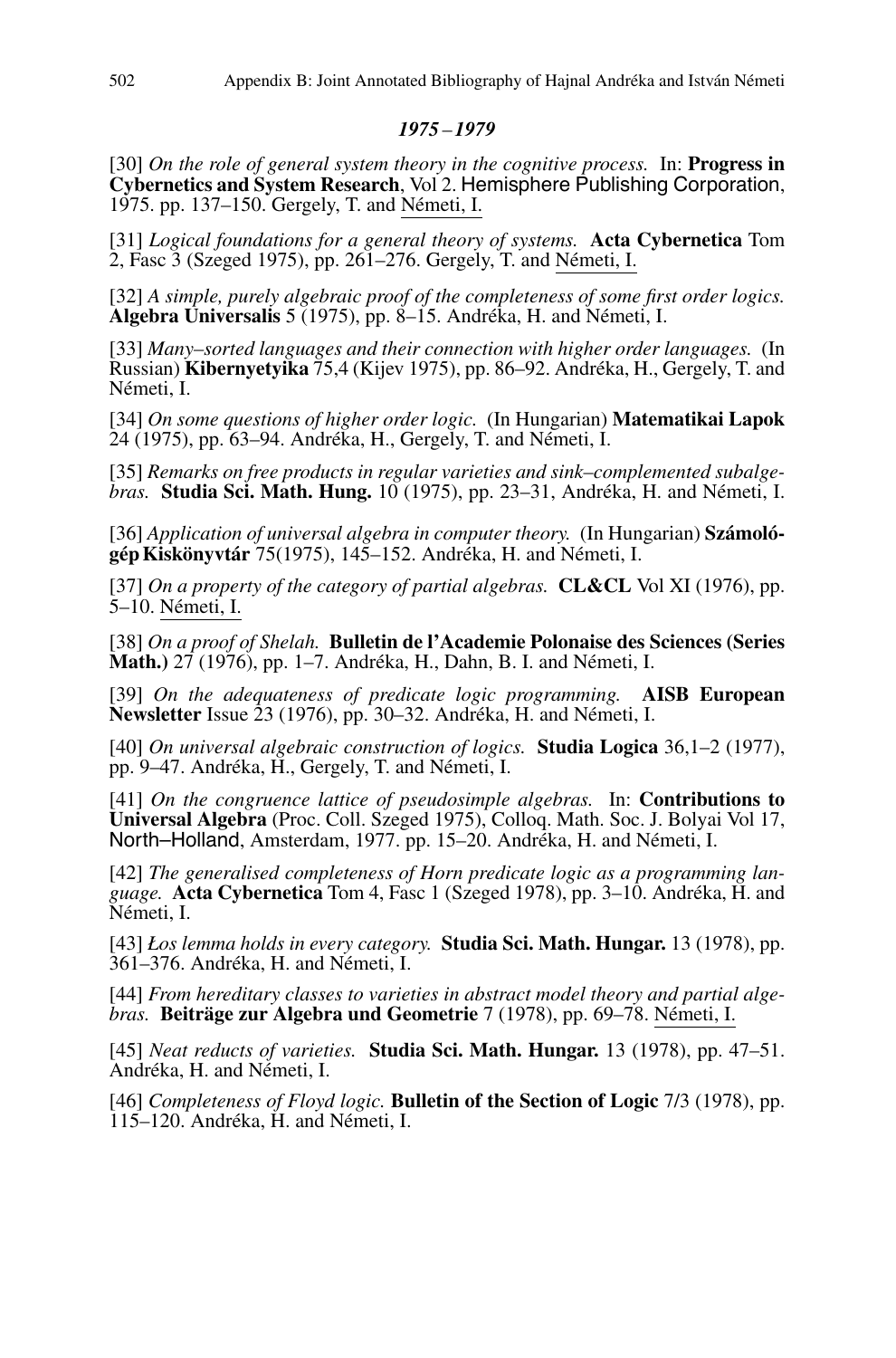The Floyd-Hoare method for proving program correctness is complete with respect to the socalled continuous-traces semantics. It is not complete with respect to the standard-traces semantics of programs. Full proofs are contained in [50].

[47] *On universal algebraic logic and cylindric algebras.* **Bulletin of the Section of Logic** 7/4 (1978), pp. 152–158. Andréka, H. and Németi, I.

[48] *Injectivity in categories to represent all first order formulas.* **Demonstratio Mathematica** 12 (1979), pp. 717–732, Andréka, H. and Németi, I.

[49] *Formulas and ultraproducts in categories.* **Beiträge zur Algebra und Geometrie** 8 (1979), pp. 133–151. Andréka, H. and Németi, I.

[50] *Completeness problems in verification of programs and program schemes.* In: **Mathematical Foundations of Computer Science'79** (Proc. Conf. Olomouc Czechoslovakia 1979). Ed: Becvar, J. Lecture Notes in Computer Science Vol 74, Springer–Verlag, Berlin, 1979. pp. 208–218. Andréka, H., Németi, I. and Sain, I.

Thm.1 states a strong incompleteness property for program correctness statements with the standard semantics: there is no recursive set containing the "we must prove these program correctness statements" and contained in the standard -valid program correctness statements. Thm.2. states that the reason for this incompleteness is in the definition of standard semantics for program correctness statements: this standard semantics is not stable in Zermelo-Fraenkel Set Theory. These theorems justify the Henkin style semantics for dynamic logic introduced in the second part of the paper, for which Thm.3 states strong completeness.

[51] *Henkin-type semantics for program schemes to turn negative results to positive.* In: **Fundamentals of Computation Theory'79** (Proc. Conf. Berlin 1979). Ed: L. Budach, Akademie Verlag, Berlin, 1979. Band 2., pp. 18–24. Andréka, H., Németi, I. and Sain, I.

[52] *Reduced products in categories.* In: **Contributions to General Algebra** (Proc. Conf. Klagenfurt 1978) Verlag Johannes Heyn, 1979. pp. 25–45. Andréka, H., Makai, E., Márki, L. and Németi, I.

[53] *Applications of universal algebra, model theory, and categories in computer science.* (Survey and bibliography) **CL&CL** Vol XIII (1979), pp. 251–282. Andréka, H. and Németi, I.

[54] *Program verification within and without logic.* **Bulletin of the Section of Logic** 8/3 (1979), pp. 124–129. Andréka, H., Németi, I. and Sain, I.

This paper is an abstract for the first part of [50].

[55]*Not all representable cylindric algebras are neat reducts.* **Bulletin of the Section of Logic** 8/3 (1979), pp. 145–147. Andréka, H. and Németi, I.

[56] *Dimension-restricted free cylindric algebras and finitary logic of infinitary relations.* **Journal of Symbolic Logic** 44 (1979), p. 442. Andréka, H. and Gergely, T.

#### *1980* – *1984*

[57] *Does SPK* ⊇ *PSK imply axiom of choice?.* **Comm. Math. Univ. Carolinae.** 21,4 (1980), pp. 699–706. Andréka, H. and Németi, I.

"SPK contains PSK for all classes K of algebras" holds in Zermelo–Fraenkel set theory if PK is understood as "the class of algebras isomorphic to direct products of elements of K", but the same statement implies the axiom of choice if PK is understood without isomorphism. Each of IP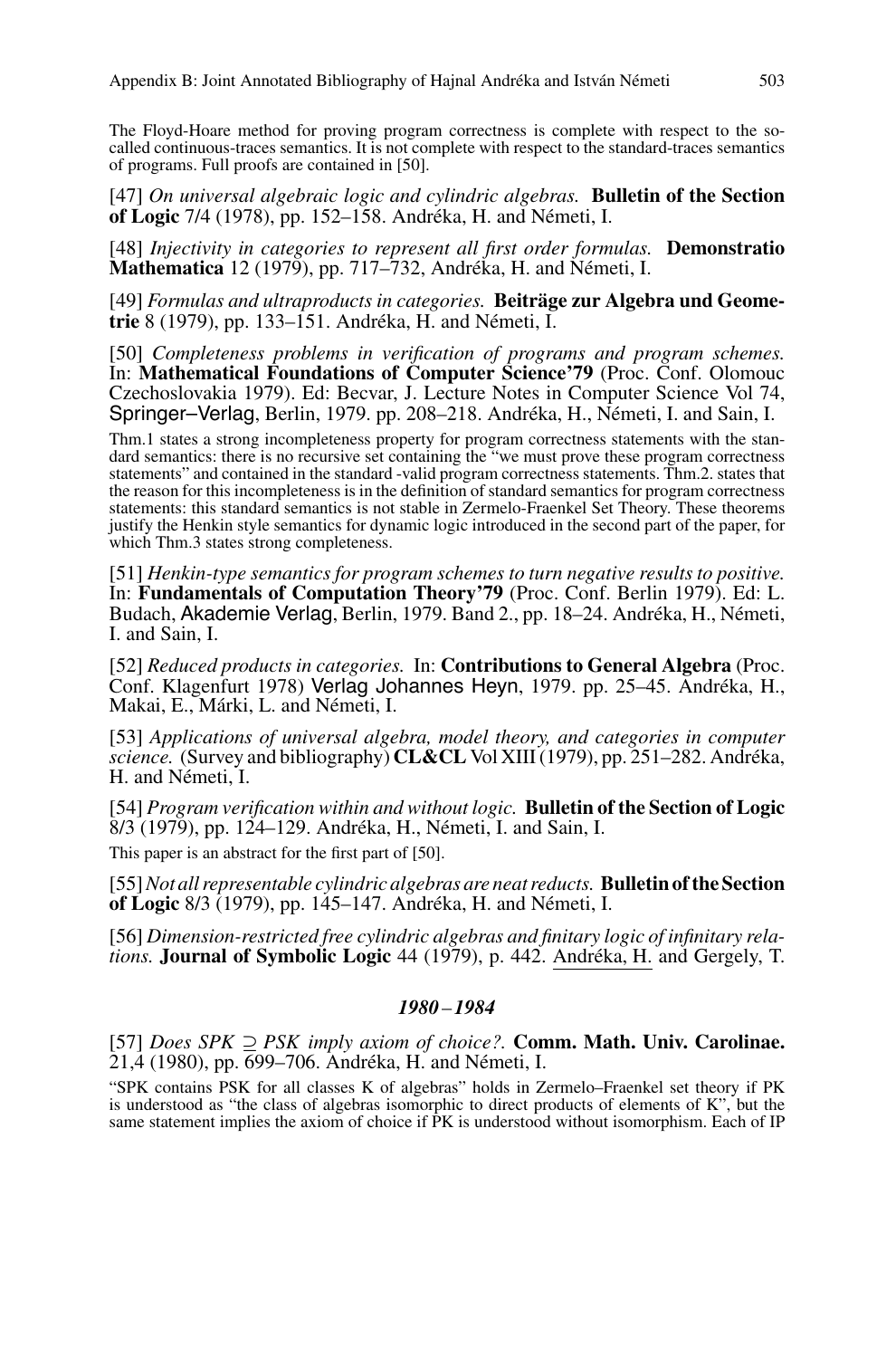being a closure operator and HP being a closure operator implies the axiom of choice. These give partial answers to Problem 28 in Gratzer's 1979 Universal Algebra book.

[58] *On systems of varieties definable by schemes of equations.* **Algebra Universalis** 11 (1980), pp. 105–116. Andréka, H. and Németi, I.

[59] *Additions to survey of applications of universal algebra, model theory, and categories in computer science.* **CL&CL** Vol XIV (1980), pp. 7–20. Andréka, H. and Németi, I.

[60] *Some constructions of cylindric algebra theory applied to dynamic algebras of programs.* **CL&CL** Vol XIV (1980), pp. 43–65. Németi, I.

[61] *Model theoretical semantics for many–purpose languages and language hierarchies.* In: **Computational Linguistics** (Proc. 8th Int. Conf. Tokyo 1980) Tokyo, 1980. pp. 213–219. Andréka, H., Gergely, T. and Németi, I.

[62] *Quasi equational logic of partial algebras.* **Bulletin of the Section of Logic** 9/4 (1980), pp. 193–198. Andréka, H., Burmeister, P. and Németi, I.

[63] *On problems in cylindric algebra theory.* **Abstracts of Amer. Math. Soc.** 1 (1980), p.588. Andréka, H. and Németi, I.

[64] *Quasivarieties of partial algebras – a unifying approach towards a two–valued model theory for partial algebras.* **Studia Sci. Math. Hungar.** 16 (1981), pp. 325– 372. Andréka, H., Burmeister, P. and Németi, I.

[65] *Dimension complemented and locally finite dimensional cylindric algebras are elementarily equivalent.* **Algebra Universalis** 13 (1981), pp. 157–163. Andréka, H. and Németi, I.

[66] *HSPK is an equational class, without the axiom of choice.* **Algebra Universalis** 13 (1981), pp. 164–166. Andréka, H. and Németi, I.

Birkhoff's variety theorem "HSP=ModEq" is proved in Zermelo-Fraenkel set theory without the axiom of choice. This answers Problem 31 in Grätzer's 1968 Universal Algebra book in the negative.

[67] *Similarity types, pseudosimple algebras, and congruence representation of chains.* **Algebra Universalis** 13 (1981), pp. 293–306. Andréka, H. and Németi, I.

[68] *On cylindric-relativized set algebras.* In: **Cylindric Set Algebras**, Lecture Notes in Mathematics vol 883,Springer-Verlag, Berlin Heidelberg New York, 1981, pp. 131–315. Andréka, H. and Németi, I.

[69] *Connections between algebraic logic and initial algebra semantics of CF languages.* In: **Mathematical Logic in Computer Science** (Proc. Coll. Salgótarján 1978). Eds: Dömölki, B. and Gergely, T., Colloq. Math. Soc. J. Bolyai Vol 26, North-Holland, Amsterdam, 1981, pp. 25–83. Andréka, H. and Sain, I.

[70] *Connections between cylindric algebras and initial algebra semantics of CF languages.* In: **Mathematical Logic in Computer Science** (Proc. Coll. Salgótarján 1978). Eds.: Dömölki, B. and Gergely, T., Colloq. Math. Soc. J. Bolyai Vol 26, North–Holland, Amsterdam, 1981. pp. 561–605. Németi, I.

[71] *Dynamic algebras of programs.* In: **Fundamentals of Computation Theory'81** (Proc. Conf. Szeged 1981). Ed: Gécseg, F. Lecture Notes in Computer Science Vol 117, Springer–Verlag, Berlin, 1981. pp. 281–290. Németi, I.

[72] *Some universal algebraic and model theoretic results in computer science.* In: **Fundamentals of Computation Theory'81** (Proc. Conf. Szeged 1981). Ed: Gécseg,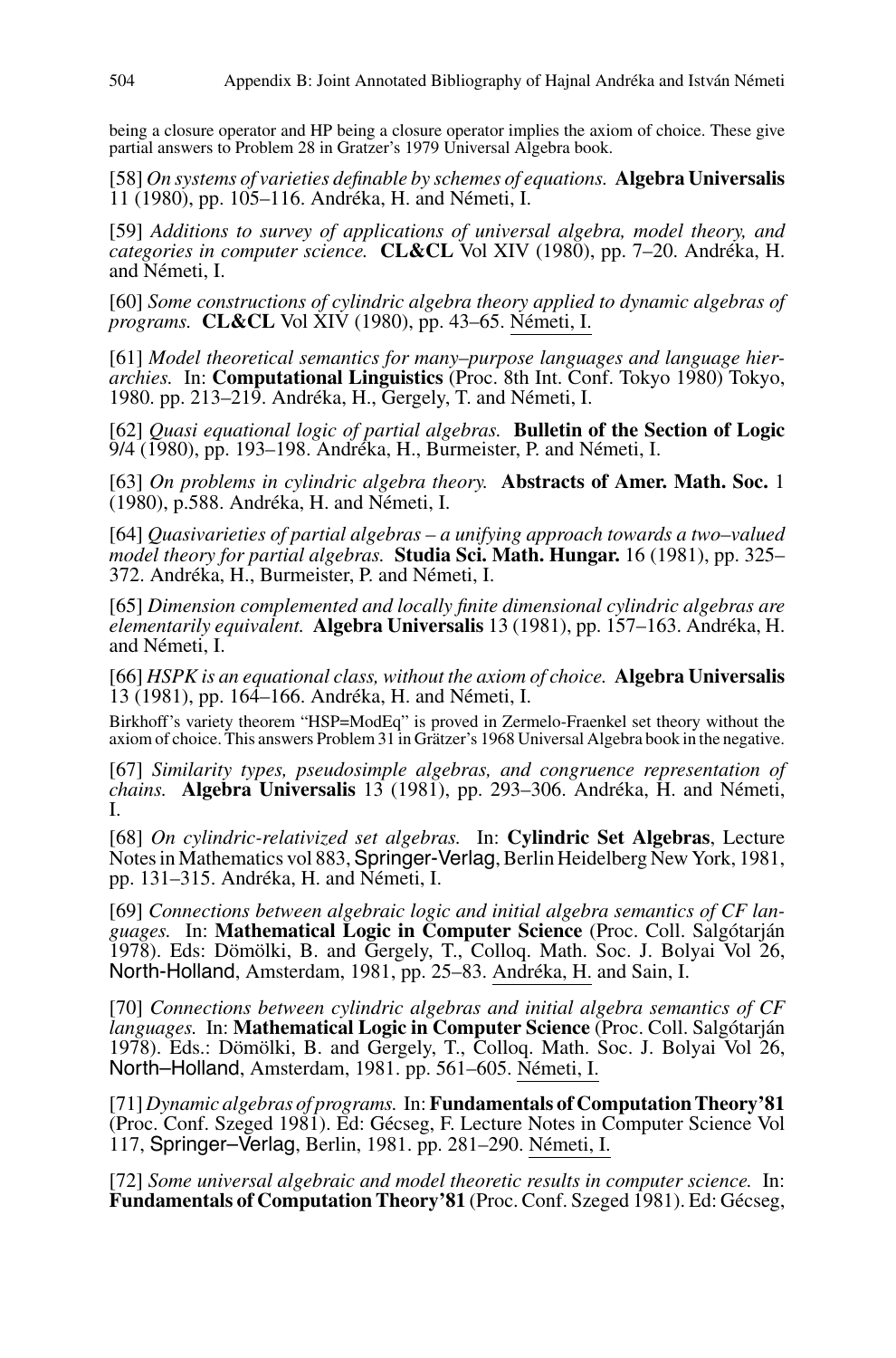F. Lecture Notes in Computer Science Vol 117, Springer–Verlag, Berlin, 1981, pp. 16–23. Andréka, H. and Németi, I.

[73] *Which finite cylindric algebras are generated by a single element?.* In: **Finite Algebra and Multiple–valued Logic** (Proc. Coll. Szeged 1979). Colloq. Math. Soc. J. Bolyai Vol 28, North–Holland, Amsterdam, 1981. pp. 23–39. Andréka, H. and Németi, I.

[74] *A characterization of Floyd provable programs.* In: **Mathematical Foundations of Computer Science'81** (Proc. Conf. Strbské Pleso, Czechoslovakia 1981). Eds.: Gruska, J. and Chytil, M. Lecture Notes in Computer Science Vol 118, Springer–Verlag, Berlin, 1981. pp. 162–171. Andréka, H., Németi, I. and Sain, I.

An explicit characterization of the information content of the Floyd programverification method is given, as follows. A run (sequence of intensions of the registers) in perhaps nonstandard time of a program is called continuous if it satisfies induction over all possible dynamic logic formulas containing one free time variable. Thm.1: Assume that  $T$  is a theory about data containing the Peano's Axioms. A program  $p$  is correct for output formula  $\psi$  wrt each continuous runs in each model of *T* if and only if *p* can be proved correct wrt  $\psi$  by the Floyd inductive assertion method. Detailed proof is given.

[75] *A general axiomatizability theorem formulated in terms of cone–injective subcategories.* In: **Universal Algebra** (Proc. Coll. Esztergom 1977). Colloq. Math. Soc. J. Bolyai Vol 29, North–Holland, Amsterdam, 1981. pp. 13–35. Andréka, H. and Németi, I.

[76] *Cone–implicational subcategories and some Birkhoff–type theorems.* In: **Universal Algebra** (Proc. Coll. Esztergom 1977). Colloq. Math. Soc. J. Bolyai Vol 29, North–Holland, Amsterdam, 1981. pp. 535–578. Németi, I. and Sain, I.

[77] *Qualitative mathematics (In Hungarian).* **Magyar Tudomány** 1983/2, (1983), pp. 99–103. Andréka, H. and Németi, I.

[78] *Problems with the category theoretic notions of ultraproducts.* **Bulletin of the Section of Logic** 10,3 (1981), pp. 122–127. Buy, H. H. (Bui Huy Hien), and Németi, I.

[79] *Foundations for stepwise refinement of program specifications via cylindric algebra theory.* **Diagrammes** 8,1 (1982), pp. N1–N24. Németi, I.

[80] *On notions of factorization systems and their applications to cone–injective subcategories.* **Periodica Math. Hungar.** 13,3 (1982), pp. 229–235. Németi, I.

[81] *Every free algebra in the variety generated by the representable dynamic algebras is separable and representable.* **Theoretical Computer Science** 17 (1982), pp. 343–347. Németi, I.

[82] *A complete logic for reasoning about programs via nonstandard model theory.* **Theoretical Computer Science** 17 (1982), Part I in No 2, pp. 193–212, Part II in No 3, pp. 259–278. Andréka, H., Németi, I. and Sain, I.

Part I: Nonstandard Dynamic Logic (NDL) is introduced, by replacing standard semantics of Firstorder Dynamic Logic (FoDL) with an explicit time semantics. NDL is then proved to be strongly complete with respect to a proof concept *N* (Thm.2, detailed proof, translating NDL into FOL). It is known that FoDL is rather wild, e.g., its validities are not recursively enumerable, hence the move to explicit time semantics was necessary to obtain the above completeness theorem (analogous to Henkin's Nonstandard Second-order Logic). The proof system  $\overrightarrow{N}$  is a new rather strong method for proving properties of programs (see Part II of the paper).

Part II: NDL, introduced in Part I, is shown to be useful for reasoning about programs and for characterizing the information contents of known program proving methods. First, natural properties of programs are proved under natural axioms about time. (Thm.3,4) Termination of the "count-down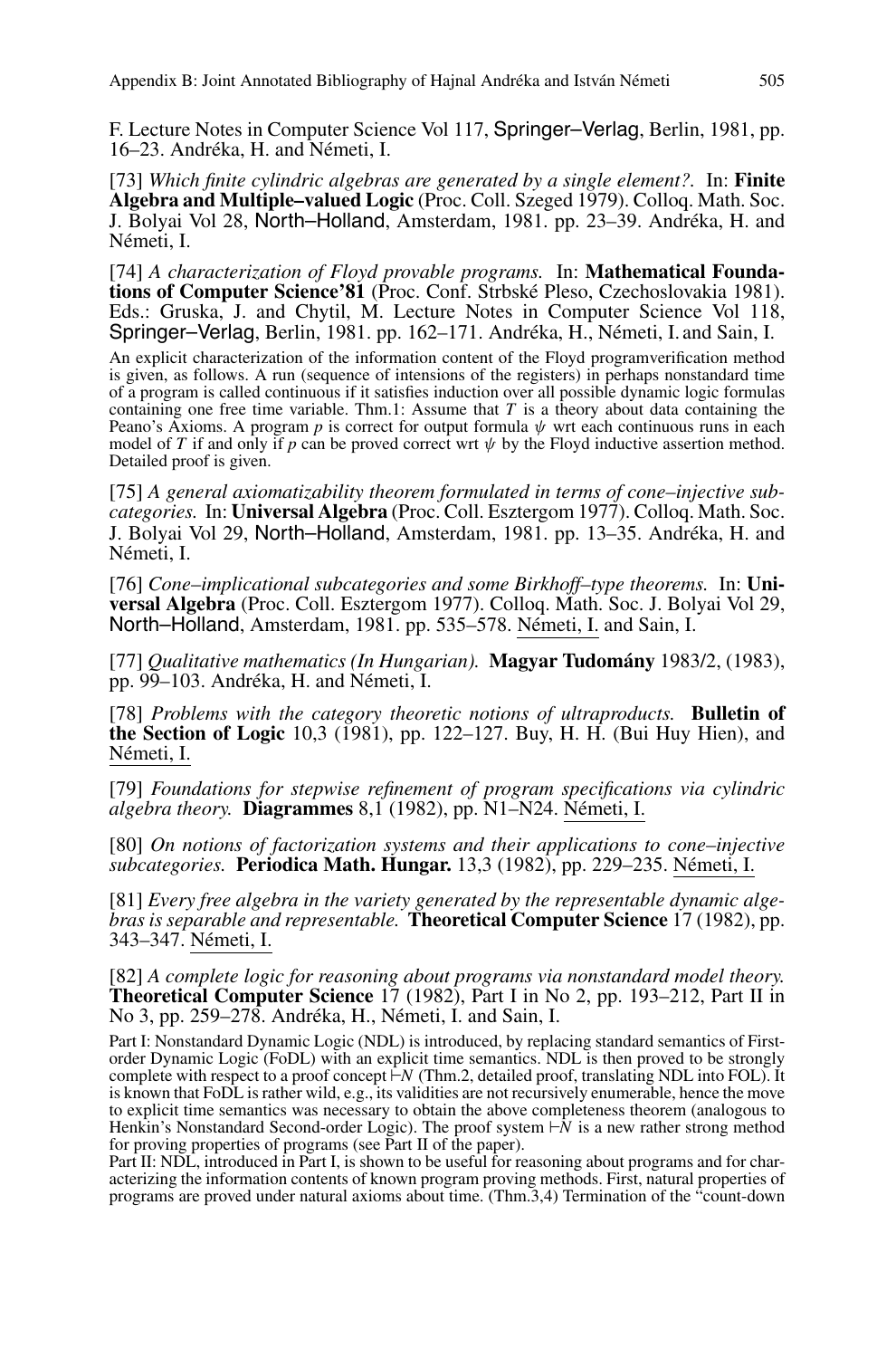program" is proved by using the order axioms on time, induction on data, and comprehension on intensions (Thm.7). The Naur-Floyd-Hoare inductive assertions method for proving correctness of programs  $\overline{F}$  is introduced (Sect. 6). Thm.9 is a semantic characterization, in terms of statements in NDL, of the information implicitly contained in the Floyd-method. This information content is time-induction over quantifier-free formulas. If in addition we can reason about ordering in time, our program-proving ability does not increase, we do not go beyond the power of Floyd's method. But if we can perform addition on time, or if we can quantify over time points in the induction, our reasoning ability is beyond the power of Floyd's method. Note that quantifying over time is roughly the same as using time-modalities. However, if our theory for the data contains the Peano axioms, full induction over time does not lend more reasoning power than the Floyd method (Thm.11). The proof concept *N* is strictly stronger than Floyd's method (Thm.10). slightly updated

[83] *Direct limits and filtered colimits are strongly equivalent in all categories.* **Algebra and its applications**, Banach Center Publications Vol 9, PWN – Polish Scientific Publishers, Warszawa 1982, pp. 75–88. Andréka, H. and Németi, I.

[84] *Nonstandard dynamic logic.* (Invited paper.) In: **Logics of Programs** (Proc. Conf. New York, May 1981). Ed: Kozen, D. Lecture Notes in Computer Science Vol 131, Springer–Verlag, Berlin, 1982. pp. 311–348. Németi, I.

NDL, and a lattice of program verifying methods are introduced. In this lattice, comparison of theories in NDL are based on their strengths for proving partial correctness of programs. Figure 2 contains many statements about this lattice. Thm.6:  $Ia + Ts$  is strictly weaker than  $Ia + To$ . Intuitively: When using full induction *Ia* over time, it does matter whether we can compare time instances by "later than" relation, or we just have successor on time. (Used together with quantifierfree induction over time in place of full induction, this does not matter.) Thm.6 is proved in detail with figures.

[85] *Remark on one–sided A–ideals of semigroups.* **Math. Slovaca** 33,2 (1983), pp. 231–235. Andréka, H., Németi, I. and Sulka, R.

[86] *The class of neat–reducts of cylindric algebras is not a variety but is closed w.r.t. HP.* **Notre Dame J. of Formal Logic** 24,3 (1983), pp. 399–409. Németi, I.

[87] *Generalization of variety and quasivariety concept to partial algebras through category theory.* **Dissertationes Mathematicae (Rozprawy Math.)** No. 204. PWN – Polish Scientific Publishers, Warsaw, 1983. 56 p. Andréka, H. and Németi, I.

[88] *Sharpening the characterization of the power of Floyd method.* In: **Logics of Programs and their Applications**(Proc. Conf. Poznan 1980). Ed: Salwicki, A. Lecture Notes in Computer Science Vol 148, Springer-Verlag, Berlin, 1983, pp. 1–26. Andréka, H.

The main result is that induction over formulas containing a single universal quantifier of sort time is already strictly stronger than Floyd's method, for proving partial correctness of programs (Thm.2). It was known that Floyd's method is equivalent to induction over formulas not containing quantifiers of sort time ([82], Thm.9). The case for induction over formulas containing a single existential quantifier is left open. This paper is a continuation of [84].

[89] *Nonstandard runs of Floyd–provable programs.* In: **Logics of Programs and their Applications** (Proc. Conf. Poznan 1980). Ed: Salwicki, A. Lecture Notes in Computer Science Vol 148,Springer–Verlag, Berlin, 1983, pp. 186–204. Németi, I.

The question "exactly which programs are provable by the Floyd-Hoare inductive assertions method" is investigated. Concrete examples of simple nonstandard runs of programs are constructively defined and illustrated. The emphasis is on simplicity, with the aim to make nonstandard runs and nonstandard models less esoteric, less imaginary, easy to draw, easy to touch. It is demonstrated how ultraproducts can be used to test applicability of Floyd's method in concrete situations.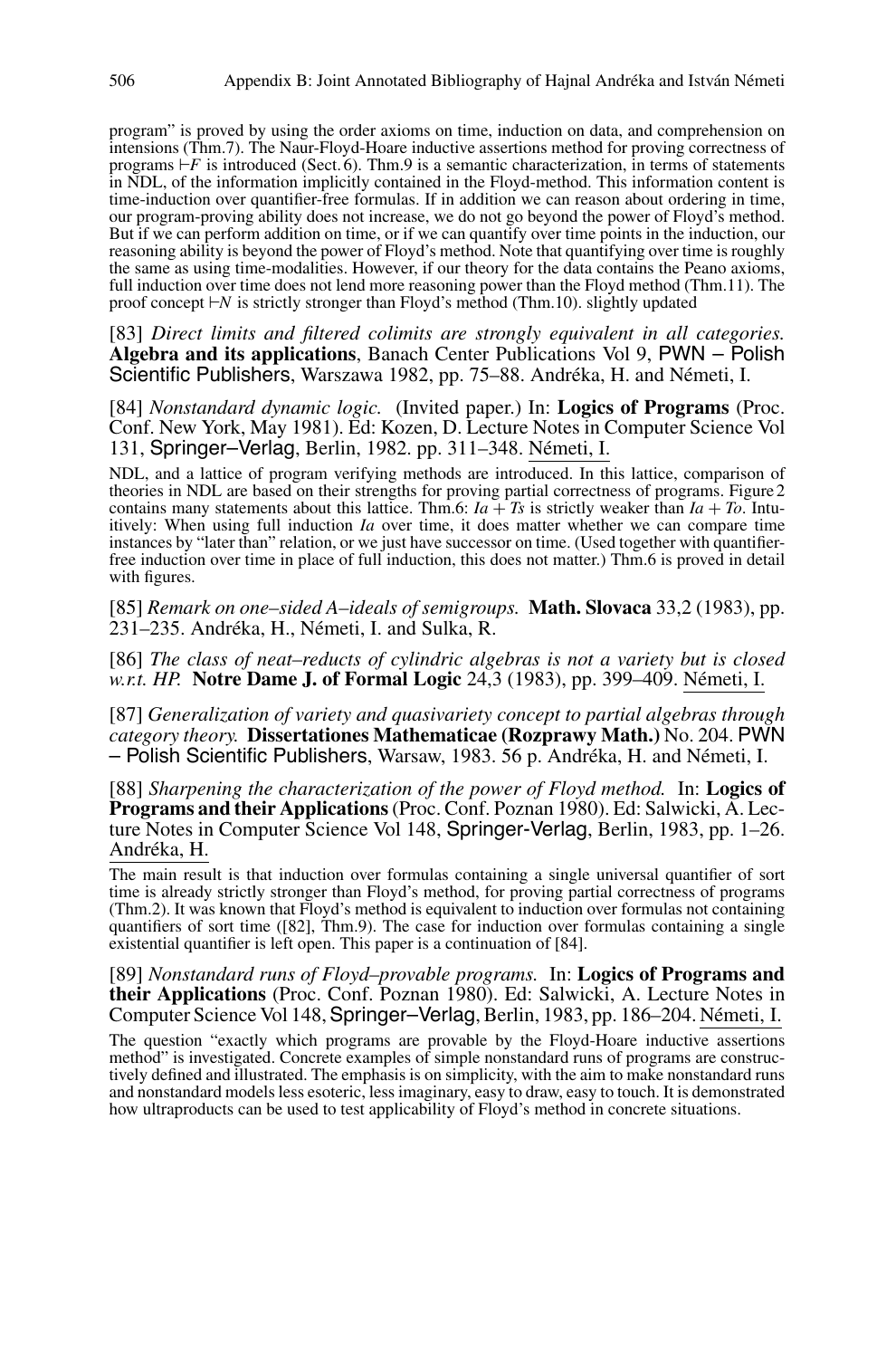[90] *Surjectiveness of cylindric algebras.* **Abstracts of Amer. Math. Soc.** 4,3 (April 1983), p.293. \*83T-08-186 Andréka, H., Comer, S. D. and Németi, I.

[91] *Combinatorial problem for algebraic logic.* **Abstracts of Amer. Math. Soc.** 4,5 (August 1983), p. 389. (Issue 26) \*83T-05-312 Németi, I.

[92] *Importance of universal algebra for computer science.* In: **Universal algebra and its links with logic, algebra, combinatorics, and computer science** (Proc. of the "25th Arbeitstagung über Allgemeine Algebra", Darmstadt 1983). Eds.: Burmeister, P., Ganter, B., Herrman, C., Keimel, K., Poguntke, W. and Wille, R. Research and Exposition in Math. Vol 4, Heldermann Verlag, Berlin, 1984. pp. 204–215. Andréka, H. and Németi, I.

[93] *Homomorphic images of weak cylindric set algebras with infinite bases.* **Abstracts of Amer. Math. Soc.** (1984) Andréka, H., Monk, J. D. and Németi, I.

## *1985* – *1989*

[94] *Relative epis need not be surjective.* **Algebra Universalis** 20 (1985), pp. 197– 204. Andréka, H. and Pásztor, A.

[95] *On the number of generators of cylindric algebras.* **Journal of Symbolic Logic** 50,4 (1985), pp. 865–873. Andréka, H. and Németi, I.

[96] *Cylindric–relativized set algebras have strong amalgamation.* **Journal of Symbolic Logic** 50 (1985), pp. 689–700. Németi, I.

[97] *Clones of operations on relations.* In: **Universal Algebra and Lattice Theory** (Proc. Conf. Charleston 1984). Lecture Notes in Mathematics Vol 1149, Springer– Verlag, Berlin, 1985. pp. 7–21. Andréka, H., Comer, S. D. and Németi, I.

[98] *A non–representable cylindric algebra with pairing function.* **Algebra Universalis** 22 (1986), pp. 117–119. Németi, I.

[99] *On logic in computer science.* In: **Information Processing** 86, H-J Kugler (ed), North-Holland, IFIP 1986. p.395. Németi, I.

[100] *Boolean reducts of relation and cylindric algebras and the cube problem.* **Proc. Amer. Math. Soc.** 100,1 (1987), pp. 148–153. Andréka, H.

[101] *On varieties of cylindric algebras with applications to logic.* **Annals of Pure and Applied Logic** 36 (1987), pp. 235–277. Németi, I.

[102] *Decidability of relation algebras with weakened associativity.* **Proc. Amer. Math. Soc.** 100,2 (1987), pp. 340–344. Németi, I.

[103] *A unifying theorem for algebraic semantics and dynamic logics.* **Information and Computation** 72,1 (1987), pp. 31–45. Andréka, H., Guessarian, I. and Németi, I.

[104] *Rózsa Péter (1905–1977).* In: **Women of mathematics. A biobibliographic Sourcebook.** Eds: Louise S. Grinstein and Paul J. Campbell, Greenwood Press, New York, 1987. pp. 171–174. Andréka, H.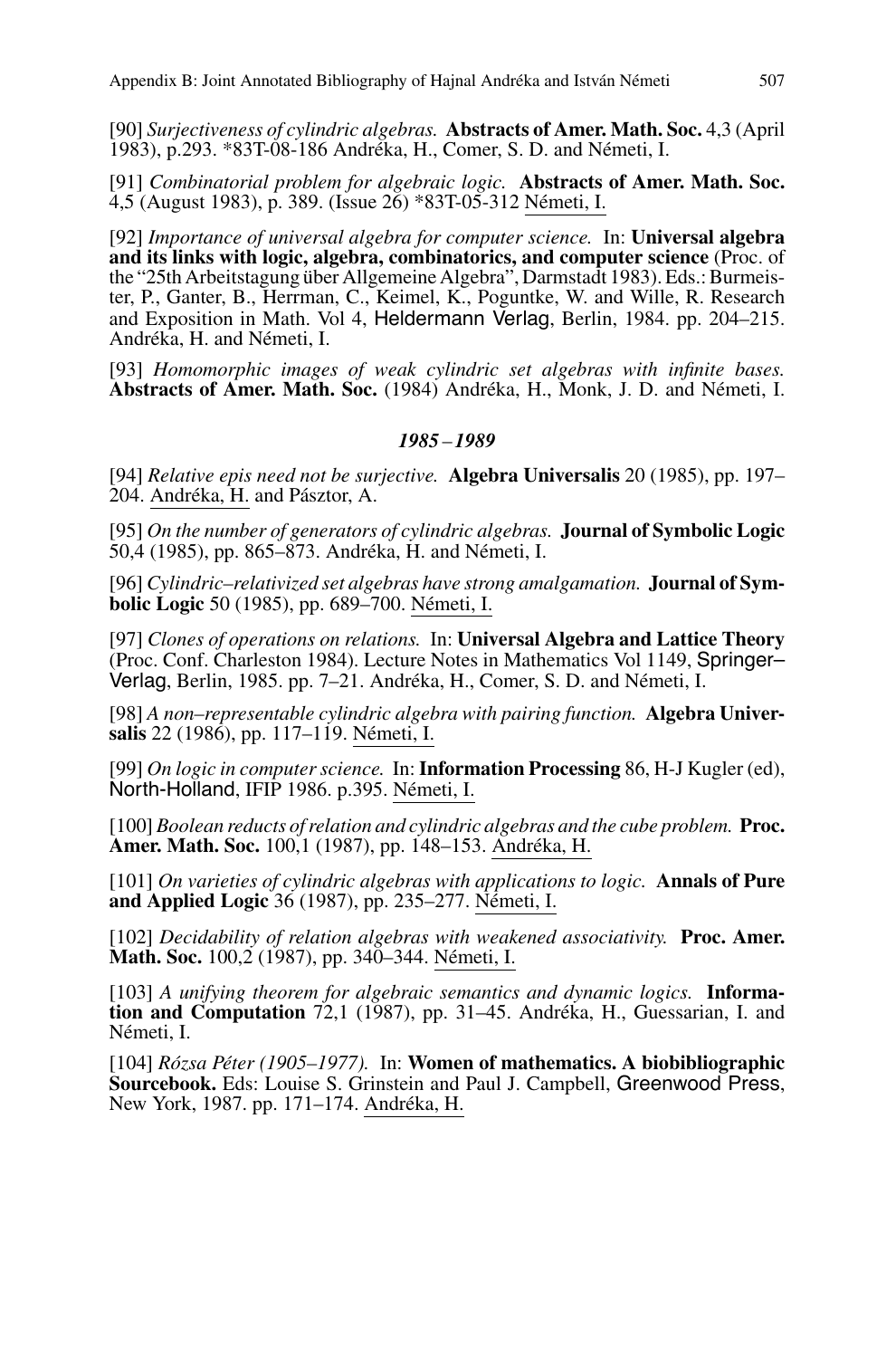[105] *On taking subalgebras of relativized relation algebras.* **Algebra Universalis** 25 (1988), pp. 96–100. Andréka, H.

[106] *A Stone-type representation theorem for algebras of relations of higher rank.* **Trans. Amer. Math. Soc.** 309,2 (1988), pp. 671–682. Andréka, H. and Thompson, R. J.

[107]*A system of logic for partial functions under existence–dependent Kleene equality.* **Journal of Symbolic Logic** 53 (1988), pp. 834–839. Andréka, H., Craig, W. and Németi, I.

[108] *Foundations of computer science: basic research.* (In Hungarian) **Filozófiai Figyelő** 1988/4, (1988), pp. 26–55. Andréka, H. and Németi, I.

Those parts of mathematics are needed here whose *subject* is the abstraction (and not only themselves are abstract). Such are mathematical logic, its model theory, algebraic logic, universal algebra.

[109] *Nonfinite axiomatizability of the polyadic operations in algebraic logic.* **Abstracts of Amer. Math. Soc.** 9,6 (1988), p.500. \*88T-03-264. Andréka, H. and Tuza, Zs.

[110] *On residuated approximations.* In: **Categorical Methods in Computer Science (with aspects from Topology)**. Eds: Ehrig, J., Herrlich, H., Kreowski, H-J. and Preuss, G. Lecture Notes in Computer Science Vol 393, Springer-Verlag, Berlin, 1989, pp. 333–339. Andréka, H., Greechie, R. J. and Strecker, G. E.

[111] *On the strength of temporal proofs.* In: **Mathematical Foundations of Computer Science'89** (Proc. Porabka–Kozubnik, Poland, 1989). Eds.: Kreczmar, A. and Mirkowska, G. Lecture Notes in Computer Science Vol 379, Springer–Verlag, Berlin, 1989. pp. 135–144. Andréka, H., Németi, I. and Sain, I.

This is a shorter, abstract version of [123].

[112] *On the "union-relationcomposition" reducts of relation algebras.* **Abstracts of Amer. Math. Soc.** 10,2 (1989), p.174. \*89T-08-21. Andréka, H.

[113] *There are 140 smallest possible near-boolean algebras.* **Abstracts of Amer. Math. Soc.** (July 1989). Andréka, H.

## *1990* – *1994*

[114] *Weak cylindric set algebras and weak subdirect indecomposability.* **Journal of Symbolic Logic** 55,2 (1990), pp. 577–588. Andréka, H., Németi, I. and Thompson, R. J.

[115] *On cylindric algebraic model theory.* In: **Algebraic Logic and Universal Algebra in Computer Science** (Proc. Conf. Ames 1988). Lecture Notes in Computer Science Vol 425, Springer–Verlag, Berlin, 1990. pp. 37–76. Németi, I.

[116] *Relatively free relation algebras.* (Extended abstract) In: **Algebraic Logic and Universal Algebra in Computer Science** (Proc. Conf. Ames 1988). Lecture Notes in Computer Science Vol 425, Springer–Verlag, Berlin, 1990. pp. 1–14. Andréka, H., Jónsson, B. and Németi, I.

[117] *Review of Tarski, A. and Givant, S. A formalization of set theory without variables.* **Journal of Symbolic Logic** 55,1 (1990), pp. 350–352. Németi, I.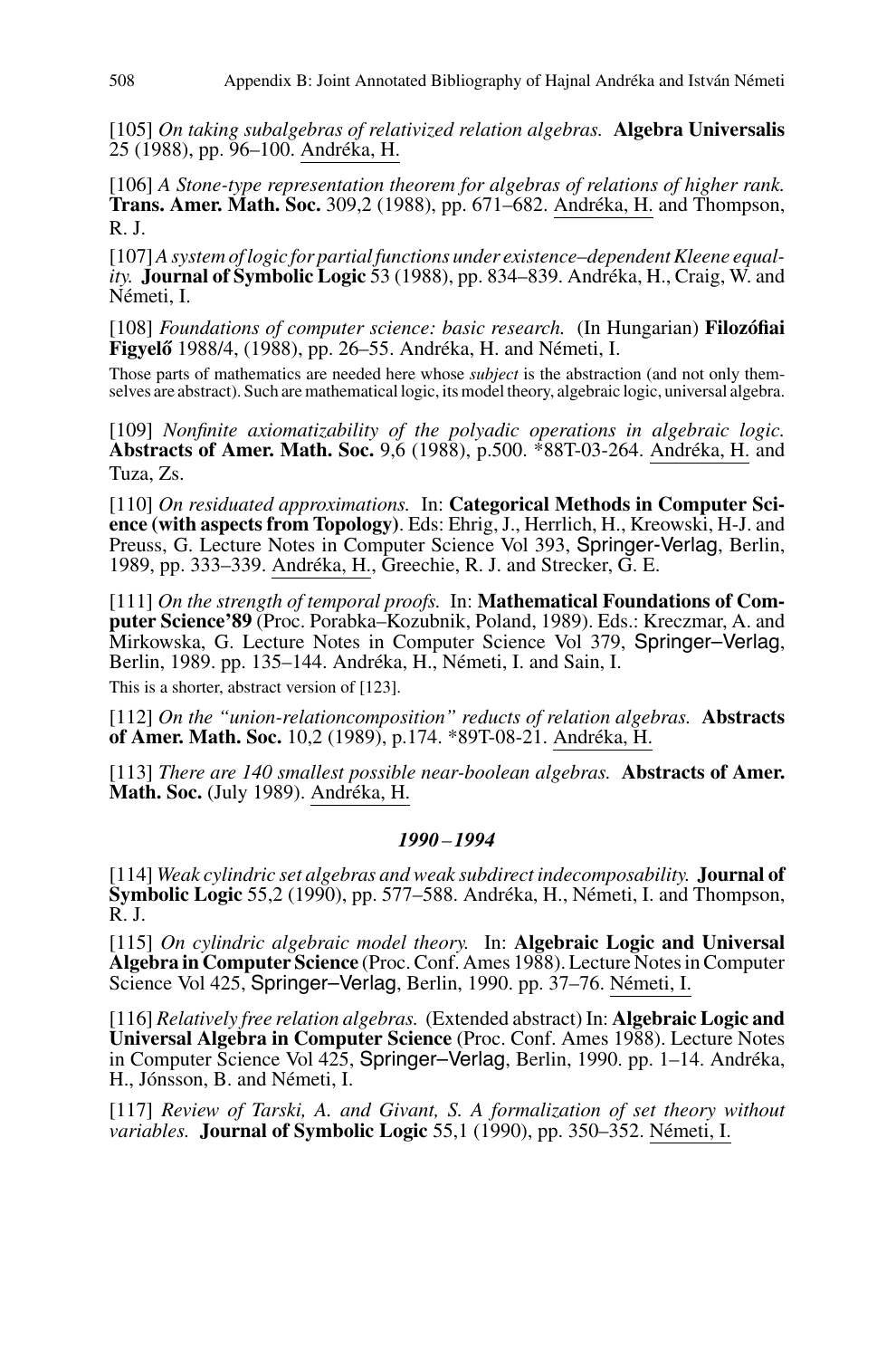[118] *One variable is not enough for defining relation algebras but two are.* **Algebra Universalis** 28 (1991), pp. 274–279. Andréka, H.

[119] *Representations of distributive lattice-ordered semigroups with binary relations.* **Algebra Universalis** 28 (1991), pp. 12–25. Andréka, H.

[120] *Algebraizations of quantifier logics, an introductory overview.* **Studia Logica** 50, 3–4 (1991), pp. 485–569. Special issue on Algebraic Logic (eds: W. J. Blok and D. Pigozzi) Németi, I.

[121] *Splitting in relation algebras.* **Proceedings of Amer. Math. Soc.** 111,4 (1991), pp. 1085–1093. Andréka, H., Maddux, R. and Németi, I.

[122] *Free algebras in discriminator varieties.* **Algebra Universalis** 28 (1991), pp. 401–447. Andréka, H., Jónsson, B. and Németi, I.

[123] *On the strength of temporal proofs.* **Theoretical Computer Science** 80 (1991), pp. 125–151. Andréka, H., Németi, I. and Sain, I.

Shorter version appeared in Lecture Notes in Computer Science Vol 379, 1989.

[124] *Open problems.* In: **Algebraic Logic (Proc. Conf. Algebraic Logic Budapest 1988)**. Colloq. Math. Soc. J. Bolyai Vol. 54, North-Holland 1991. pp. 727–746. Andréka, H., Monk, J. D. and Németi, I.

[125] *On Jónsson's clones of operations on binary relations.* In: **Algebraic Logic**. (Coll. Math. Soc. J. Bolyai Vol. 54), North–Holland, 1991. pp. 431–442. Andréka, H. and Németi, I.

[126] *A nonpermutational integral relation algebra.* **Michigan Math. J.** 39 (1992), pp. 371–384. Andréka, H., Düntsch, I. and Németi, I.

[127] *Decidability of weakened versions of first-order logic.* In:**Logic atWork** (Proc. Conf. Amsterdam, December 1992), University of Amsterdam, 1992. Németi, I.

[128] *Investigations in arrow logics.* In: **Logic at Work** (Proc. Conf. Amsterdam, December 1992), University of Amsterdam, 1992. Marx, M., Mikulás, Sz., Németi, I. and Sain, I.

[129] *Associativity implies undecidability in arrow logics.* In: **Logic at Work** (Proc. Conf. Amsterdam, December 1992), University of Amsterdam, 1992. Gyuris, V., Kurucz, Á., Németi, I. and Sain, I.

[130] *Undecidable varieties of semilattice-ordered semigroups, of Boolean algebras with operators, and logics extending Lambek calculus.* **Bulletin of IGPL** 1/1 (1993), pp. 91–98. Kurucz, Á., Németi, I., Sain, I. and Simon, A.

[131] *Lambek Calculus and its relational semantics: Completeness and incompleteness.* **Journal of Logic, Language and Information** 3 (1994), pp. 1–37. Andréka, H. and Mikulás, Sz.

[132] *Weakly representable but not representable relation algebras.* **Algebra Universalis** 32 (1994), pp. 31–43. Andréka, H.

[133] *Representations for small relation algebras.* **Notre Dame Journal of Formal Logic** 35,4 (1994), pp. 550–562. Andréka, H. and Maddux, R. D.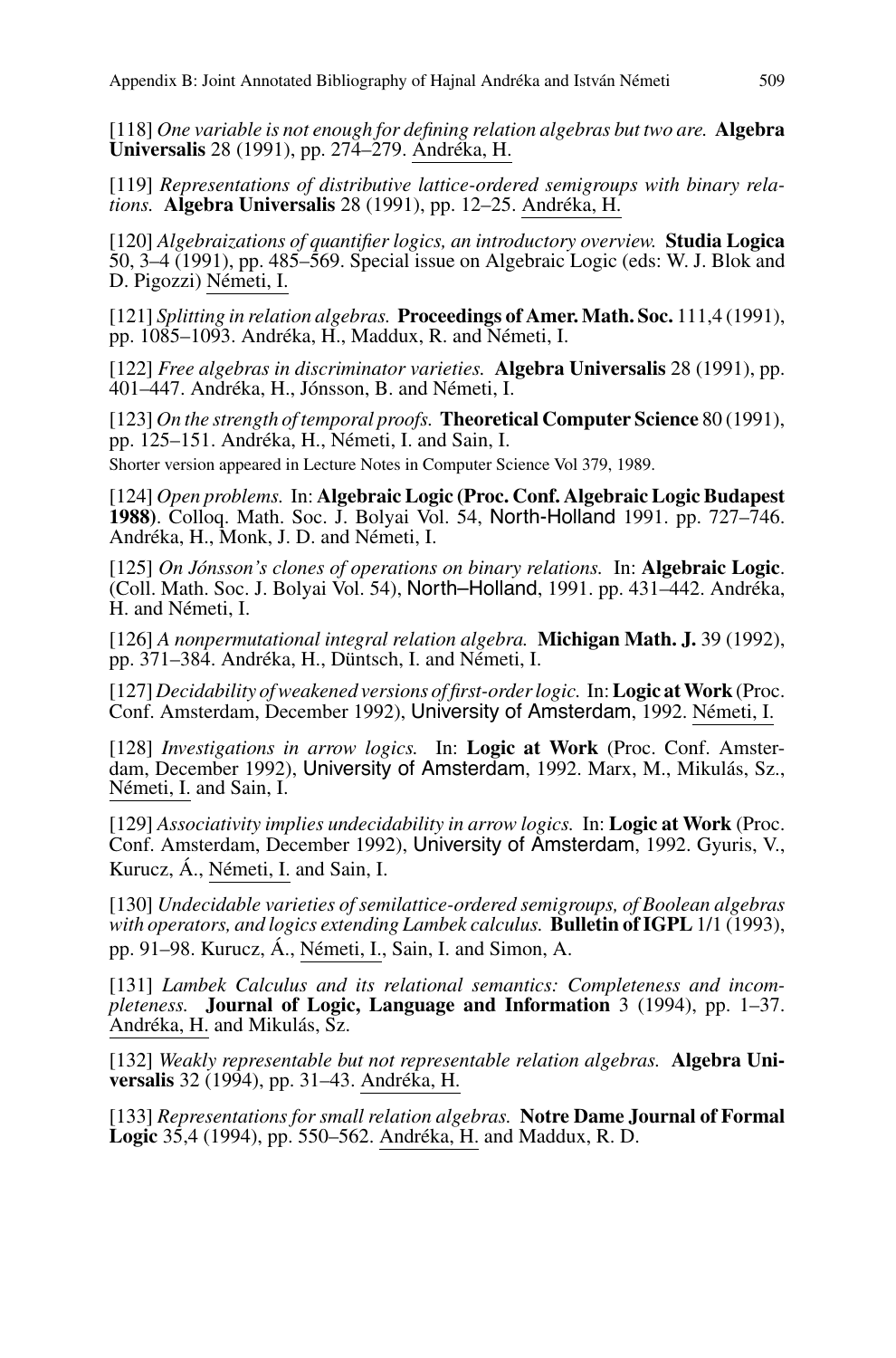[134]*Connections between axioms of set theory and basic theorems of universal algebra.* **Journal of Symbolic Logic** 59,3 (1994), pp. 912–922. Andréka, H., Kurucz, Á. and Németi, I.

The axiom of Foundation (AF) is needed for deriving Birkhoff's variety theorem (VT) even in the presence of the axiom of choice (AC). VT is equivalent to the Collection principle of set theory. The role of AC is investigated in several other theorems of universal algebra.

[135] *The lattice of varieties of representable relation algebras.* **Journal of Symbolic Logic** 59,2 (1994), pp. 631–661. Andréka, H., Givant, S. and Németi, I.

[136] *Exactly which logics touched by the dynamic trend are decidable?.* In: **Proceedings of 9th Amsterdam Colloquium** (Dec.14–17, 1993), ILLC, Department of Philosophy, University of Amsterdam, 1994. Eds: P. Dekker and M. Stokhof. pp. 67–86. Andréka, H., Kurucz, Á., Németi, I., Sain, I. and Simon, A.

[137] *Craig property of a logic and decomposability of theories.* In: **Proceedings of 9th Amsterdam Colloquium** (Dec.14–17, 1993), ILLC, Department of Philosophy, University of Amsterdam, 1994. Eds: P. Dekker and M. Stokhof. pp. 87–93. Andréka, H., Németi, I. and Sain, I.

[138] *Applying algebraic logic to logic.* In: **Algebraic methodology and software technology** (AMAST'93, Proc. Twente, The Netherlands, June 1993), Nivat, M., Rattray, C., Rus, T. and Scollo, G. eds., Springer-Verlag, London, 1994. pp. 7–28. Andréka, H., Németi, I. and Sain, I.

[139] *General algebraic logic: a perspective on "what is logic".* In: **What is a logical system**. Ed: D. M. Gabbay, Clarendron Press, Oxford, 1994. pp. 393–444. Andréka, H. and Németi, I.

[140] *Some new landmarks on the roadmap of two dimensional logics.* In: **Logic and Information Flow**. Ed: J. van Eijck and A. Visser, MIT Press, Cambridge, 1994. pp. 163–169. Andréka, H., Németi, I. and Sain, I.

[141] *Decision problems for equational theories of relation algebras.* **Bulletin of Section of Logic** 23,2 (1994), pp. 47–52. Andréka, H., Givant, S. and Németi, I.

### *1995* – *1999*

[142] *The equational theory of union-free algebras of relations.* **Algebra Universalis** 33,4 (1995), pp. 516–532. Andréka, H. and Bredikhin, D.

[143] *Decidable and undecidable logics with a binary modality.* **Journal of Logic, Language and Information** 4 (1995), pp. 191–206. Kurucz, Á., Németi, I., Sain, I. and Simon, A.

[144] *Taming Logic.* **Journal of Logic, Language, and Information** 4 (1995), pp. 207–226. Marx, M., Mikulás, Sz. and Németi, I.

[145] *Back and forth between modal logic and classical logic.* **Journal of the IGPL** 3,5 (1995), pp. 685–720. Andréka, H., van Benthem, J. and Németi, I.

[146] *Expressibility of properties of relations.* **Journal of Symbolic Logic** 60,3 (1995), pp. 970–991. Andréka, H., Düntsch, I. and Németi, I.

[147] *Perfect extensions and derived algebras.* **Journal of Symbolic Logic** 60,3 (1995), pp. 775–796. Andréka, H., Givant, S. and Németi, I.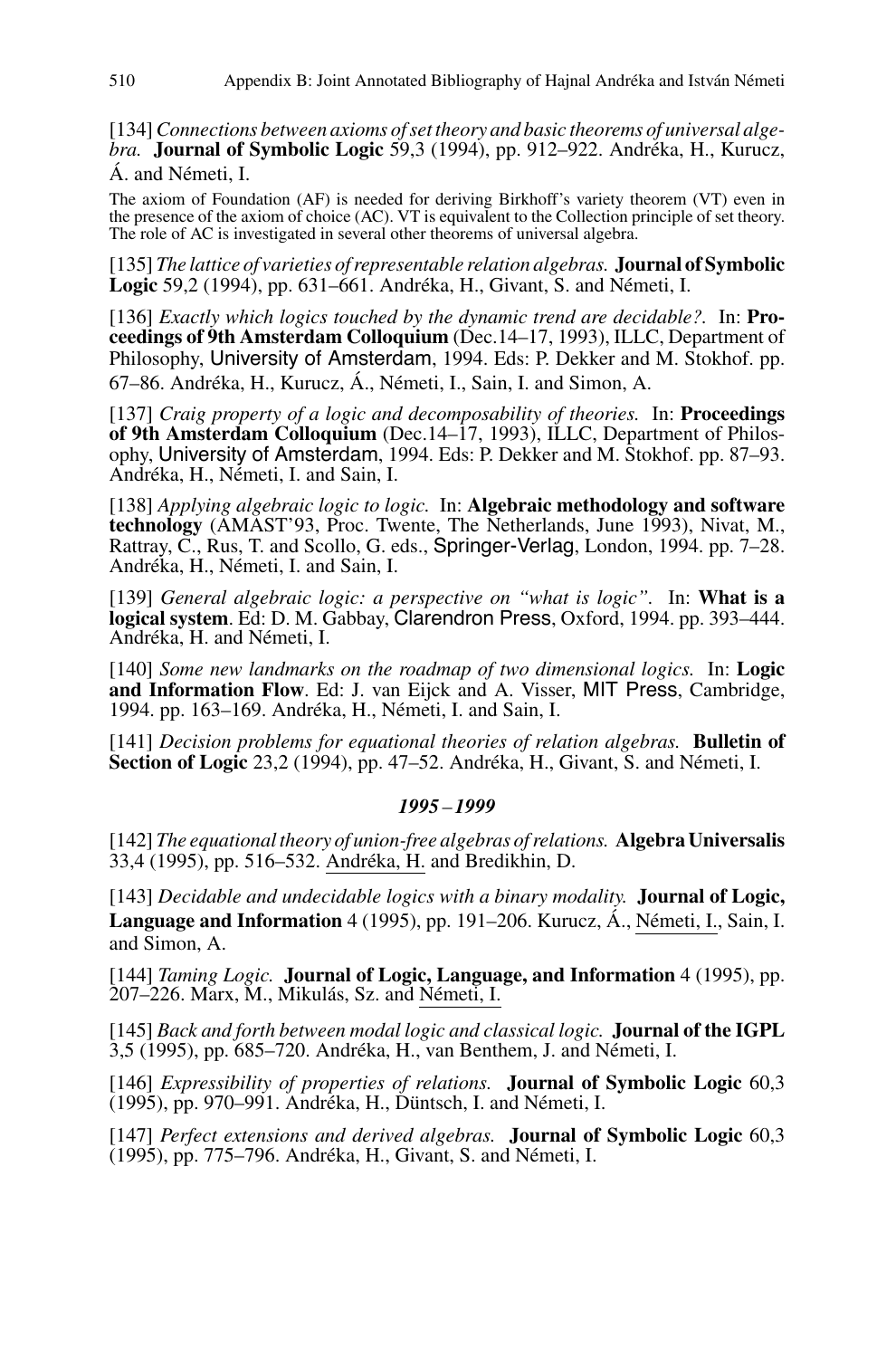[148] *Binary relations and permutation groups.* **Mathematical Logic Quarterly** 41 (1995), pp. 197–216. Andréka, H., Düntsch, I. and Németi, I.

[149] *Undecidability of the equational theories of some classes of residuated Boolean algebras with operators.* **Bulletin of the IGPL** 3,1 (1995), pp. 93–107. Németi, I., Sain, I. and Simon, A.

[150] *Operators and laws for combining preferential relations (Extended abstract).* In: **Information Systems: Correctness and Reusability (Selected papers)**. Eds: Wieringa, R. J. and Feenstra, R. B., World Scientific Publishing Co, 1995, pp. 191–206. Andréka, H., Ryan, R. and Schobbens, P-Y.

[151] *General Algebraic Logic including Algebraic Model Theory: An Overview.* In: **Logic Colloquium'92**. Eds: Csirmaz, L. Gabbay, D. and de Rijke, M., Studies in Logic, Language and Computation, CSLI Publications, 1995. pp. 1–60. Andréka, H., Németi, I., Sain, I. and Kurucz, Á.

[152] *Decidable Logics of the Dynamic Trend, and Relativized Relation Algebras.* In: **Logic Colloquium'92**. Eds: Csirmaz, L., Gabbay, D. and de Rijke, M., Studies in Logic, Language and Computation, CSLI Publications, 1995. pp. 165–175. Mikulás, Sz., Németi, I. and Sain, I.

[153] *Decidable versions of first order logic and cylindric-relativized set algebras.* In: **Logic Colloquium'92** (Proc. Veszprém, Hungary 1992). Eds: Csirmaz, L., Gabbay, D. M. and de Rijke, M., Studies in Logic, Language and Computation, CSLI Publications, 1995. pp. 177–241. Németi, I.

[154] *Submodel preservation theorems in finite variable fragments.* In: **Modal Logic and Process Algebra. A Bisimulation Perspective**. Eds: Ponse, A. de Rijke, M. and Venema, Y. CSLI Lecture Notes No. 53, CSLI Publications, 1995. pp. 1–11. Andréka, H., van Benthem, J. and Németi, I.

[155] *Effective temporal logics of programs.* In: **Time and Logic, a computational approach**. Eds: Bolc, L. and Szalas, A., UCL Press, London, 1995. pp. 51–129. Andréka, H., Goranko, V., Mikulás, Sz., Németi, I. and Sain, I.

[156] *Fork Algebras in Usual and in Non–well–founded Set Theories.* (Extended abstract) Parts I-II. **Bulletin of Section of Logic** 24,3 and 24,4 (1995), pp. 158–168, 182–192. Németi, I. and Sain, I.

[157] *Axiomatization of identity-free equations valid in relation algebras.* **Algebra Universalis** 35 (1996), pp. 256–264. Andréka, H. and Németi, I.

[158] *Investigations in Arrow Logic.* In: **Arrow Logic and Multi-Modal Logic**, M. Marx, L. Pólos, and M. Masuch eds, CSLI Publications, Stanford, California, 1996. pp. 35–61. Marx, M., Mikulás, Sz., Németi, I. and Sain, I.

[159] *Causes and remedies for undecidability in arrow logics and in multi-modal logics.* **Arrow Logic and Multi-Modal Logic**, M. Marx, L. Pólos, and M. Masuch eds, CSLI Publications, Stanford, California, 1996. pp. 63–99. Andréka, H., Kurucz, Á., Németi, I., Sain, I. and Simon, A.

[160] *Fine-structure analysis of first order logic.* **Arrow Logic and Multi-Modal Logic**, M. Marx, L. Pólos, and M. Masuch eds, CSLI Publications, Stanford, California, 1996. pp. 221–247. Németi, I.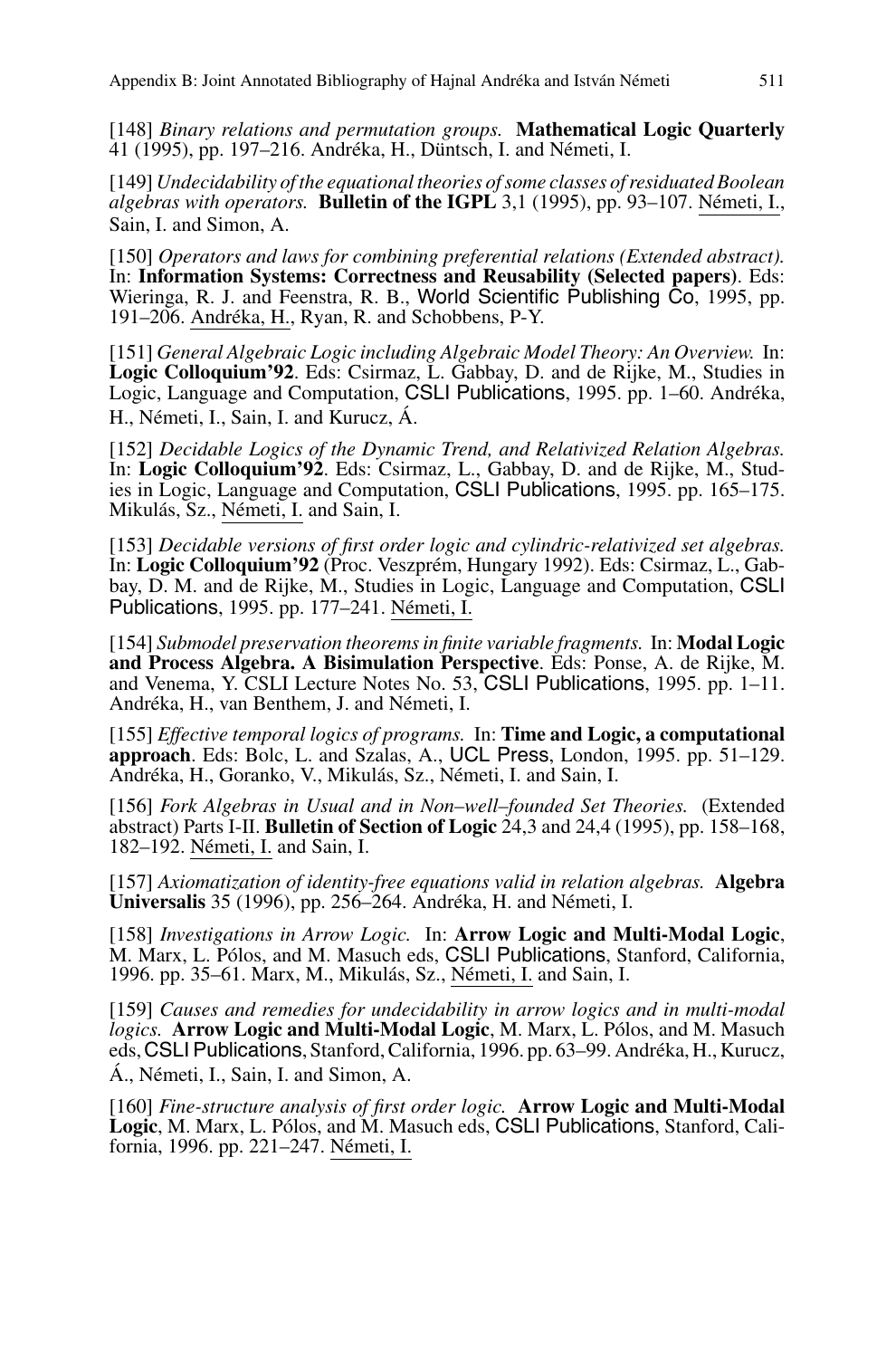[161] *Ontology can turn negative results to positive.* (An overview of recent results) **Bulletin of Section of Logic** 25,1 (1996), pp. 29–40. Németi, I.

[162] *Decision problems for equational theories of relation algebras.* **Memoirs of Amer. Math. Soc.** 126,604 (1997), xiv+126 p. Andréka, H., Givant, S. and Németi, I.

[163] *Complexity of equations valid in algebras of relations, Parts I-II.* **Annals of Pure and Applied Logic** 89 (1997), 149–229. Andréka, H.

[164] *Relation algebras from cylindric and polyadic algebras.* **Logic Journal of the IGPL** 5,4 (1997), pp. 575–588. Németi, I. and Simon, A.

[165] *Strong representability of fork algebras, a set theoretic foundation.* **Journal of the IGPL** 5,1 (1997), pp. 3–28. Németi, I.

[166] *Persistent properties and an application to algebras of logic.* **Algebra Universalis** 38 (1997), pp. 141–149. Andréka, H., Givant, S., Németi, I. and Simon, A.

[167] *On neat reducts of algebras of logic.* **Bulletin of Journal of Symbolic Logic** 3,2 (1997), p. 249 Andréka, H., Németi, I. and Sayed-Ahmed, T.

[168] *On the finitization problem of relation algebras.* **Bulletin of Section of Logic** 26,3 (1997), pp. 139–143. Madarász, J. X., Németi, I. and Sági, G.

[169] *Modal languages and bounded fragments of predicate logic.* **Journal of Philosophical Logic** 27 (1998), pp. 217–274. Andréka, H., van Benthem, J. and Németi, I.

[170] *Notions of density that imply representability in algebraic logic.* **Annals of Pure and Applied Logic** 91 (1998), pp. 93–190. Andréka, H., Givant, S., Mikulás, Sz., Németi, I. and Simon, A.

[171] *Relativised quantification: some canonical varieties of sequence-set algebras.* **Journal of Symbolic Logic** 63,1 (1998), pp. 163–184. Andréka, H., Goldblatt, R. and Németi, I.

[172]*On the equational theory of representable polyadic equality algebras.* (Extended abstract) **Logic Journal of the IGPL** 6,3 (1998), pp. 3–15. Németi, I. and Sági, G.

[173] *Finite algebras of relations are representable on finite sets.* **Journal of Symbolic Logic** 64,1 (1999), pp. 243–267. Andréka, H., Hodkinson, I. and Németi, I.

[174] *Fork Algebras in Usual and in Non–well–founded Set Theories (An overview).* In: **Logic at Work**. Ed: E. Orlowska, Physica-Verlag, 1999. pp. 669–694. Németi, I. and Sain, I.

[175] *Logical analysis of special relativity theory.* In: **Essays dedicated to Johan van Benthem on the occasion of his 50th birthday** CD-ROM, University of Amsterdam. 1999. Andréka, H., Madarász, J. X. and Németi, I. [http://www.illc.uva.nl/](http://www.illc.uva.nl/j50/contribs/andreka-nemeti/index.html) [j50/contribs/andreka-nemeti/index.html](http://www.illc.uva.nl/j50/contribs/andreka-nemeti/index.html)

[176] *Omitting types in logics with finitely many variables (abstract).* **Bulletin of Symbolic Logic** 5,1 (1999) p.88 Andréka, H. and Sayed-Ahmed, T.

[177] *Relation algebras and groups.* In: **Algebra and model theory**, 2 (Erlogol, 1999), Novosibirsk State Tech. Univ., Novosibirsk, 1999. pp. 34–36. Andréka, H. and Givant, S.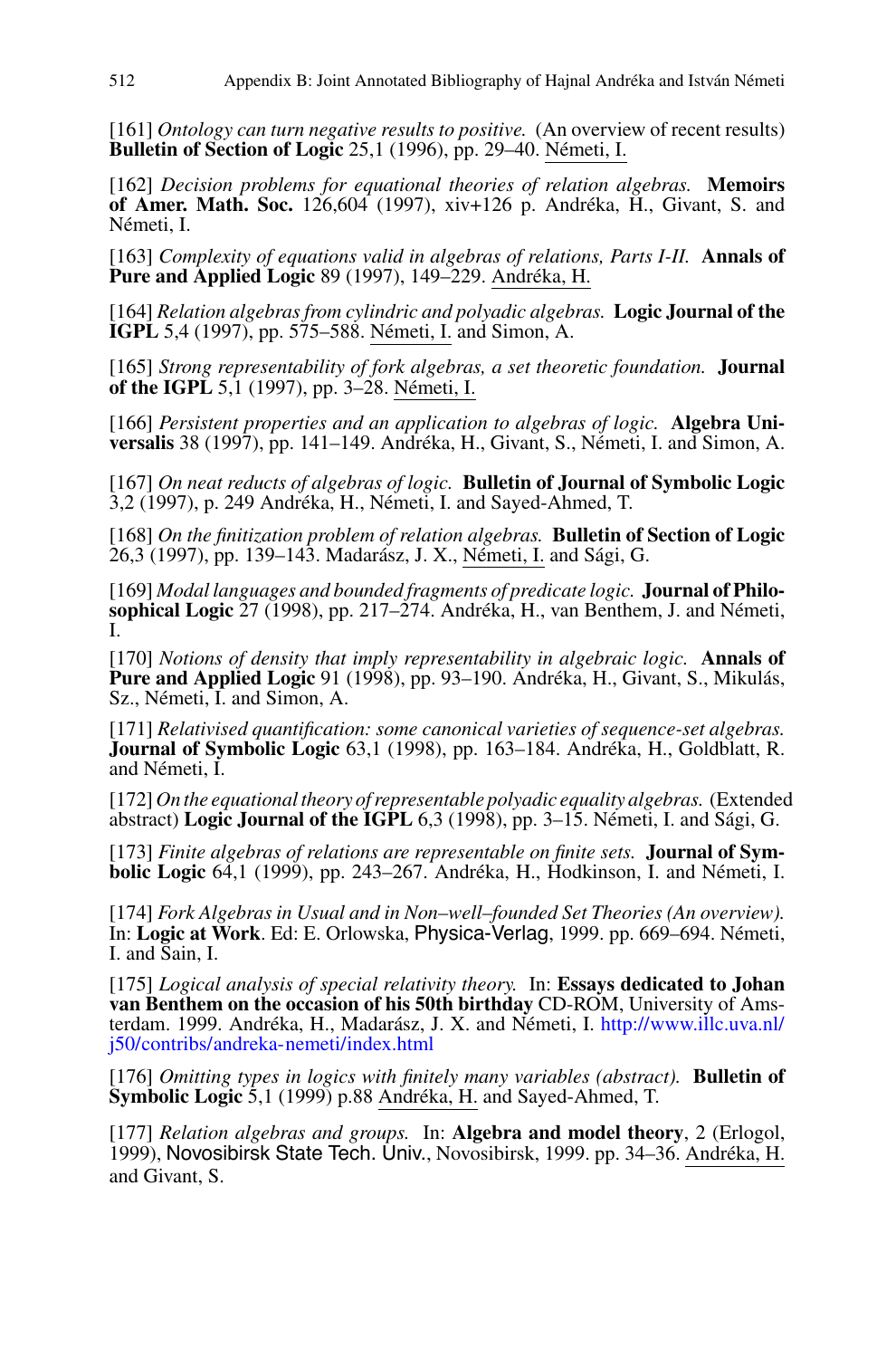### *2000* – *2004*

[178] *Editorial to the special issue of Logic Journal of the IGPL on Algebraic Logic.* **Logic Journal of the IGPL** 8,4 (2000), pp. 379–381 Németi, I. and Sain, I.

[179] *Representability of pairing relation algebras depends on your ontology.* **Fundamenta Informaticae** 44,4 (2000), pp. 397–420. Kurucz, Á. and Németi, I.

Representation theorems do depend on the set theory they are proved in: pairing algebras do not have a strong representation theorem in Zermelo-Fraenkel set theory with the axiom of choice, but they do in an appropriate non-well-founded set theory.

[180] *On the equational theory of representable polyadic equality algebras.* **Journal of Symbolic Logic** 65,3 (2000), pp. 1143–1167. Németi, I. and Sági, G.

[181] *Developments after 1991.* Chapter in J. D. Monk: Introduction to cylindric algebras. **Logic Journal of IGPL** (Special issue on Algebrai Logic) 8,4 (2000), pp. 451–506. Andréka, H.

[182] *A finite axiomatization of locally square cylindric-relativized set algebras.* **Studia Sci. Math. Hungar.** 38 (2001), pp. 1–11. Andréka, H.

[183] *On neat reducts of algebras of logic.* **Studia Logica** 68,2 (2001), pp. 229–262. Németi, I. and Sayed-Ahmed, T.

[184] *Free Boolean algebras with closure operators and a conjecture of Henkin, Monk, and Tarski.* **Studia Sci. Math. Hungar.** 38 (2001), pp. 273–278. Madarász, J. X. and Németi, I.

[185]*Algebraic Logic.* In:**Handbook of Philosophical Logic**, Vol. 2, second edition. Eds. D. M. Gabbay and F. Guenthner, Kluwer Academic Publishers, 2001. pp. 133–247. Andréka, H., Németi, I. and Sain, I.

[186] *Operators and laws for combining preferential relations.* **Journal of Logic and Computation** 12,1 (2002), pp. 13–53. Andréka, H., Ryan, M. and Schobbens, P-Y.

[187] *Groups and algebras of relations.* **Bulletin of Symbolic Logic** 8,1 (2002), pp. 38–64. Andréka, H. and Givant, S. R.

[188] *Non-Turing computations via Malament-Hogarth space-times.* **International Journal of Theoretical Physics** 41,2 (2002), pp. 341–370. Etesi, G. and Németi, I.

[189] *Relational Algebras.* In: **The Concise Handbook of Algebra**. Eds: Mikhalev, A. V. and Pilz, G. F. Kluwer Akademic Publishers, Dordrecht, Boston, London, 2002. pp. 478–482. Andréka, H., Madarász, J. X. and Németi, I.

[190] *Algebraic Logic.* In: Supplement III of **Encyclopaedia of Mathematics.** Ed: Hazewinkel, M. Kluwer Academic Publishers, 2002. pp. 31–34. Andréka, H., Madarász, J. X. and Németi, I.

[191] *On the logical structure of relativity theories.* Alfréd Rényi Institute of Mathematics, Budapest, July 5, 2002. Andréka, H., Madarász, J. X. and Németi, I., with contributions from A. Andai, G. Sági, I. Sain and Cs. Tőke. 1312 p. [https://old.renyi.](https://old.renyi.hu/pub/algebraic-logic/Contents.html) [hu/pub/algebraic-logic/Contents.html](https://old.renyi.hu/pub/algebraic-logic/Contents.html)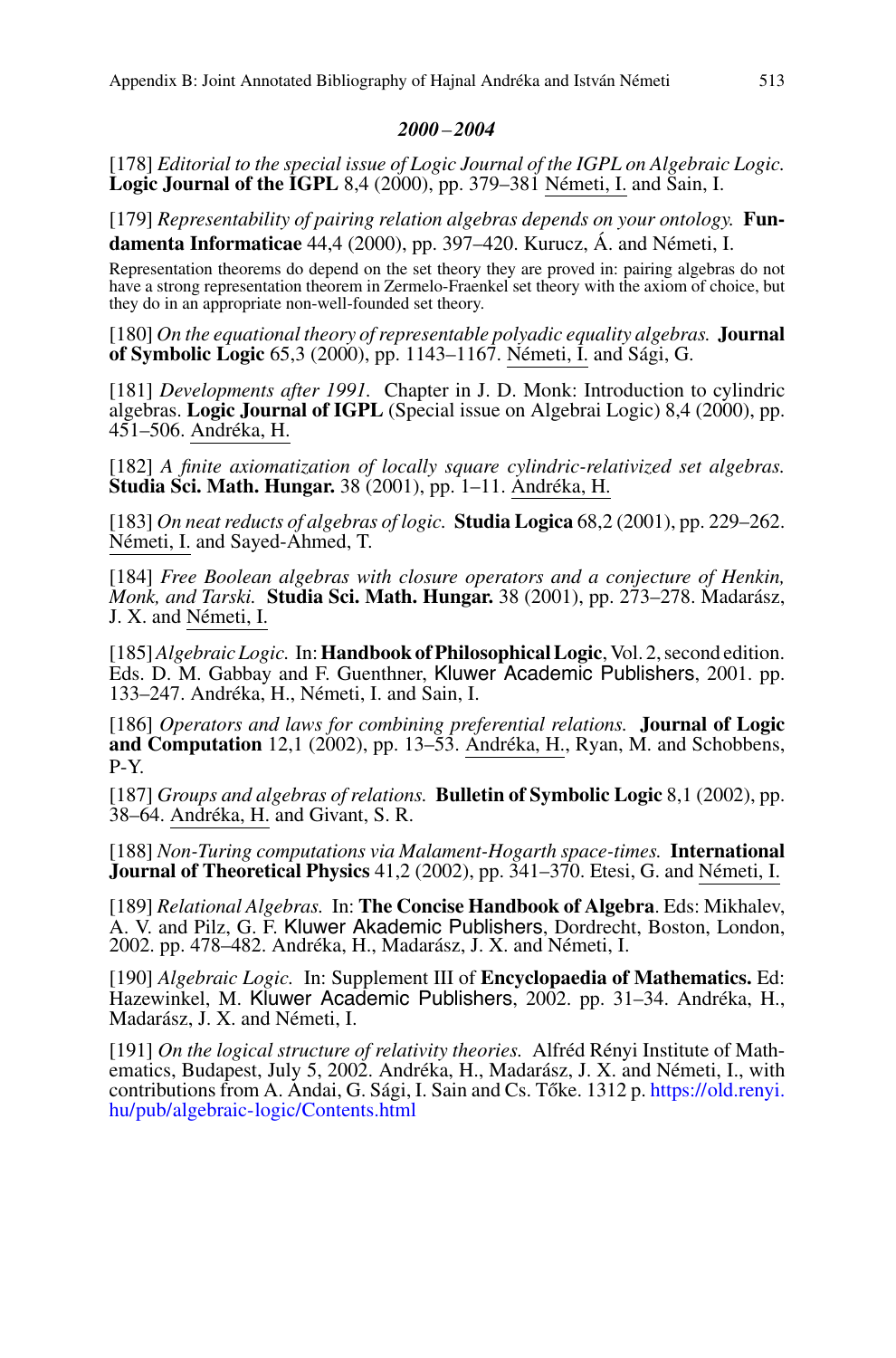[192] *A logical investigation of inertial and accelerated observers in flat space-time.* In: **Kalmár Workshop on Logic and Computer Science**, (Gécseg, F. Csirik, J. and Turán, Gy. eds) Department of Informatics, University of Szeged, Szeged, Hungary, 2003. pp. 45–57. Andréka, H., Madarász, J. X., Németi, I. and Székely, G.

[193] *Algebras of relations of various ranks, some current trends and applications.* **Journal of RelationalMethods in Computer Science** 1 (2004), pp. 27–49. Andréka, H., Madarász, J. X. and Németi, I.

[194] *Logical analysis of relativity theories.* In: **First-order Logic Revisited** (Hendricks et al. eds), Logos Verlag, Berlin, 2004. pp. 7–36. Andréka, H., Madarász, J. X. and Németi, I.

[195] *On generalizing the logic-approach to space-time towards general relativity: first steps.* In: **First-order Logic Revisited** (Hendricks et al. eds), Logos Verlag, Berlin, 2004. pp. 225–268. Madarász, J. X., Németi, I. and Tőke, Cs.

## *2005* – *2009*

[196] *Mutual definability does not imply definitional equivalence, a simple example.* **Mathematical Logic Quarterly** 51,6 (2005), pp. 591–597. Andréka, H., Madarász, J. X. and Németi, I.

[197] *Relativistic computers and the Turing barrier.* **Journal of Applied Mathematics and Computation** 178 (2006), pp. 118–142. Németi, I. and Dávid, Gy.

[198] *Twin Paradox and the logical foundation of relativity theory.* **Foundations of Physics** 36,5 (2006), pp. 681–714. Madarász, J. X., Németi, I. and Székely, G.

[199] *Logical axiomatizations of space-time. Samples from the literature.* In: **Non-Euclidean Geometries: János Bolyai Memorial Volume** (Prékopa, A., Molnár, E. eds), Mathematics and Its Applications Vol. 581, Springer Verlag, 2006. pp. 155–185. Andréka, H., Madarász, J. X. and Németi, I.

[200] *Can general relativistic computers break the Turing barrier?.* In: **Logical Approaches to Computational Barriers** (Proc. Conf. CiE 2006, Swansea, UK, July 2006). Eds.: Beckmann, A., Berger, U., Löwe, B. and Tucker, J. V., Lecture Notes in Computer Science Vol 3988, Springer–Verlag, Berlin, 2006. pp. 398–412. Németi, I. and Andréka, H.

[201] *Relativity theory for logicians and new computing paradigms. Abstract of talk.* In: **Logical Approaches to Computational Barriers** (Second Conference on Computability in Europe CiE 2006, Swansea, UK, June/July 2006). Eds: Beckmann, A., Berger, U., Löwe, B. and Tucker, J. V., University of Wales Swansea, Computer Science, Report No CSR 7–2006, pp. 12–14. Andréka, H.

[202]*New physics and hypercomputation.* In: **SOFSEM 2006: Theory and Practice of Computer Science** (32nd Conf. on Current Trends in Theory and Practice of Computer Science, Merin, Czech Republic, January 2006). Eds: Wiedermann, J., Tel, G., Pokorny, J. Bielikova, M. and Stuller, J., Lecture Notes in Computer Science Vol 3831, Springer Verlag, 2006, Invited talks section, p.63. Németi, I. and Andréka, H.

[203] *Logic of space-time and relativity theory.* In: **Handbook of Spatial Logics**. Eds.: Aiello, M., Pratt-Hartmann, I., Benthem, J. F. A. K. van, Springer Verlag, 2007. pp. 607–711. Andréka, H., Madarász, J. X. and Németi, I.

[204] *First-order logic foundation of relativity theories.* In: **New Logics for the XXIst Century II**, Mathematical Problems from Applied Logics, International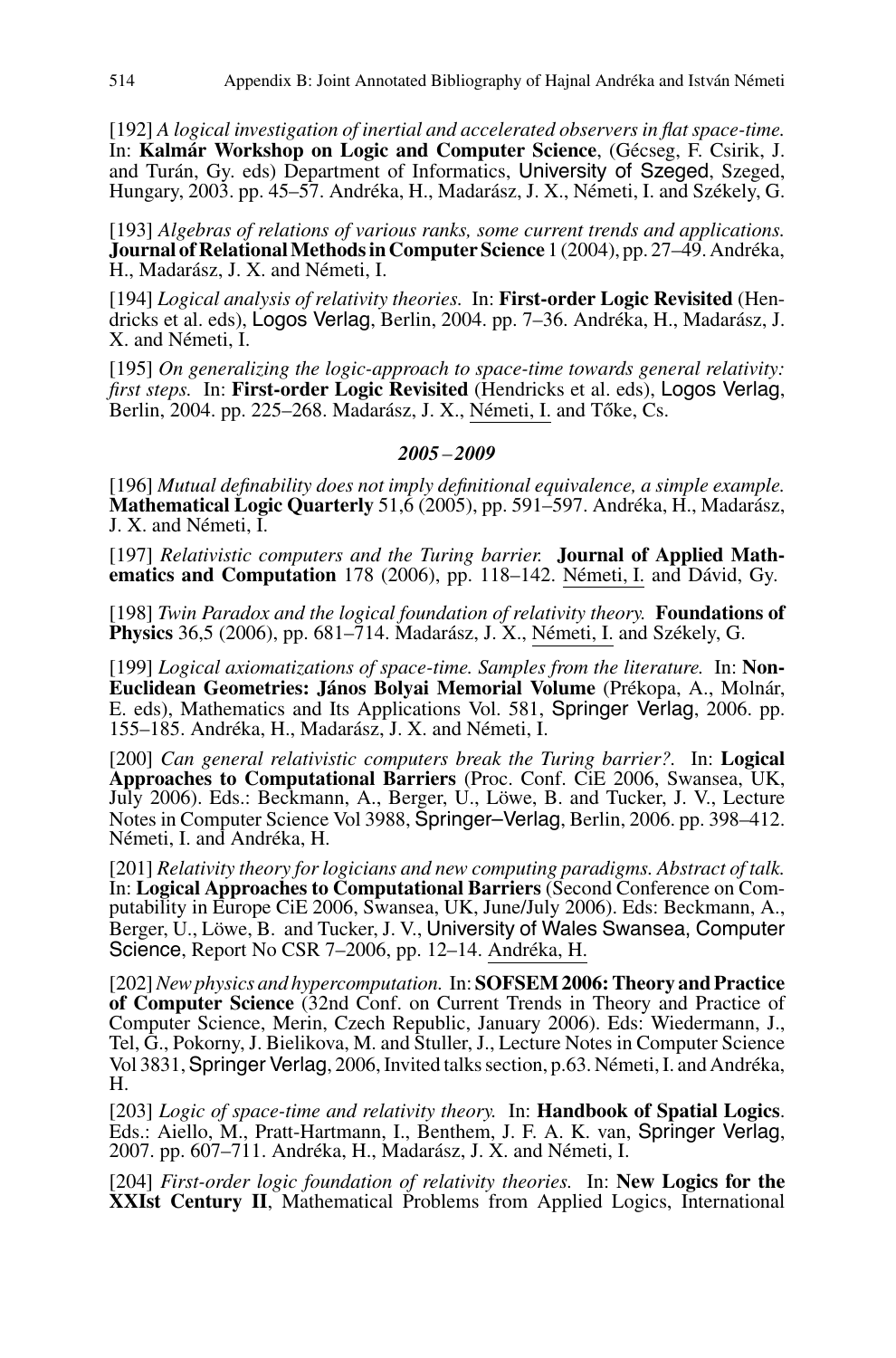Mathematical Series Vol 5. Eds.: Gabbay, D., Goncharov, S. and Zakharyaschev, M., Springer Verlag, 2007. pp. 217–252. Madarász, J. X., Németi, I., and Székely, G.

[205] *A twist in the geometry of rotating black holes: seeking the cause of acausality.* **General Relativity and Gravitation** 40,9 (2008), pp. 1809–1823. Andréka, H., Németi, I. and Wüthrich, C.

[206] *Axiomatizing relativistic dynamics without conservation postulates.* **Studia Logica** 89,2 (2008), pp. 163–186. Andréka, H., Madarász, J. X., Németi, I. and Székely, G.

[207] *Omitting types for finite variable fragments and complete representations of algebras.* **Journal of Symbolic Logic** 73,1 (2008), pp. 65–89. Andréka, H., Németi, I. and Sayed-Ahmed, T.

[208] *Epimorphisms in cylindric algebras and definability in finite variable logic.* **Algebra Universalis** 61, 3–4 (2009), pp. 261–282. Andréka, H., Comer, S. C., Madarász, J. X., Németi, I. and Sayed-Ahmed, T.

[209] *General relativistic hypercomputing and foundation of mathematics.* **Natural Computing** 8,3 (2009), pp. 499–516. Andréka, H., Németi, I. and Németi, P.

[210] *Weakly higher order cylindric algebras and finite axiomatization of the representables.* **Studia Logica** 91,1 (2009), pp. 53–62. Németi, I. and Simon, A.

[211] *Logical foundation and introduction for relativity theory and for relativistic computing (extended abstract).* In: **Pre-proceedings of the Unconventional Computation 2009 Hypercomputation Workshop**, Ponta Delgada, Azores, Portugal, September 2009. Ed: M. Stannett, pp. 1–2. Andréka, H., Madarasz, J. X., Németi, P., Németi, I. and Székely, G.

[212] *Relativistic hypercomputing (and physical realisticity issues). Extended abstract.* In: **Pre-proceedings of the Unconventional Computation 2009 Hypercomputation Workshop**, Ponta Delgada, Azores, Portugal, September 2009. Ed: M. Stannett, pp. 2–3. Andréka, H., Madarász, J. X., Németi, P., Németi, I. and Székely, G.

#### *2010* – *2014*

[213] *On logical analysis of relativity theories.* **Hungarian Philosophical Review** 54,4 (2010), pp. 204–222. Andréka, H., Madarász, J. X., Németi, I. and Székely, G.

[214] *Visualizing ideas about Gödel-type rotating universes.* In: **Gödel-type spacetimes: history and new developments**. Scherfner, M., Plaue, M. eds, Kurt Godel Society, Collegium Logicum Vol X, 2010. pp. 77–127. Németi, I., Madarász, J. X., Andréka, H. and Andai, A.

[215] *The equational theory of Kleene lattices.* **Theoretical Computer Science** 412 (2011), pp. 7099–7108. Andréka, H., Mikulás, Sz. and Németi, I.

[216] *Axiomatizability of positive algebras of binary relations.* **Algebra Universalis** 66,1 (2011), pp. 7–34. Andréka, H. and Mikulás, Sz.

[217] *Vienna Circle and Logical Analysis of Relativity Theory.* In: **The Vienna Circle in Hungary (Der Wiener Kreis in Ungarn)**. Máte, A., Rédei, M., Stadler, F. eds, Veröffentlishungen des Instituts Wiener Kreis, Collegium Logicum Band 16, 2011. pp. 247–268. Andréka, H., Madarász, J. X., Németi, I., Németi, P. and Székely, G.

[218] *Decidability, undecidability, and Gödel incompleteness in relativity theory.* In: **Proceedings of the Satellite Workshops of UC2011**, (Stannett, M., Makowiec, D.,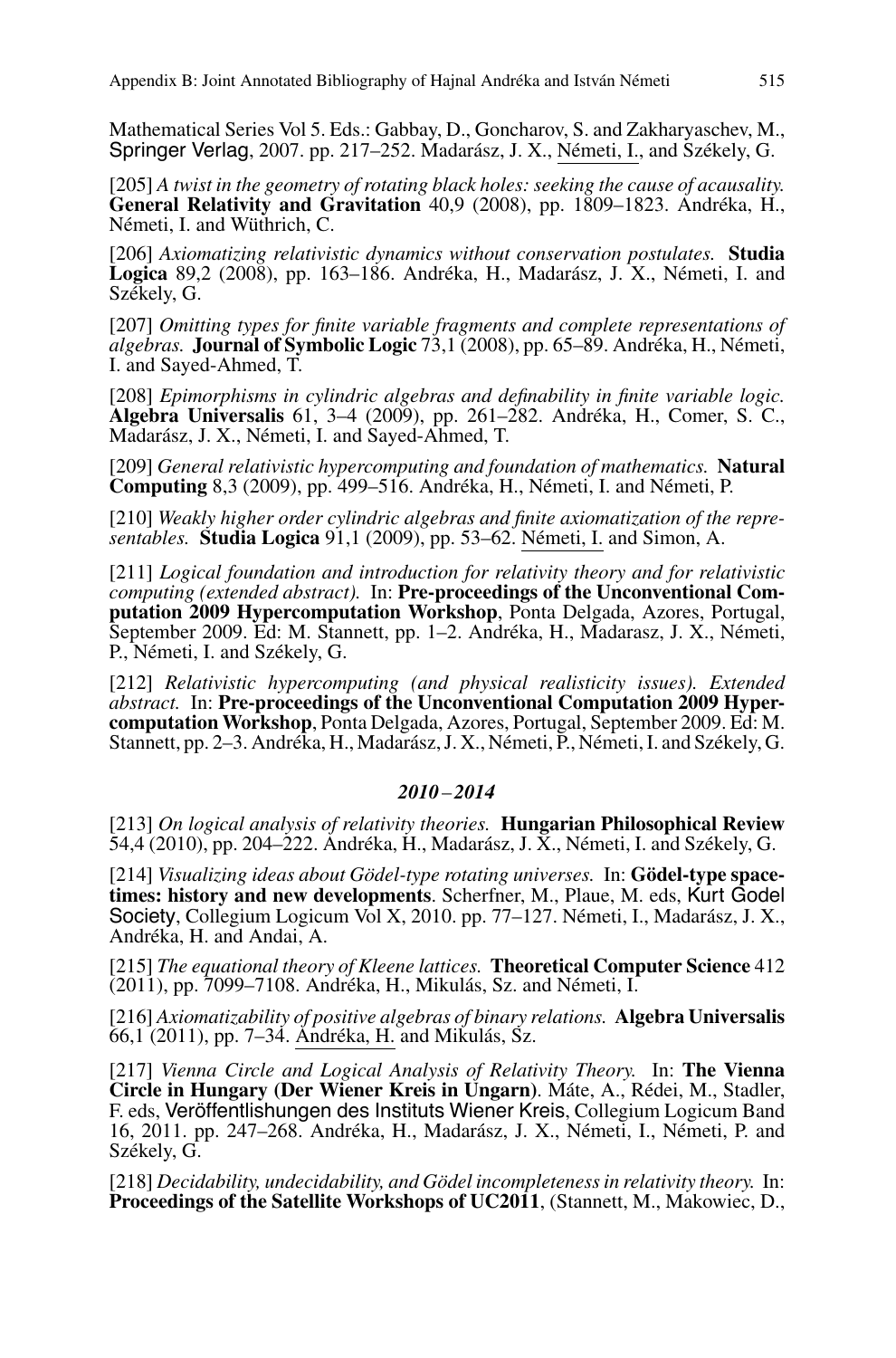Lawniczak, A. T., Di Stefano, B. N. eds) TUCS Lecture Notes 14, Turku Centre for Computer Science, Turku, Finland, 2011. pp. 61–78. Andréka, H., Madarász, J. X. and Németi, I.

[219] *Closed timelike curves in relativistic computation.* In: **Proceedings of the Satellite Workshops of UC2011**, (Stannett, M., Makowiec, D., Lawniczak, A. T., Di Turku, Finland, 2011. pp. 155–171. Andréka, H., Németi, I. and Székely, G.

[220] *Functionally dense relation algebras.* **Algebra Universalis** 68, 1–2 (2012), pp. 151–191. Andréka, H. and Givant, S.

[221]*A logic road from special relativity to general relativity.* **Synthese** 186,3 (2012), pp. 633–649. Andréka, H., Madarász, J. X., Németi, I. and Székely, G.

[222] *The development of symbolic logic in Hungary.* In: **Logic in Central and Eastern Europe: History, Science and Discourse**. A. Schumann ed, University Press of America, 2012. pp. 201–216. Máté, A., Andréka, H. and Németi, I.

[223] *Reducing first-order logic to Df*3, *free algebras.* In: **Cylindric-like algebras** Bolyai Society Mathematical Studies 22, 2012. pp. 15–35. Andréka, H. and Németi, I.

[224] *Residuated Kleene Algebras.* In: **Logic and program semantics. Essays dedicated to Dexter Kozen on the occasion of his 60th birthday**, R. I. Constable and A. Silva eds, Lecture Notes in Computer Science Vol. 7230, Springer-Verlag, Berlin, 2012. pp. 35–61. Andréka, H., Mikulás, Sz. and Németi, I.

[225] *A note on 'Einstein's special relativity beyond the speed of light by James M. Hill and Barry J. Cox'.* **Proc. R. Soc. A.** 469 (2013), 2154. Andréka, H., Madarász, J. X., Németi, I. and Székely, G.

[226] *A non representable infinite dimensional quasi-polyadic equality algebra with a representable cylindric reduct.* **Studia Sci. Math. Hungar.** 50,1 (2013), pp. 1–16. Andréka, H., Németi, I. and Sayed Ahmed, T.

[227] *Finitely axiomatized cylindric Gödel-Bernays set theory.* (In Hungarian) In: **Essays dedicated to András Máté on the occasion of his 60th birthday.** Zvolenszky, Zs., Molnár, A., Mekis, P., Markovich, R., Jellinek, S., Gömöri, M., Bitai, T. eds, L'Harmattan, Budapest, 2013. pp. 184–192. Andréka, H. and Németi, I.

[228] *Faster than light motion does not imply time travel.* **Classical and Quantum Gravity** 21 (2014), 095005 (11pp). Andréka, H., Madarász, J. X., Németi, I., Stannett, M. and Székely, G.

[229] *Using Isabelle/HOL to verify first order relativity theory.* **Journal of Automated Reasoning** 52,4 (2014), pp. 361–378. Németi, I. and Stannett, M.

[230] *Comparing theories: the dynamics of changing vocabulary. A case-study in relativity theory.* In: **Johan van Benthem on Logical and Informational Dynamics.** A. Baltag, S. Smets eds, Springer Series Outstanding contrbutions to logic Vol 5 Springer Verlag, 2014. pp. 143–172. Andréka, H. and Németi, I.

[231] *Changing a semantics: opportunism or courage?.* In: **The life and work of Leon Henkin. Essays on his contributions.** M. Manzano, I. Sain and E. Alonso eds, Studies in Universal Logic, Springer Verlag, 2014, pp. 307–337. Andréka, H., van Benthem, J. F. A. K., Bezhanishvili, N. and Németi, I.